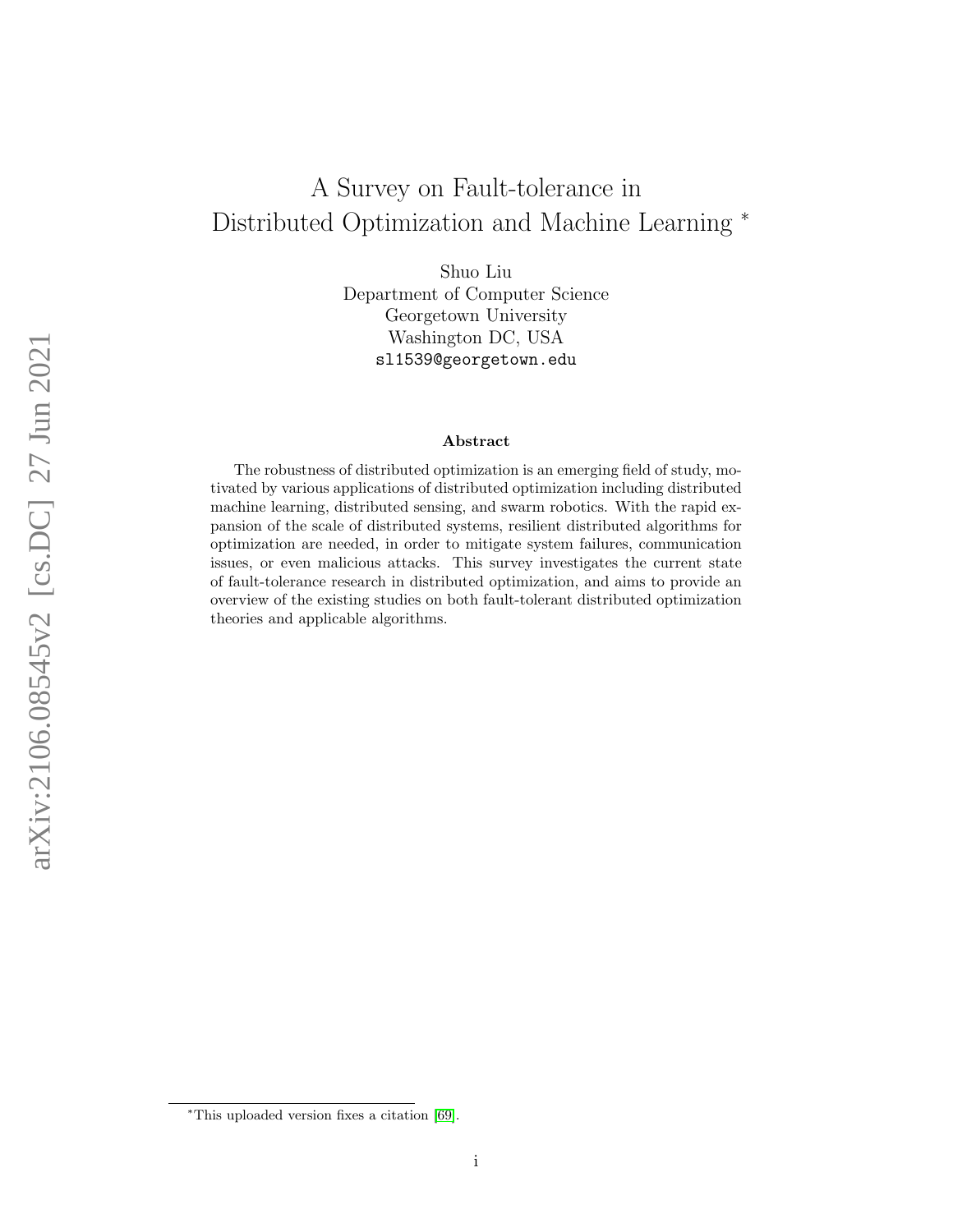## Contents

| $\mathbf{1}$ |            | Introduction                                                                                                                                    | $\mathbf{1}$            |
|--------------|------------|-------------------------------------------------------------------------------------------------------------------------------------------------|-------------------------|
|              | 1.1        | Distributed Optimization                                                                                                                        | $\mathbf{1}$            |
|              | 1.2        | Fault-tolerance in distributed optimization                                                                                                     | $\overline{2}$          |
| $\bf{2}$     |            | Preliminaries                                                                                                                                   | 3                       |
|              | 2.1        | Graph theory $\ldots \ldots \ldots \ldots \ldots \ldots \ldots \ldots \ldots \ldots$                                                            | 3                       |
|              | 2.2        |                                                                                                                                                 | 3                       |
|              | 2.3        |                                                                                                                                                 | $\overline{4}$          |
| 3            |            | Byzantine fault-tolerant distributed optimization                                                                                               | $\overline{\mathbf{4}}$ |
|              | 3.1        |                                                                                                                                                 | $\overline{5}$          |
|              | 3.2<br>3.3 | Solvability: the importance of redundancy in cost-functions $\ldots$ .<br>Practical solutions to Byzantine fault-tolerant distributed optimiza- | $\overline{7}$          |
|              |            |                                                                                                                                                 | $8\,$                   |
|              |            | Commonly-studied system architectures<br>3.3.1                                                                                                  | 9                       |
|              |            | 3.3.2<br>Gradient descent with gradient filters                                                                                                 | 10                      |
|              |            | 3.3.3                                                                                                                                           | 15                      |
|              |            | 3.3.4                                                                                                                                           | 15                      |
|              |            | 3.3.5<br>Studies under peer-to-peer architecture                                                                                                | 16                      |
|              | 3.4        | Byzantine fault-tolerant distributed learning                                                                                                   | 17                      |
|              | 3.5        |                                                                                                                                                 | 18                      |
| 4            |            | Other fault-tolerant distributed optimization problems                                                                                          | 19                      |
|              | 4.1        |                                                                                                                                                 | 19                      |
|              | 4.2        |                                                                                                                                                 | 20                      |
| 5            |            | <b>Summary</b>                                                                                                                                  | 21                      |
|              | 5.1        |                                                                                                                                                 | 22                      |
| $\mathbf{A}$ |            | Appendix: Definition of some mathematical concepts                                                                                              | 32                      |
|              | A.1        |                                                                                                                                                 | 32                      |
|              |            |                                                                                                                                                 | 32                      |
|              |            | <b>B</b> Appendix: Summary table                                                                                                                | 32                      |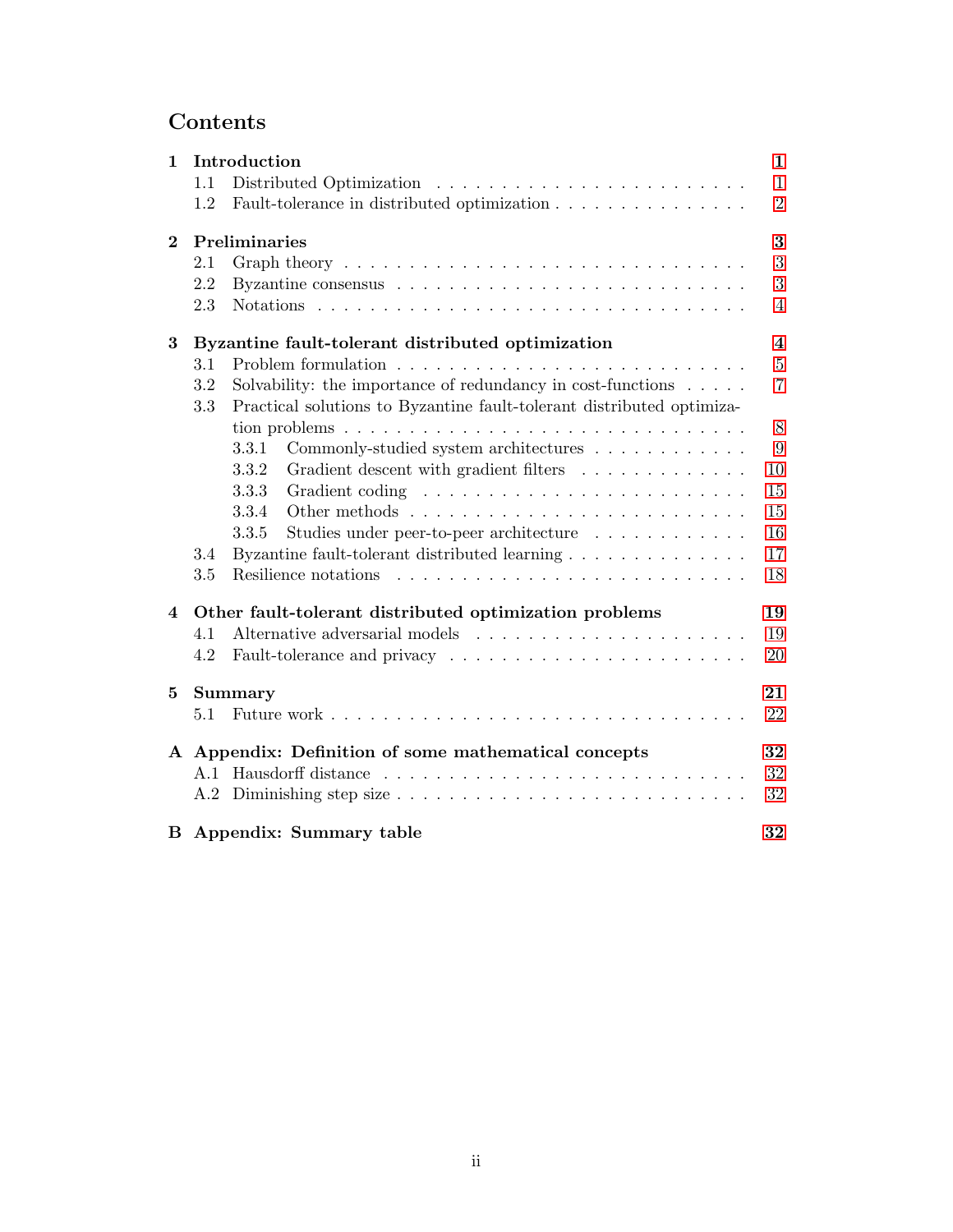## <span id="page-2-0"></span>1 Introduction

With rapid development in communication, sensing and learning systems, development in computation and storage capacity of computer systems, and growth in data collection, the problems in networked systems have gained significant atten-tion [\[29,](#page-26-0) [39,](#page-26-1) [90,](#page-30-0) [123,](#page-33-4) [127\]](#page-33-5). A networked system<sup>[1](#page-2-2)</sup> typically consists of a number of agents, which work collaboratively to achieve certain global objective. Many problems in networked systems can be solved in the framework of optimization [\[10\]](#page-24-0). The distributed nature of these problems and performance limitations of centralized strategies lead to increasing interest in distributed approaches to solve the optimization problems [\[10,](#page-24-0) [81\]](#page-29-1).

Among all the topics in researches of distributed systems, the robustness of networked systems received recent research attention [\[30,](#page-26-2) [59,](#page-28-0) [72\]](#page-29-2). People have realized, in both theory and practice, that agent failures or adversarial behaviors of some agents may render non-robust distributed algorithms useless. In the context of distributed optimization, the problem of fault-tolerance, sometimes also resilience or robustness, becomes increasingly important. People wish to solve optimization problems distributed, while also being able to counter agent failures, communication issues, malicious attackers, etc., while utilizing computational power from various sources [\[98](#page-31-0)[–102,](#page-31-1) [104\]](#page-31-2). This survey intends to study the current state of researches in fault-tolerant distributed optimization problems.

#### <span id="page-2-1"></span>1.1 Distributed Optimization

Generally, an optimization problem intends to find optima (maximum or minimum  $point(s)$  of a given objective function [\[37\]](#page-26-3). In the problem of distributed optimization, we consider a multi-agent system (or *network*) of n agents, and each agent i has a local cost function  $Q_i(x)$ , where  $x \in \mathbb{R}^d$  is the optimization variable, a ddimensional vector of real values. The objective of distributed optimization is to minimize a global objective function, which is the aggregation of cost functions of all agents:

$$
\min_{x \in \mathbb{R}^d} \sum_{i=0}^n Q_i(x),\tag{1}
$$

while the algorithm is typically in a distributed manner, i.e., with local computation by the agents and communication among the agents. In practice, an algorithm of distributed optimization can also be required to output only one of the minimum points to the global objective function when there are multiple possible solutions, i.e., output a vector  $x^*$  such that

<span id="page-2-3"></span>
$$
x^* \in \arg\min_{i \in \mathbb{R}^d} \sum_{i=0}^n Q_i(x). \tag{2}
$$

The problem of optimization with multiple agents has been studied since the end of last century in the context of parallel and distributed computation [\[5,](#page-24-1) [109,](#page-31-3) [110\]](#page-32-0).

<span id="page-2-2"></span><sup>&</sup>lt;sup>1</sup>In this survey, without specification, the phrase *networked system* is interchangeable to distributed system and multi-agent system, whilst "network system" stresses on the communication network, "distributed system" stresses on the distributed nature of the task, and "multi-agent system" stresses on the number of members participating in the system.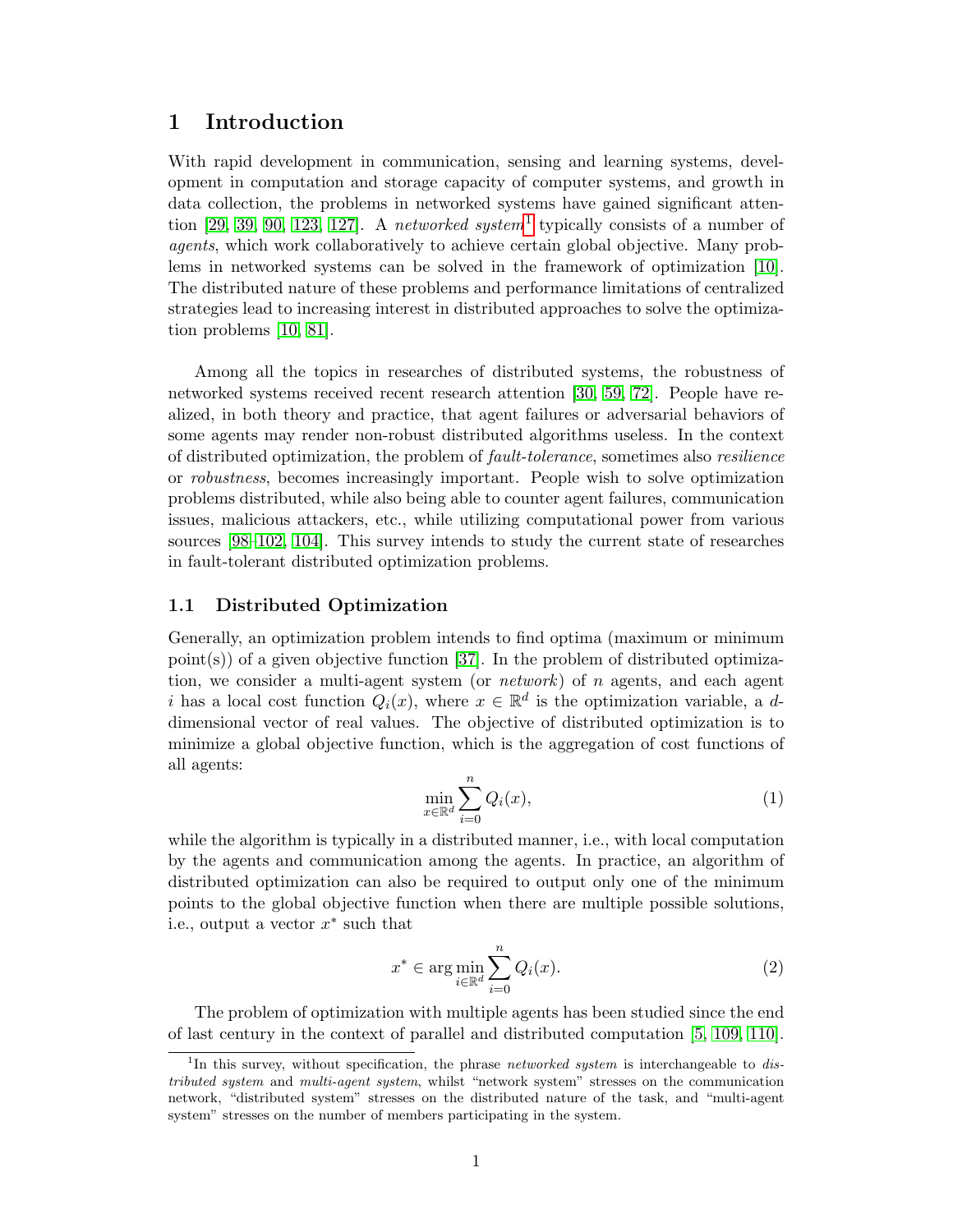In recent years it has gained renewed interest due to its applications in various fields, including communication networks, power systems, sensor networks, and machine learning [\[14,](#page-25-0) [39,](#page-26-1) [80,](#page-29-3) [81,](#page-29-1) [92\]](#page-30-1). Recent reviews of distributed optimization include following surveys and books: [\[10,](#page-24-0) [40,](#page-27-0) [78,](#page-29-4) [81,](#page-29-1) [90,](#page-30-0) [92,](#page-30-1) [120\]](#page-32-1).

#### <span id="page-3-0"></span>1.2 Fault-tolerance in distributed optimization

The studies on fault-tolerance start from the increasing need of robustness in distributed systems. In many applications of distributed system, the reliability of such a system can be affected by component failures, e.g., malfunctioning agents, communication difficulties, or malicious attacks, e.g., some agents intend to sabotage the collective effort by sending false information [\[6,](#page-24-2) [12,](#page-25-1) [15,](#page-25-2) [61\]](#page-28-1); therefore, the central goal regarding robustness of distributed systems is to make the automated systems able of making correct decisions in presence of faulty data [\[12\]](#page-25-1). In the context of general distributed systems, the two major tools for solving the problem algorithmically are Byzantine agreement [\[28,](#page-26-4) [62\]](#page-28-2) and sensor fusion [\[20,](#page-25-3) [73\]](#page-29-5). Byzantine agreement allows a distributed decision-making system tolerate a certain number of failed agents, while sensor fusion enhances the accuracy of sensors (or agents) by deploying sensors redundantly.

In the context of distributed optimization, fault-tolerance is also gaining more attention for the same reason. Correspondingly, there are also two major lines of work. One intends to allow the algorithm to produce correct output in presence of a certain number of failed agents. This includes countering faulty agents regardless of their behavior, i.e., *Byzantine fault-tolerance*, or *Byzantine resilience* [\[45,](#page-27-1) [102,](#page-31-1) [105\]](#page-31-4), or modeling and countering certain kinds of failures or adversarial behaviors [\[30,](#page-26-2) [59\]](#page-28-0). The other line of work intends to counter faulty agents by assigning redundant workloads to agents [\[18,](#page-25-4) [86\]](#page-30-2).

There are different distributed optimization models considered by the faulttolerance problem. Some analyses take the communication topology of the network into consideration [\[103,](#page-31-5) [105,](#page-31-4) [126\]](#page-33-6), while other researches focus on one or two major system architectures [\[6,](#page-24-2) [19,](#page-25-5) [45\]](#page-27-1). Some papers consider only the case in which the cost functions are scalar-valued [\[102,](#page-31-1) [105\]](#page-31-4). Some works are interested in the fault-tolerant problems in specific distributed optimization tasks (e.g., distributed machine learning), or specific distributed optimization methods (e.g., distributed gradient descent or distributed stochastic gradient descent) [\[19,](#page-25-5) [49,](#page-27-2) [68\]](#page-29-6).

This survey intends to investigate the current state of researches in the faulttolerant distributed optimization problem. The rest of this survey is organized as follows. In Section [2](#page-4-0) we revisit some related concepts and notations in graph theory and Byzantine consensus, the two related fields. In Section [3](#page-5-1) we discuss the existing research in Byzantine fault-tolerance problem of distributed optimization, including the problem formulation, solvability, and algorithms. We also discuss the special case of Byzantine fault-tolerant distributed machine learning. We then discuss some other fault-tolerance problems in distributed optimization, including different adversary models, and possible combination of privacy-preservation and fault-tolerance in Section [4.](#page-20-0) Finally, we summarize this survey in Section [5](#page-22-0) and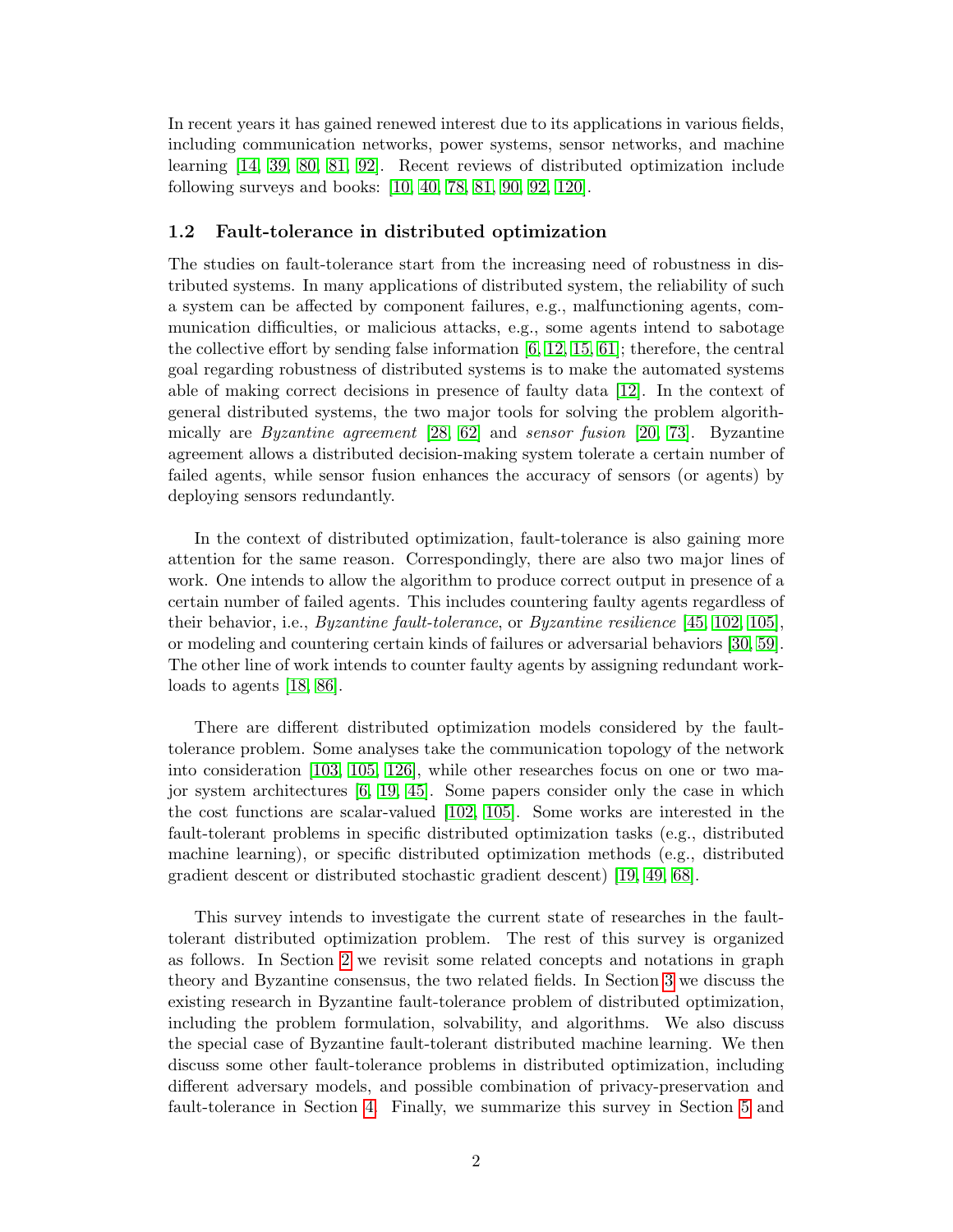discuss possible future work.

## <span id="page-4-0"></span>2 Preliminaries

In this section, we introduce some backgrounds related to fault-tolerance in distributed optimization.

#### <span id="page-4-1"></span>2.1 Graph theory

We revisit some basics in graph theory [\[41\]](#page-27-3) that is also used in modeling and analysis of fault-tolerant distributed optimization algorithms. Let  $\mathcal{G} = (\mathcal{V}, \mathcal{E})$  denote a directed graph with the set of nodes (in our case, agents)  $\mathcal{V} = \{1, ..., n\}$  and the set of edges  $\mathcal{E} \subseteq \mathcal{V} \times \mathcal{V}$ .  $(i, j)$  denotes a directed edge from node i to node j. A graph becomes undirected if and only if  $(i, j) \in \mathcal{E}$  always implies  $(j, i) \in \mathcal{E}$ . For simplicity, we assume in this survey that no directed graph contains self loop, i.e.,  $(i, i) \notin \mathcal{E}$  for all  $i \in \mathcal{V}$ , unless specified otherwise. The *in-neighbors* of node i consists of all nodes that can transmit information to node  $i$  directly, denoted by the set  $\mathcal{N}_i^{\text{in}} = \{j \in \mathcal{V} | (j,i) \in \mathcal{E} \}$ . In contrast, the *out-neighbors* of node *i* consists of all nodes that i can transmit information to directly, denoted by the set  $\mathcal{N}_i^{\text{out}} = \{j \in \mathcal{V} | (i, j) \in \mathcal{E} \}$ . For undirected graphs, we denote  $\mathcal{N}_i = \mathcal{N}_i^{\text{in}} = \mathcal{N}_i^{\text{out}}$  as the neighbors of node i.

A directed path from node  $i_1$  to  $i_k$  is a sequence of nodes  $\{i_1, ..., i_k\}$  such that  $(i_j, i_{j+1}) \in \mathcal{E}$  for  $j = 1, ..., k-1$ ; and if such a path exists, we say  $i_k$  is reachable from  $i_1$ . An undirected graph is *connected* if for any  $i, j \in \mathcal{V}$ ,  $i \neq j$ , there exists a path between i and j. A directed graph is *strongly connected* if every node is reachable from every other node. The vertex cut  $S \subset V$  of a connected graph of nodes that by removing the nodes in S and edges connected to them, the graph becomes unconnected. The (vertex) connectivity of a connected graph is the size of the graph's minimum vertex cut. A source component in a directed graph is a subset of nodes, in which each node has a path to every other nodes in the graph. A connected dominating set of an undirected connected graph is the set of nodes in which every node not in the set has a neighbor in the set, and the set of nodes with their edges forms a connected subgraph itself.

A communication network may also be modeled with time-varying feature, denoted by  $\mathcal{G}(t) = (\mathcal{V}, \mathcal{E}(t))$ , where the edge set can change over time. Path, connectivity, and neighborhood sets defined above can also be adapted to this model with the time stamp  $t$ .

#### <span id="page-4-2"></span>2.2 Byzantine consensus

Although Byzantine fault-tolerant distributed optimization is proposed quite recently [\[98\]](#page-31-0), the question of Byzantine consensus has been proposed and well studied for some time [\[28,](#page-26-4) [62,](#page-28-2) [63,](#page-28-3) [71,](#page-29-7) [82\]](#page-30-3). It would be useful for us to revisit the concepts of consensus and Byzantine consensus, the two basic problems in distributed computing.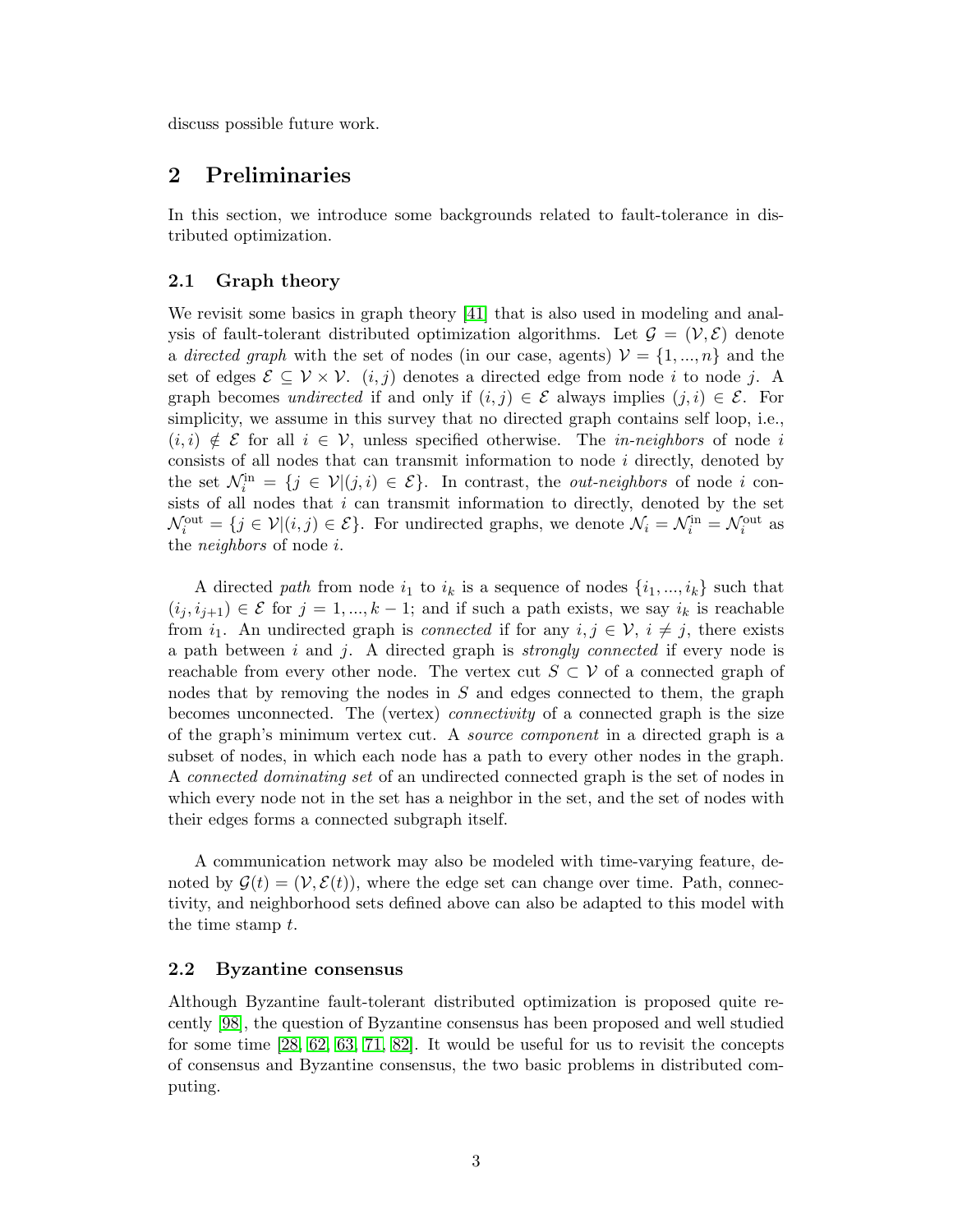In the original *consensus* problem (sometimes *agreement* problem) in a multiagent system, each of the  $n$  agents starts with an input of either 0 or 1. By communications between agents, the goal is for all the agents to eventually decide on a value in  $\{0, 1\}$  that satisfies the following conditions:

Agreement No two agents decide on different values; Validity If all agent start with the same value, they decide on that value, and Termination All agents eventually decide.

Intuitively, a consensus protocol allows a group of agents in a multi-agent system to agree on a single value, after certain amount of communications.

The Byzantine consensus problem expands the original problem that instead of 0 or 1, each agent can now hold a value  $v \in V$ , where V is a set of allowed values. Also, some agents in the system can be non-compliant to the prescribed algorithm and exhibit arbitrary behavior, including starting in an arbitrary state, sending arbitrary message, and making arbitrary updates to its value. These agents are called Byzantine faulty agents. Under this setting, the goal is to satisfy the following correctness conditions:

Agreement No two non-faulty agents decide on different values; **Validity** If all non-faulty agent start with the same value  $v \in V$ , they decide on the value v, and Termination All non-faulty agents eventually decide.

The major change here comparing to plain consensus is that it is only reasonable to apply correctness conditions on all non-faulty agents in Byzantine consensus. Studies on Byzantine consensus include necessity and sufficiency conditions for solving the problem, and practical algorithms under different system architectures. Readers can refer to [\[71\]](#page-29-7) for detailed introduction on Byzantine consensus.

The consensus problem can be further extended to consensus on multi-dimensional values (i.e., vectors) [\[112,](#page-32-2) [113\]](#page-32-3), asymptotic or approximate consensus with reasonable definition of acceptable outcome [\[3,](#page-24-3) [38,](#page-26-5) [63,](#page-28-3) [108\]](#page-31-6), and their corresponding Byzantine version [\[63,](#page-28-3) [75,](#page-29-8) [113\]](#page-32-3). Results in Byzantine consensus are important in research of Byzantine distributed optimization, since Byzantine optimization can in fact be viewed as a special case of Byzantine consensus [\[98\]](#page-31-0).

#### <span id="page-5-0"></span>2.3 Notations

We summarize the notations frequently used in this survey in Table [1](#page-6-1) for reference. The table includes both notations already introduced and those that will be introduced in the following sections.

## <span id="page-5-1"></span>3 Byzantine fault-tolerant distributed optimization

The majority of current studies on the fault-tolerant distributed optimization problem assumes the faulty agents to be *Byzantine*, i.e., there is no assumption made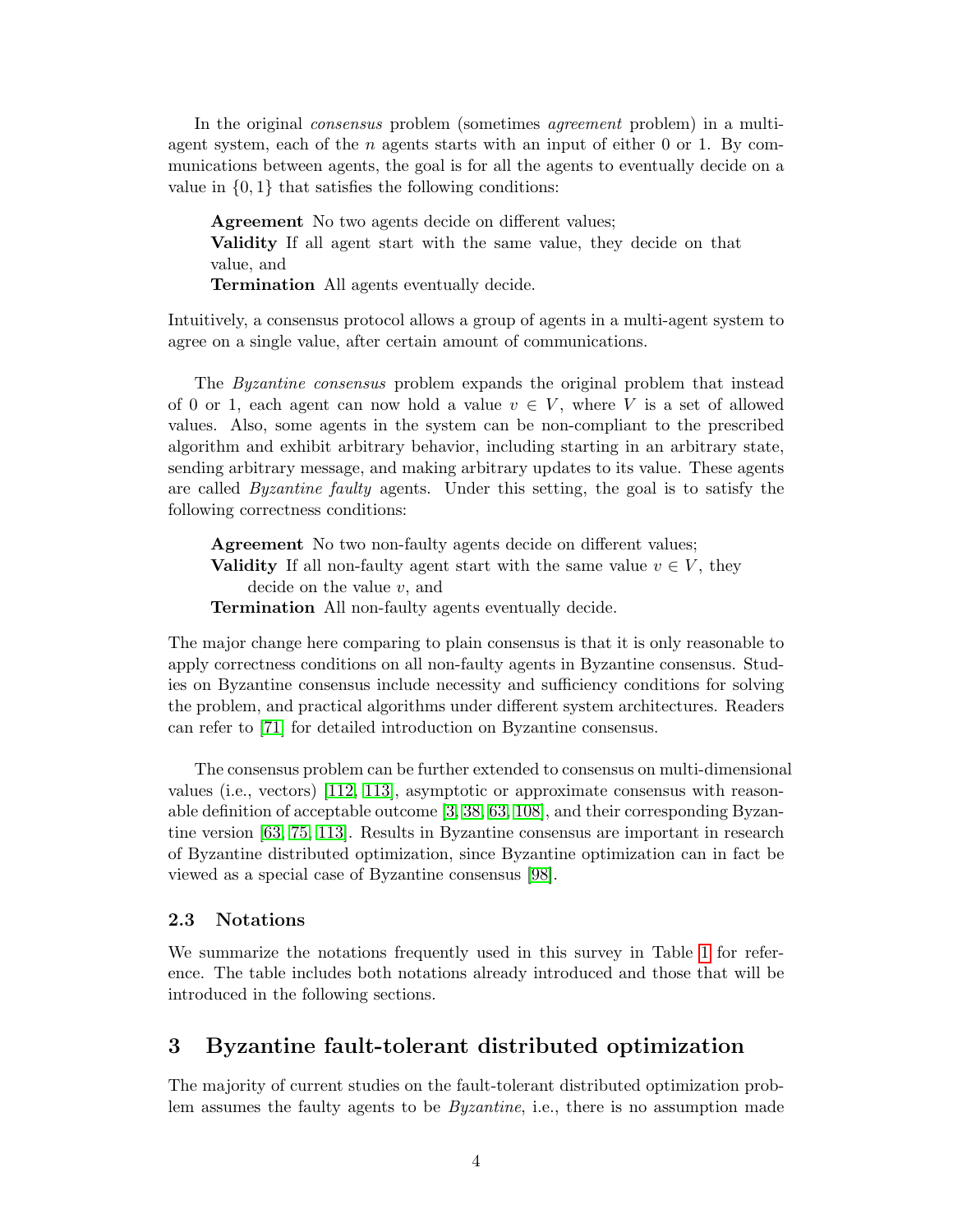| Table 1: Notations used in this survey. |  |  |
|-----------------------------------------|--|--|
|-----------------------------------------|--|--|

<span id="page-6-1"></span>

| <b>Notation</b>                                                        | Meaning                                                                                    |  |  |  |  |
|------------------------------------------------------------------------|--------------------------------------------------------------------------------------------|--|--|--|--|
| $\mathbb R$                                                            | The set of real numbers.                                                                   |  |  |  |  |
| $\mathbb{R}^d$                                                         | The set of d-dimensional real-valued vectors.                                              |  |  |  |  |
| $\mathbb{R}^{d \times n}$                                              | The set of real-valued matrices with $d$ rows and $n$ columns.                             |  |  |  |  |
| $\mathbb Z$                                                            | The set of integers.                                                                       |  |  |  |  |
| $\mathcal{G}(\mathcal{V},\mathcal{E})$                                 | The graph $\mathcal{G}$ , with node (agent) set $\mathcal{V}$ and edge set $\mathcal{E}$ . |  |  |  |  |
| $(i,j)\in\mathcal{E}$                                                  | A directed edge from node i to node j in $\mathcal{E}$ .                                   |  |  |  |  |
| $\mathcal{N}_i^{\text{in}}, \mathcal{N}_i^{\text{out}}, \mathcal{N}_i$ | In-, out-neighbors, and neighbors of node $i$ .                                            |  |  |  |  |
| $\mathcal{G}(t) = (\mathcal{V}, \mathcal{E}(t))$                       | The graph $\mathcal G$ at time stamp t.                                                    |  |  |  |  |
| $\, n$                                                                 | The number of agents in a distributed system.                                              |  |  |  |  |
| $\boldsymbol{f}$                                                       | The upper-bound of the number of faulty agents in a distri-                                |  |  |  |  |
|                                                                        | buted system.                                                                              |  |  |  |  |
| $\, t \,$                                                              | The iteration number in an iterative algorithm.                                            |  |  |  |  |
| x[k]                                                                   | The k-th element of a vector $x$ .                                                         |  |  |  |  |
| $Q_i(x)$                                                               | The cost function of agent $i$ .                                                           |  |  |  |  |
| $v_i^t$                                                                | Some vector $v$ produced by agent $i$ at time $t$ .                                        |  |  |  |  |
| $\boldsymbol{A},\,\boldsymbol{A}_{ij}$                                 | A matrix <b>A</b> and the element of <b>A</b> at position $(i, j)$ .                       |  |  |  |  |
| $\mathcal{B}$                                                          | The set of faulty (adversarial) agents.                                                    |  |  |  |  |
| $\mathcal H$                                                           | The set of non-faulty (honest) agents.                                                     |  |  |  |  |
| $z \sim \mathcal{D}$                                                   | A random variable z drawn from distribution $\mathcal{D}$ .                                |  |  |  |  |
| $\vert \cdot \vert$                                                    | Absolute value or cardinality of a set.                                                    |  |  |  |  |
| $\ \cdot\ $                                                            | Some kind of norm.                                                                         |  |  |  |  |
| $\langle \cdot, \cdot \rangle$                                         | Inner product of two vectors.                                                              |  |  |  |  |
| $\mathbb{E}$                                                           | Expectation.                                                                               |  |  |  |  |
| $dist(\cdot, \cdot)$                                                   | Hausdorff distance between two sets (including points). Also                               |  |  |  |  |
|                                                                        | see Appendix A.                                                                            |  |  |  |  |
| $\nabla f(x)$                                                          | Derivative of a function $f(x)$ .                                                          |  |  |  |  |

on the behavior of faulty agents in the system. This problem is often referred to as the Byzantine fault-tolerant, Byzantine-resilient, or Byzantine-robust distributed optimization problem. The advantage of formulating the problem this way is obvious: by making no behavioral assumption on faulty agents, the applicability of the results is quite broad. It is also a reasonable choice, since in practice, the trusted parts often cannot predict what faulty agents would do.

#### <span id="page-6-0"></span>3.1 Problem formulation

Su and Vaidya [\[98\]](#page-31-0) formally proposed the Byzantine fault-tolerant distributed optimization problem of a sum of convex cost functions with real-valued scalar input and output in a complete communication graph. Recall in Section [1.1](#page-2-1) that we discussed the formulation of distributed optimization, where each agent  $i$  in the system of  $n$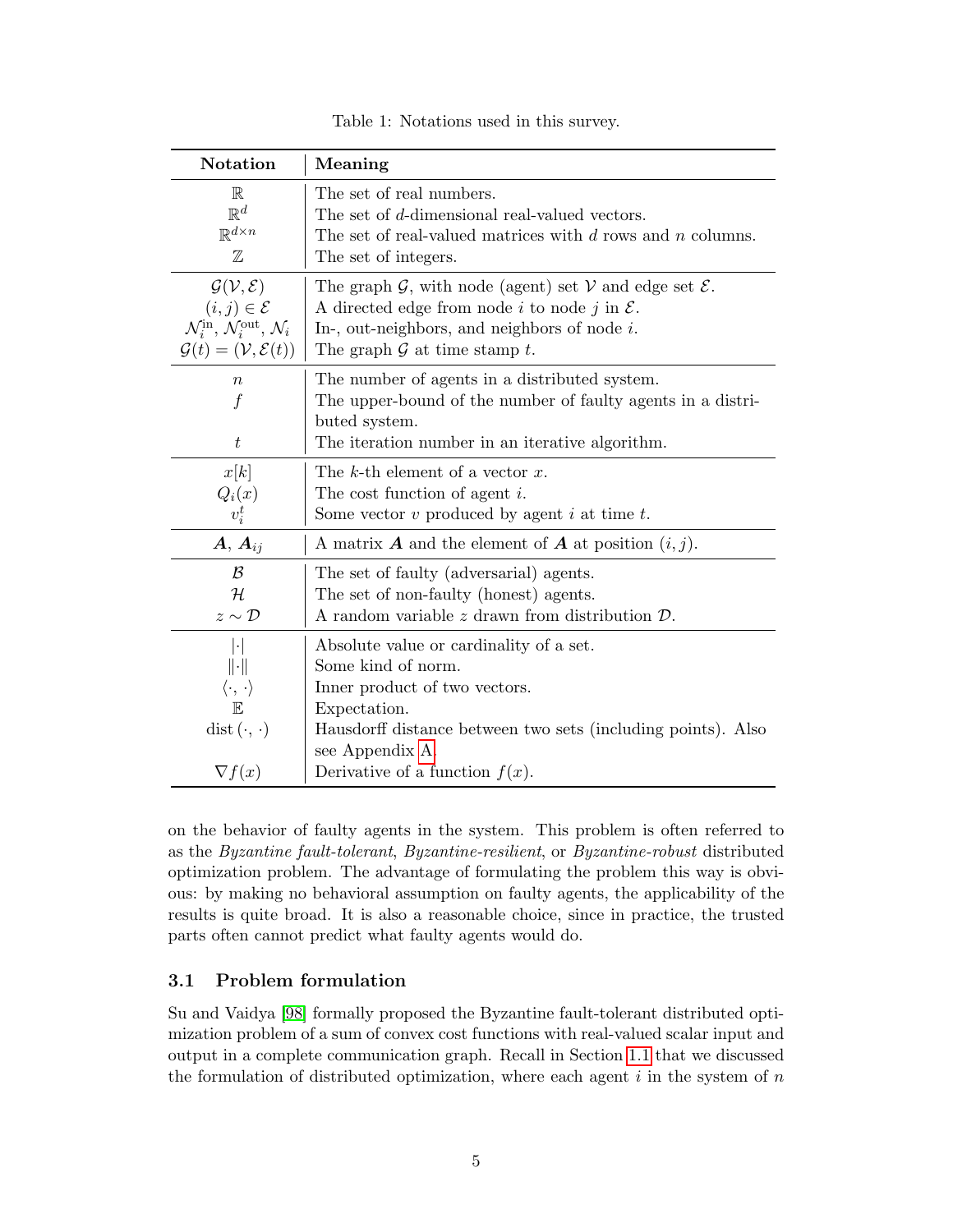agents has a cost function  $Q_i(x)$ , and the goal is to find a point  $x^*$  such that

<span id="page-7-3"></span>
$$
x^* \in \arg\min_{x} \sum_{i=0}^n Q_i(x). \tag{3}
$$

In presence of faulty-agents, it is impractical to achieve the goal stated in [\(2\)](#page-2-3), since it is possible that the non-faulty agents can never know any information regarding cost functions of the faulty agents.

Suppose among the n agents in the system, up to f agents may be Byzantine faulty. Let  $V = \{1, ..., n\}$  denote the set of all agents, B denote the set of faulty agents, and  $\mathcal{H} = \mathcal{V} - \mathcal{B}$  be the set of non-faulty agents. The problem assumes  $|B| \leq f$ . Also suppose  $Q_i : \mathbb{R} \to \mathbb{R}$  for all i. Su and Vaidya [\[98\]](#page-31-0) showed that the goal of finding a minimum point for the averaged cost functions of all non-faulty agents

<span id="page-7-0"></span>
$$
\widetilde{x} \in \arg\min_{x \in \mathbb{R}} \frac{1}{|\mathcal{H}|} \sum_{i \in \mathcal{H}} Q_i(x). \tag{4}
$$

is also impossible. However, it is possible to achieve the following goal,

$$
\widetilde{x} \in \arg\min_{x \in \mathbb{R}} \sum_{i \in \mathcal{H}} \alpha_i Q_i(x),
$$
  
such that  $\forall i \in \mathcal{H}, \ \alpha_i \ge 0$ , and  $\sum_{i \in \mathcal{H}} \alpha_i = 1$ . (5)

i.e., find a minimum point of a convex combination of non-faulty agents' cost functions. Ideally, we want all  $\alpha_i = \frac{1}{|\mathcal{H}|}$ , effectively goal [\(4\)](#page-7-0). Therefore, we want to maximize the number of  $\alpha_i$ 's bounded away from 0. The authors proved in [\[98\]](#page-31-0) that such a goal can be achieved with certain restrictions when defining "bounded away from 0", and the maximum achievable number of bounded away weights (i.e.,  $\alpha_i$ 's) is  $|\mathcal{H}| - f$ . The results are further extended to arbitrary directed networks in [\[99\]](#page-31-7).

We can easily generalize the ideal goal  $(4)$  to real-valued multivariate cost functions: suppose for every agent *i*, its cost function  $Q_i: \mathbb{R}^d \to \mathbb{R}$ , the goal becomes

<span id="page-7-1"></span>
$$
\widetilde{x} \in \arg\min_{x \in \mathbb{R}^d} \frac{1}{|\mathcal{H}|} \sum_{i \in \mathcal{H}} Q_i(x). \tag{6}
$$

Comparing to the scalar version, this problem has wider applicability. However, due to the impossibility of its scalar counterpart, solving [\(6\)](#page-7-1) is not generally achievable either. Note that optimization goal  $(6)$  on the *averaged* cost functions is the same as the following

<span id="page-7-2"></span>
$$
\widetilde{x} \in \arg\min_{x \in \mathbb{R}^d} \sum_{i \in \mathcal{H}} Q_i(x),\tag{7}
$$

i.e., the aggregated cost functions, since a positive scaling coefficient does not affect the optimum.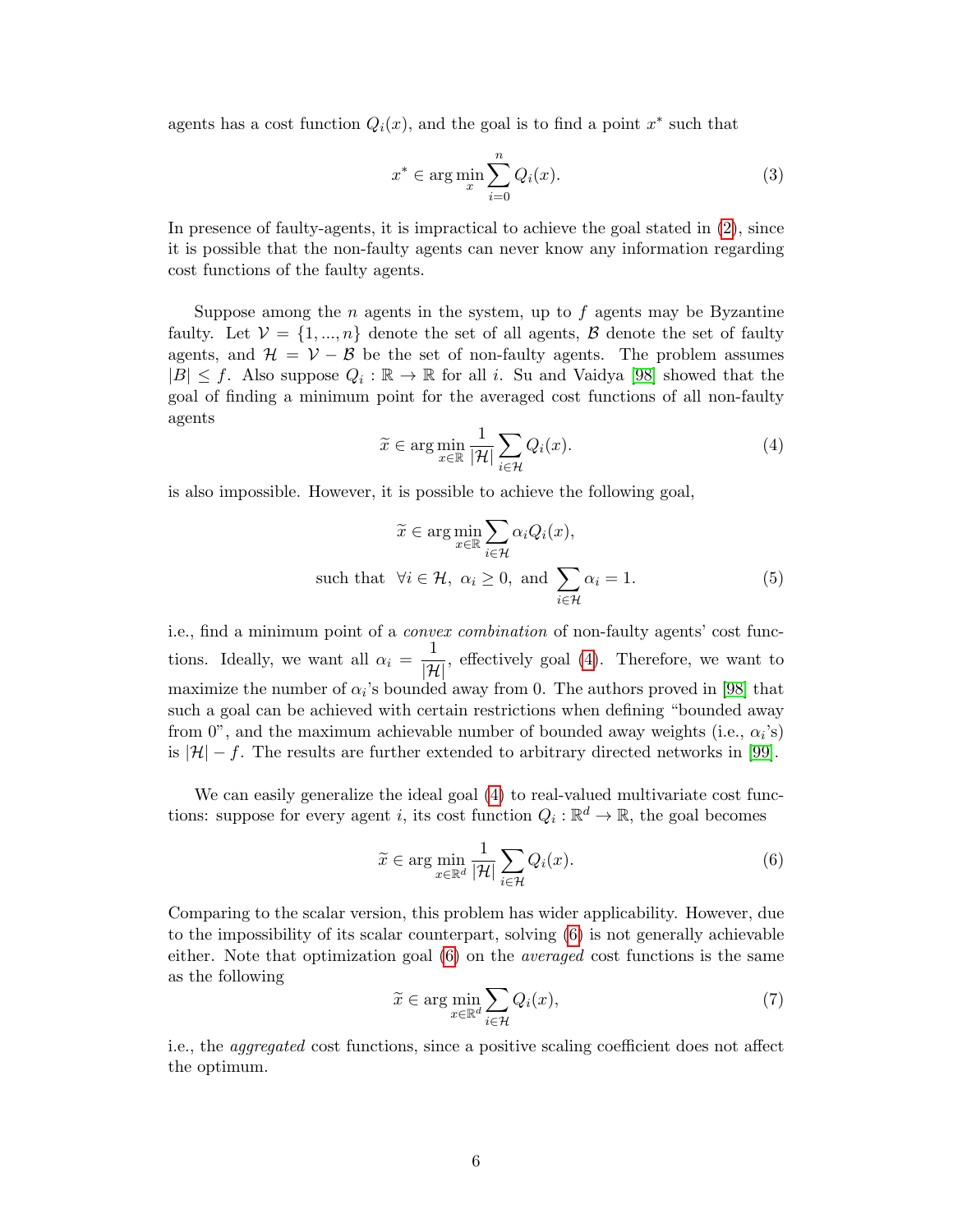For clarification of the concepts, we call the set of the minimum points

$$
X^* = \arg\min_{x} \sum_{i \in \mathcal{H}} Q_i(x) \tag{8}
$$

the *true* minimum point set. Correspondingly, the point of that set  $x^* \in X^*$  is called a true minimum point. For any subset of agents  $S \subseteq V$ , we also use the following notations:

$$
X_S = \arg\min_{x} \sum_{i \in S} Q_i(x) \tag{9}
$$

for the minimum point set of the aggregated cost functions of agents in S, and  $x_s \in X_S$  for a minimum point in  $X_S$ .

Note that without specifying the property of cost functions of agents in an arbitrary subset  $S$ , the property of the minimum point set  $X_S$  is also undecided, including but not limited to the following possible cases: (1)  $|X_S|=0$ , i.e., there is no minimum point; (2)  $|X_S|=1$ , i.e., there is only one minimum point; (3) the set  $X_S$  forms a region or shape in the Euclidean space  $\mathbb{R}^d$ , or (4) the set  $X_S$  consists of many unconnected parts.

#### <span id="page-8-0"></span>3.2 Solvability: the importance of redundancy in cost-functions

Since it is impossible to solve the Byzantine fault-tolerant distributed optimization problem [\(6\)](#page-7-1) in general, researchers eyed on reasonable extra conditions that can help solving the problem. A line of work shows the relationship between solvability and redundancy in cost functions. The cost functions of agents, although not identical, have underlying connections with each other. This kind of conditions can help achieving the optimization goal without requiring side knowledge of the agents.

Su and Vaidya [\[99\]](#page-31-7) in their extension of their previous work [\[98\]](#page-31-0) analyzed the scenario where the cost function  $Q_i(x)$  of each agent i is formed as a convex combination of k input functions. Formally, a function  $h : \mathbb{R} \to \mathbb{R}$  is admissible if  $h(x)$  is convex, L-Lipschitz continuous, and its minimum point set arg min  $h(x)$  is non-empty and compact. Given k admissible input functions  $h_1(x),..., h_k(x)$ , there exists a matrix  $A \in \mathbb{R}^{k \times n}$ , such that the cost function  $Q_i(x)$  of each agent  $i \in \mathcal{V}$  is of the form

$$
Q_i(x) = A_{1i}h_1(x) + A_{2i}h_2(x) + \dots + A_{ki}h_k(x),
$$
\n(10)

where  $A_{ji} \geq 0$  and  $\sum_{j=1}^{k} A_{ji} = 1$  for all  $i \in V$  and  $j = 1, ..., k$ . The goal is to find a solution  $\widetilde{x} \in \mathbb{R}$  to the following optimization problem

<span id="page-8-1"></span>
$$
\widetilde{x} \in \arg\min_{x \in \mathbb{R}} h(x) = \frac{1}{k} \sum_{j=1}^{k} h_j(x)
$$
\n(11)

instead of  $(4)$ , in presence of up to f Byzantine faulty agents. The authors considered both cases where the agents are aware or unaware of the matrix  $\boldsymbol{A}$ . Suppose agents are aware of  $A$ , [\(11\)](#page-8-1) can be achieved if  $A$  can correct up to f arbitrary entry-wise errors as stated in [\[13\]](#page-25-6) and the communication graph admits *Byzantine* broadcast [\[11\]](#page-24-4). On the other hand, suppose agents are not aware of  $\boldsymbol{A}$  beforehand,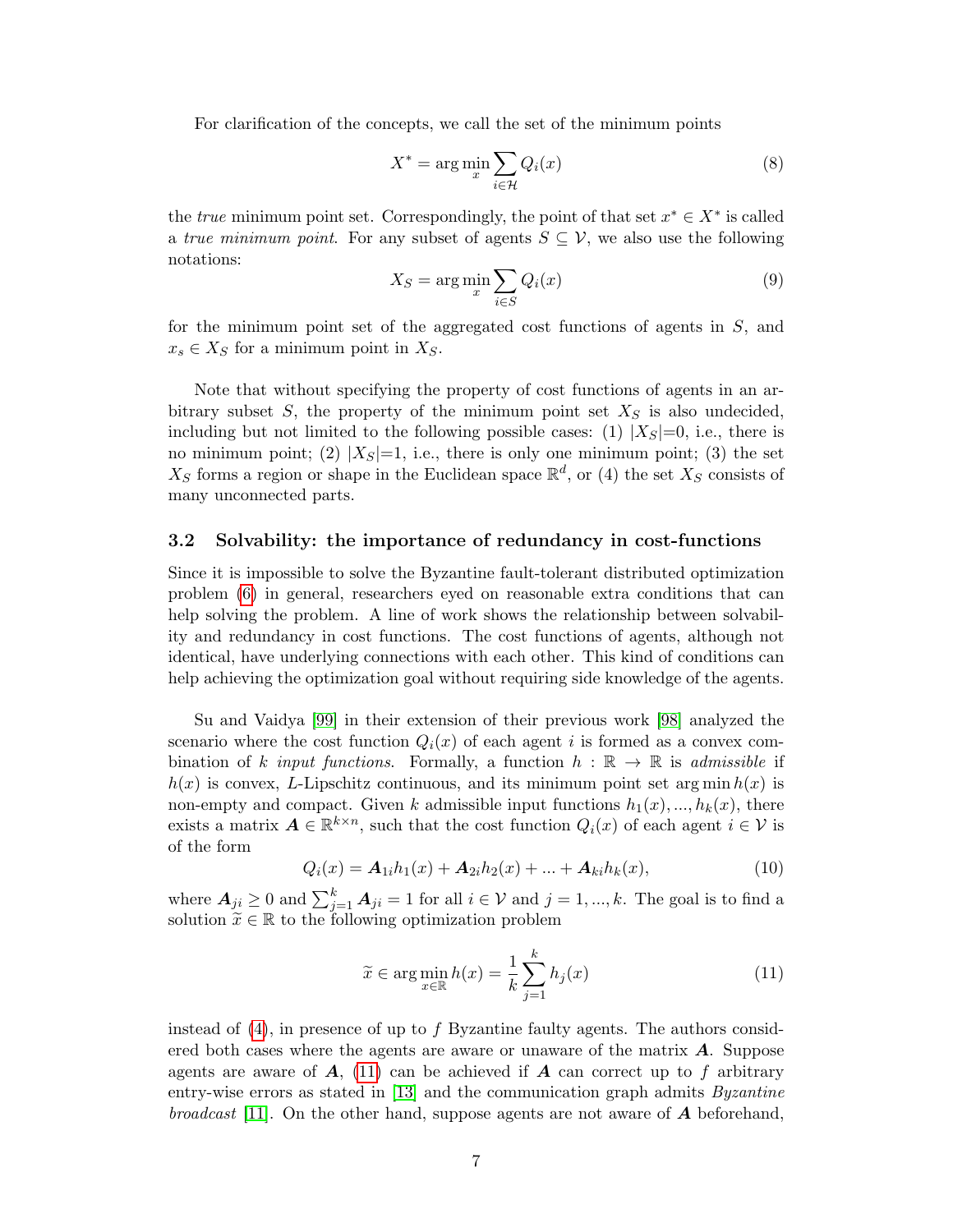[\(11\)](#page-8-1) can also be solved if all input functions share at least one common minimum point, and there is a necessity condition of  $n > 3f$  setting an upper bound for this special case.

Gupta and Vaidya [\[45,](#page-27-1) [46\]](#page-27-4) studied a different type of redundancy in cost functions named 2f-redundancy, defined as follows:

**Definition 1** (2f-redundancy) The cost functions of a set of non-faulty agents H is said to satisfy 2f-redundancy if for every subset  $S \subseteq \mathcal{H}$  of size at least  $n-2f$ ,

<span id="page-9-1"></span>
$$
\arg\min_{x} \sum_{i \in S} Q_i(x) = \arg\min_{x} \sum_{i \in \mathcal{H}} Q_i(x). \tag{12}
$$

Note that here  $x \in \mathbb{R}^d$  for any  $d \in \mathbb{Z}_{>0}$ . This redundancy condition implies that the aggregated cost functions of every  $n-2f$  non-faulty agents minimizes at the same set of points. It is further showed that it is only possible to achieve goal  $(6)$  in presence of up to f Byzantine faulty agents if the non-faulty cost functions satisfy 2f-redundancy. Note that this result does not require convexity of the cost functions. The authors also pointed out that although the conditions mentioned in Definition [1](#page-9-1) appears technical, in many practical applications, such redundancy in cost functions "occurs naturally" [\[45\]](#page-27-1), including applications in distributed sensing and distributed learning.

Liu et al. [\[68\]](#page-29-6) further generalized the redundancy notation to  $(2f, \epsilon)$ -redundancy, where  $\epsilon$  is an approximate parameter, defined as follows:

**Definition 2** ( $(2f, \epsilon)$ -redundancy) The agents' cost functions are said to have  $(2f, \epsilon)$ -redundancy property if and only if for every pair of subsets  $S, \hat{S} \subseteq \{1, \ldots, n\}$ with  $|S| = n - f$ ,  $|\widehat{S}| \ge n - 2f$  and  $\widehat{S} \subseteq S$ ,

$$
\text{dist}\left(\arg\min_{x\in\mathbb{R}^d}\sum_{i\in S}Q_i(x),\,\arg\min_{x\in\mathbb{R}^d}\sum_{i\in\widehat{S}}Q_i(x)\right)\le\epsilon.\tag{13}
$$

where dist  $(\cdot, \cdot)$  is Hausdorff distance<sup>[2](#page-9-2)</sup> between two sets in d-dimensional Euclidean space. Intuitively, this redundancy condition implies that every set of no less than  $n-2f$  non-faulty agents has its minimum point set of aggregated cost functions within  $\epsilon$  distance to the true minimum point set. The authors showed that  $(2f, \epsilon)$ redundancy is necessary and sufficient for a deterministic algorithm to output a point close enough (also measured by  $\epsilon$ ) to a true minimum point. Similarly, this finding also does not require the cost functions to be convex, but only requires a compact minimum point set.

### <span id="page-9-0"></span>3.3 Practical solutions to Byzantine fault-tolerant distributed optimization problems

After analyzing the theoretical solvabitlity of Byzantine fault-tolerant distributed optimization problems, we further dive in to the algorithms that can be used to solve the problems in practice.

<span id="page-9-2"></span><sup>2</sup>Defined in Appendix [A](#page-33-0)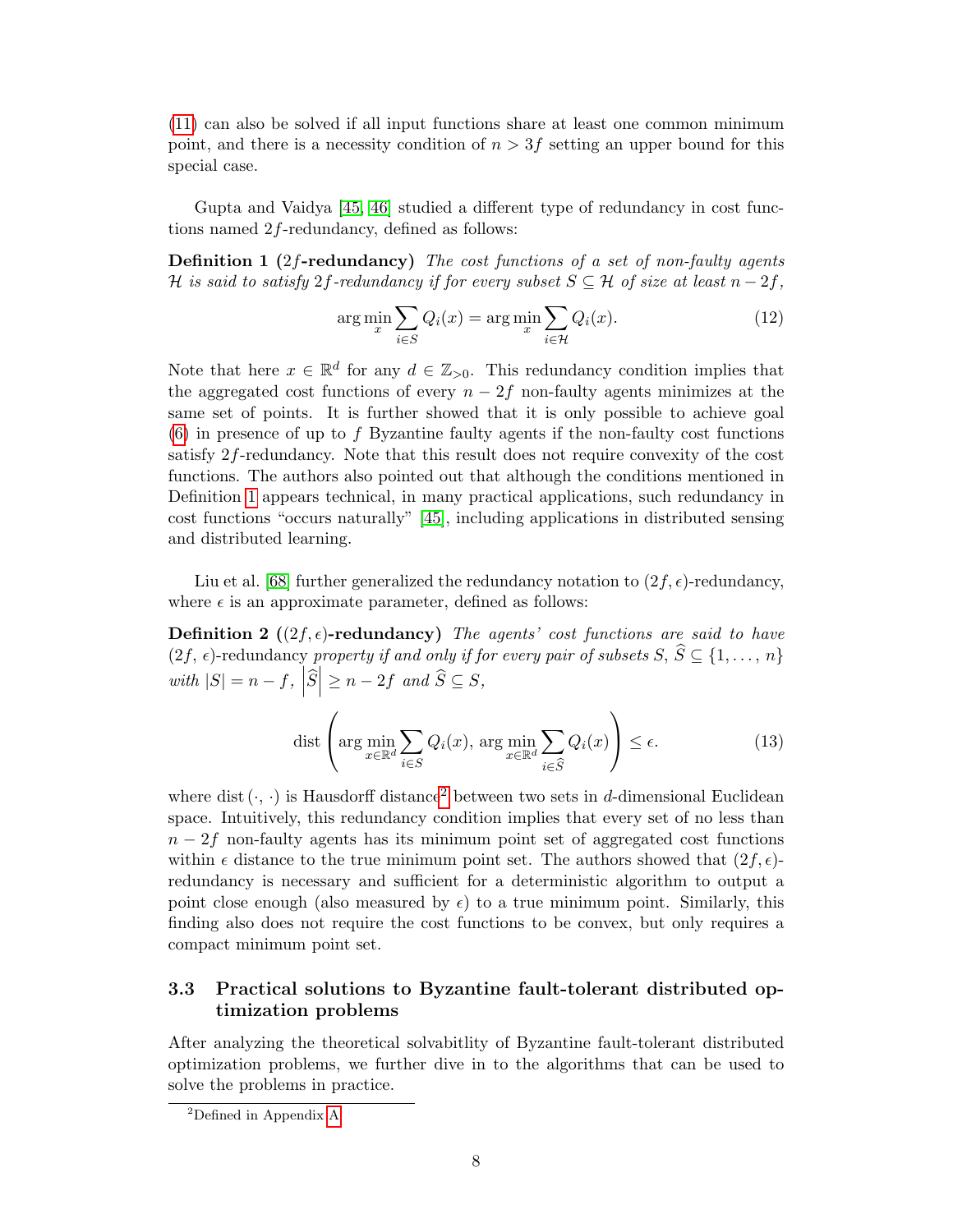<span id="page-10-1"></span>

Figure 1: Illustrations of the two major network architectures in Byzantine faulttolerant distributed optimization problems.

#### <span id="page-10-0"></span>3.3.1 Commonly-studied system architectures

Before we start, it is useful to discuss first the different system architectures those algorithms are designed for. As a recently started research topic, researchers make various assumptions to the system. But most of those assumptions can be summarized into the following categories.

Network architectures There are two major architectures studied in the researches of Byzantine fault-tolerant distributed optimization, illustrated in Figure [1:](#page-10-1) (1) the server-based architecture (or centralized architecture) and (2) the peer-topeer architecture (or decentralized architecture). In the server-based architecture, in the majority of researches, there is one server and  $n$  agents; the agents communicate with the server, but not with each other. It is usually assumed that the server is trustworthy, but up to  $f$  agents may be Byzantine faulty. There are also some works that use multiple servers or different communication models in order to achieve other specific goals. Unless specified otherwise, when referring to the server-based architecture in this survey, we are referring to the former common architecture. In the *peer-to-peer* architecture,  $n$  agents are connected with each other, and up to f of those agents may be Byzantine faulty. Note that the network is not necessarily complete, undirected, or fixed in the peer-to-peer architecture.

Problems under the two architectures can sometimes be equivalent. For example, provided that  $f < \frac{n}{3}$ , any algorithm for the server-based architecture can be simulated in a complete-graph peer-to-peer architecture using Byzantine broadcast primitive [\[71\]](#page-29-7). Therefore, some algorithms applicable to server-based architecture are also theoretically applicable to complete-graph peer-to-peer architecture.

Byzantine status We briefly mention that for the majority of the algorithms, the Byzantine status of agents may change during the execution of an algorithm, i.e, at different times, different agents may be Byzantine faulty, but the total number of agents exhibiting Byzantine behavior at any given time is bounded by  $f$ . An example in practice for the reason of this assumption is that any agent in a distributed system can experience system failure, but statistically, the total number of failed agents can be bounded by a certain number. Unless otherwise specified, the algorithms we introduced below do not require fixed Byzantine status.

However, in some researches, it is also useful to assume that Byzantine faulty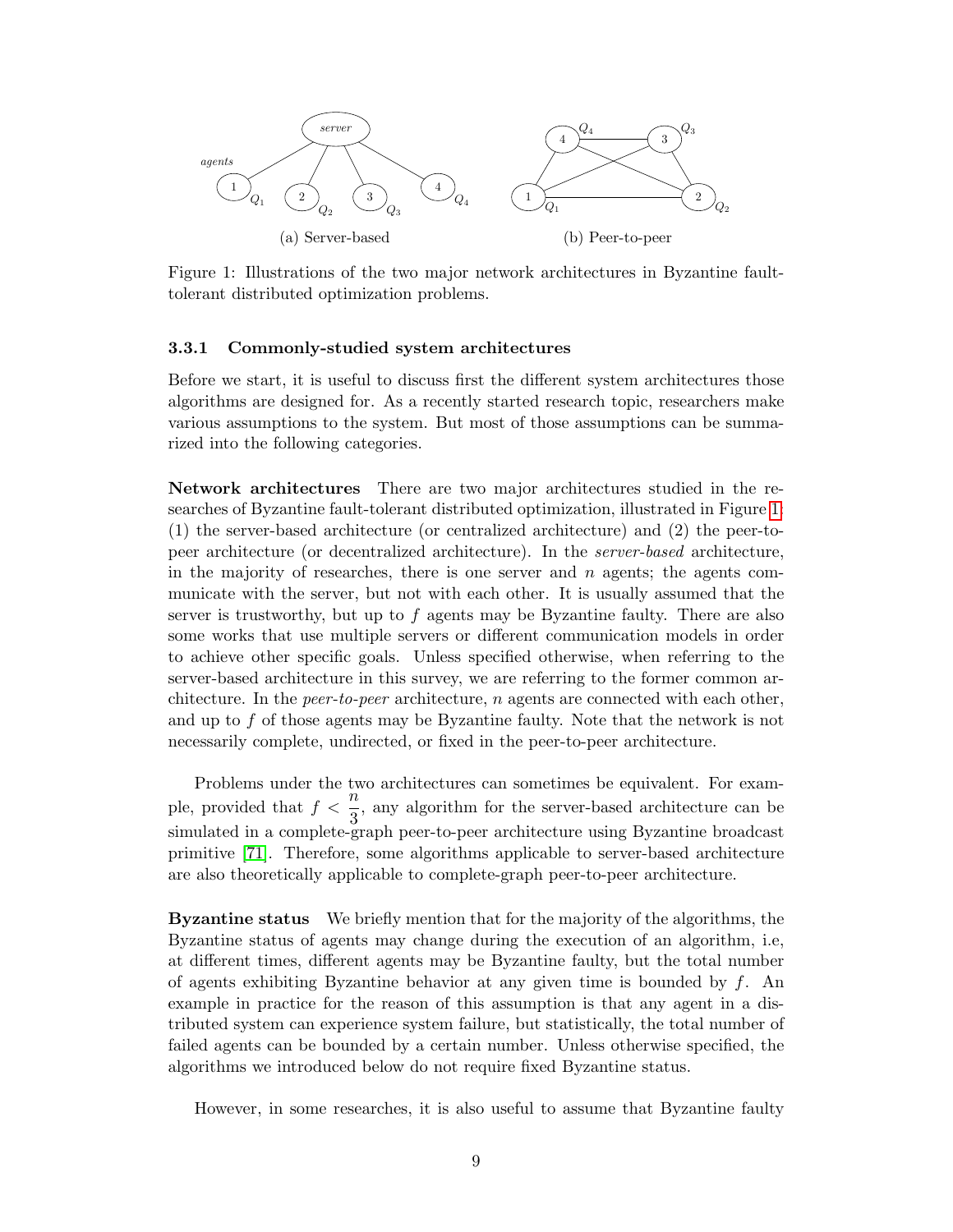agents are fixed during an execution. This kind of assumptions are necessary for some algorithms to achieve their fault-tolerance goal. We will discuss several algorithms of such kind in the following sections.

Data distributions In a general distributed optimization problem, each agent i has its own cost function  $Q_i(x)$  that is potentially different from other agents'. If in server-based network, the server does not have a cost function, nor does it have the knowledge of cost functions of agents.

In distributed learning setting, however, there might be different assumptions. The assumptions mainly fall in these categories: (1) all agents have their data samples drawn from the same data distribution  $\mathcal{D}$ ; (2) each agent i has their data drawn from a data distribution  $\mathcal{D}_i$ , or (3) all agents have the same dataset (parallel setting), including the cases in server-based network, the server also has the same dataset, or the server assigns (sends) data samples to agents during the training process. We will discuss fault-tolerance in distributed learning further in Section [3.4.](#page-18-0)

#### <span id="page-11-0"></span>3.3.2 Gradient descent with gradient filters

One major category of these algorithms is called gradient filters [\[49\]](#page-27-2), or robust gra-dient aggregation [\[7,](#page-24-5) [19\]](#page-25-5), which are designed and used mainly with (distributed) gradient descent (abbr. DGD) [\[79\]](#page-29-9). DGD is a popular method solving distributed optimization problems, hence it is natural to build upon it to achieve Byzantine fault-tolerance.

DGD is originally designed for peer-to-peer architecture, where each agent keeps its own local estimate  $x_i$ . During the algorithm, the agents communicate in iterations. In each iteration t, each agent i shares its local estimate  $x_i$  with other agents, then performs a consensus step and then a descent step. Specifically, the agent conducts the following update:

<span id="page-11-3"></span>
$$
x_i^{t+1} = \sum_{j=1}^n w_{ij}^t x_j^t - \eta_t g_i^t,\tag{14}
$$

where  $x_i^t \in \mathbb{R}^d$  indicates agent *i*'s local estimate at iteration *t*,  $w_{ij}^t$  is the weight of communication link on edge  $(j, i) \in \mathcal{E}(t)$  at iteration t such that  $\boldsymbol{W}(t) = \left(w_{ij}^t\right) \in$  $\mathbb{R}^{n \times n}$  is doubly stochastic for all t,  $g_i^t$  is the (sub)gradient<sup>[3](#page-11-1)</sup> of the local cost function  $Q_i(x)$  at  $x_i(t)$ , and  $\eta_t > 0$  is a diminishing step size<sup>[4](#page-11-2)</sup>. For server-based architecture, DGD can also be adapted [\[67\]](#page-28-4).

One simple version of server-based DGD is described in Algorithm [1.](#page-12-0) Generally speaking, in each iteration  $t$ , each agent receives the current estimate  $x<sup>t</sup>$  from the server, computes and sends its update  $g_i^t$  back to the server; the server keeps the current estimate  $x^t$ , computes its update in iteration t using all update vector received from the agents, and updates its current estimate according to [\(15\)](#page-12-1).

<span id="page-11-2"></span><span id="page-11-1"></span><sup>3</sup>DGD is originally proposed for convex but not necessarily differentiable cost functions. <sup>4</sup>Defined in Appendix [A](#page-33-0)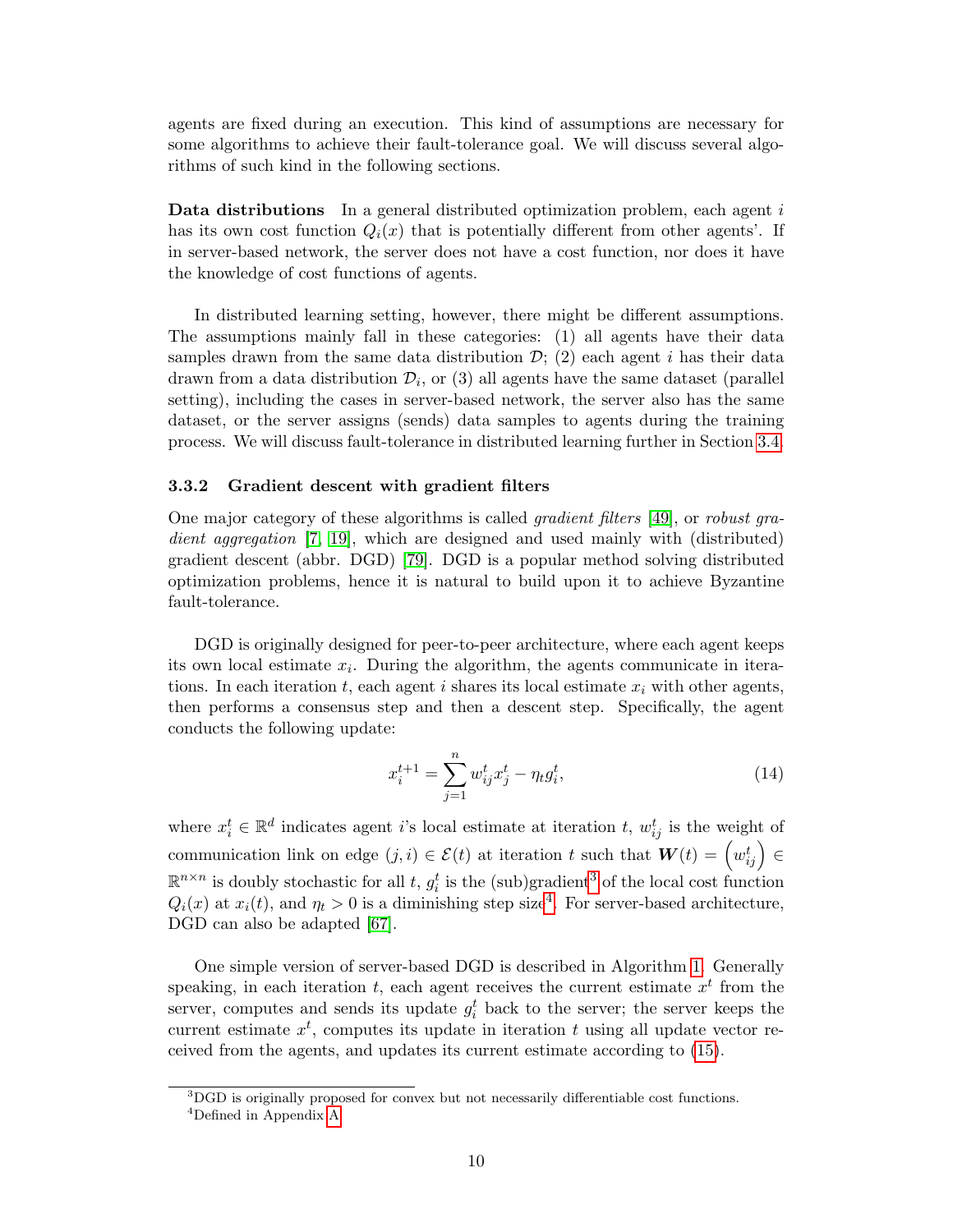#### <span id="page-12-0"></span>Algorithm 1 DGD for server-based architecture

- 1: **procedure** DGDSERVER  $\triangleright$  Server executes this procedure
- 2: **Initialize:** arbitrarily select an initial estimate  $x^0$ 3: Loop until convergence. For current iteration  $t = 0, 1, 2, ...$ :
- 4: Broadcast the current estimate  $x<sup>t</sup>$  to all agents
- 
- 5: Wait until receive gradient  $g_i^t$  from each agent i
- 6: Update the current estimate  $x<sup>t</sup>$  by summing the updates of all agents:

<span id="page-12-1"></span>
$$
x^{t+1} = x^t - \eta_t \sum_{i=1}^t g_i^t \tag{15}
$$

#### 7: end procedure

- 8: **procedure** DGDAGENT  $\triangleright$  Each agent *i* executes this procedure 9: Loop until server stops. For each iteration  $t$ :
- 10: Wait until receive current server estimate  $x^t$
- 11: Compute (sub)gradient of local function  $Q_i(x)$  at  $x^t$ :

<span id="page-12-2"></span>
$$
g_i^t = \nabla Q_i(x^t) \tag{16}
$$

12: Send  $g_i^t$  as agent *i*'s update to the server 13: end procedure

Byzantine agents in the system may not follow the prescribed algorithms. Specifically, in line [11](#page-13-0) of Algorithm [1,](#page-12-0) instead of computing and sending its gradient following [\(16\)](#page-12-2), a Byzantine agent may choose to send arbitrary information as its update. When the server receives  $g_i^t$ 's from agents in line [5,](#page-13-1) some of them may be incorrect. In fact, Blanchard et al. [\[6\]](#page-24-2) showed that no linear combination methods for aggregating the updates (including summing and averaging, indicated by [\(15\)](#page-12-1)) can tolerate even a single Byzantine agent. Thus comes the gradient filters, methods that redesign the aggregation rule. A general framework for server-based Byzantine fault-tolerant optimization with DGD, or Byzantine gradient descent (BGD), is shown in Algorithm [2.](#page-13-1)

The major difference between Algorithms [2](#page-13-1) and DGD is [\(17\)](#page-13-0): instead of updating the estimates by the sum of all agents updates, BGD uses an aggregation rule GradFilter ( $\cdot$ ). Generally speaking, GradFilter :  $\mathbb{R}^d \times n \to \mathbb{R}^d$  is a function that takes *n* vectors of *d*-dimension, and output a vector of *d*-dimension. Normally, the *n* vectors would be those updates received from *n* agents at iteration *t*, i.e.,  $\left\{g_i^t\right\}_{i=1}^n$ , and the output is used as the server's update at iteration  $t$ . Also note that only non-faulty agents follow the procedure BGDAGENT and send their correct gradient as its update. Byzantine agents may behave arbitrarily, including but not limited to sending its correct update, sending an arbitrary d-dimensional vector, sending other arbitrary information, or not sending anything. Note that only an arbitrary d-dimensional vector would confuse the server, since other behaviors will immediately indicate the agent deviating from the prescribed algorithm, and therefore must be faulty; if the Byzantine status of agents is fixed, the algorithm can further remove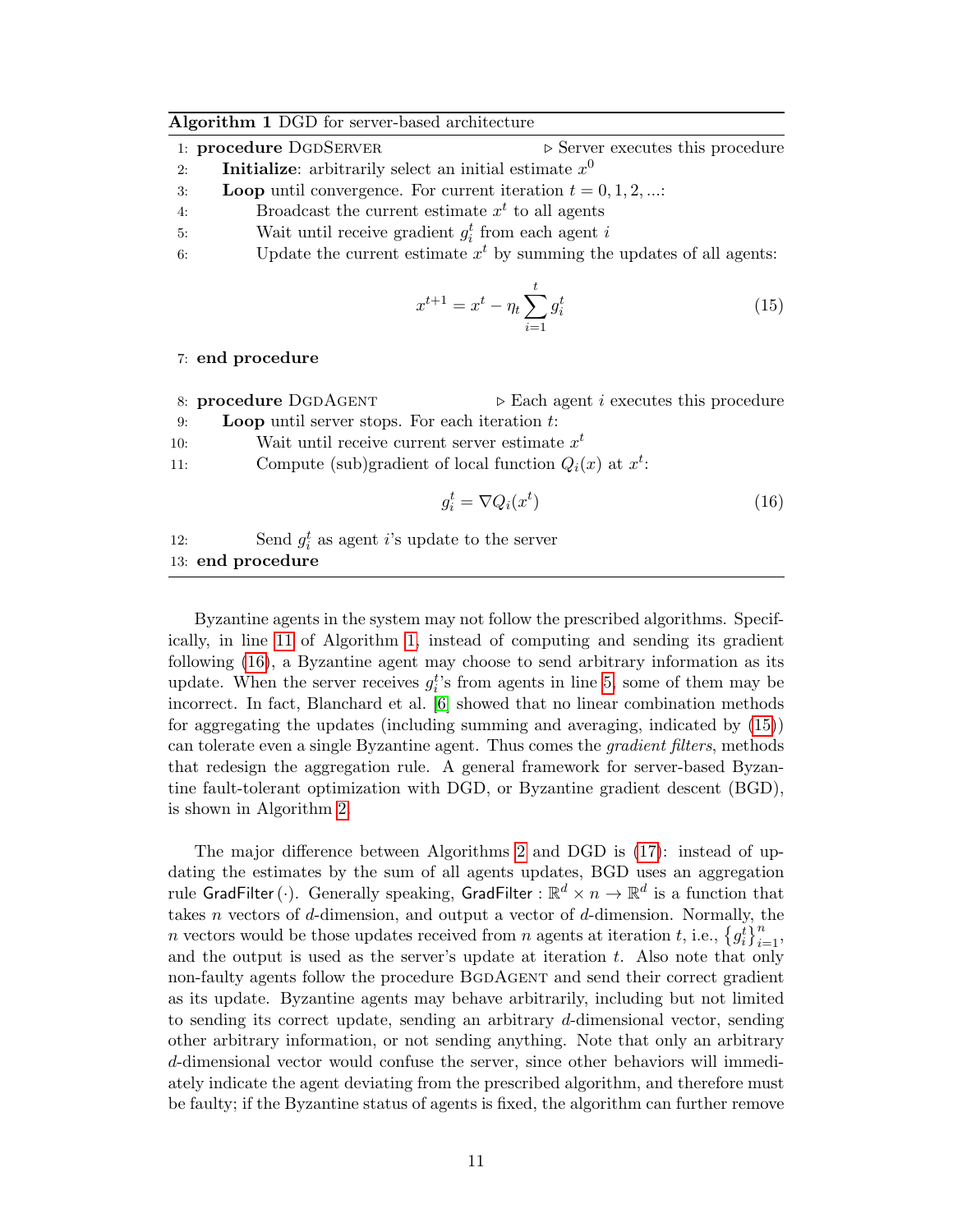<span id="page-13-1"></span>

| Algorithm 2 BGD framework for server-based architecture |  |  |
|---------------------------------------------------------|--|--|
|---------------------------------------------------------|--|--|

| 1: procedure BGDSERVER |                                                                 |  |  |  |  | $\triangleright$ Server executes this procedure |
|------------------------|-----------------------------------------------------------------|--|--|--|--|-------------------------------------------------|
| 2:                     | <b>Initialize:</b> arbitrarily select an initial estimate $x^0$ |  |  |  |  |                                                 |

- 3: Loop until convergence. For current iteration  $t = 0, 1, 2, ...$ :
- 4: Broadcast the current estimate  $x<sup>t</sup>$  to all agents
- 5: Wait until receive gradient  $g_i^t$  from each agent i
- 6: Update the current estimate  $x<sup>t</sup>$  by summing the updates of all agents:

<span id="page-13-0"></span>
$$
x^{t+1} = x^t - \eta_t \text{ GradFilter}\left(g_1^t, ..., g_n^t\right) \tag{17}
$$

#### 7: end procedure

|     | 8: <b>procedure</b> BGDAGENT $\triangleright$ Each non-faulty agent i executes this procedure |  |  |  |  |  |
|-----|-----------------------------------------------------------------------------------------------|--|--|--|--|--|
| 9:  | <b>Loop</b> until server stops. For each iteration $t$ :                                      |  |  |  |  |  |
| 10: | Wait until receive current server estimate $x^t$                                              |  |  |  |  |  |
| 11: | Compute (sub)gradient of local function $Q_i(x)$ at $x^t$ .                                   |  |  |  |  |  |
|     | $g_i^t = \nabla Q_i(x^t)$<br>(18)                                                             |  |  |  |  |  |
| 10. | $\mathcal{C}$ and $\lambda$ as a neart $\lambda$ a undertake the server                       |  |  |  |  |  |

12: Send  $g_i^t$  as agent *i*'s update to the server 13: end procedure

the ill-behaved agent in future iterations.

Suppose out of  $n$  agents, up to  $f$  can be Byzantine faulty. We introduce some gradient filters as follows. For simplicity, we denote  $g^t = \{g^t_i\}$  as the set of update vectors unless otherwise specified.

Krum Krum [\[6\]](#page-24-2) is an angle-based (or direction-based) gradient filter, built upon a Krum score  $s(i)$ . Suppose among the set of vectors  $g^t$ ,  $i \to j$  denotes the fact that  $g_j^t$  belongs to the  $n-f-2$  closest vectors to  $g_i^t$ , with distance between two vectors defined by some norm  $\|\cdot\|$ . The score  $s(i) = \sum_{i \to j} \left\| g_i^t - g_j^t \right\|$  $2^2$ , i.e., the sum of the distances between  $g_i^t$  and the  $n - f - 2$  vectors closest to it. Then,

$$
GradFilter\left(g_1^t, \ldots, g_n^t\right) = g_{i_*}^t,\tag{19}
$$

where  $i_*$  is an agent with the smallest score  $s(i_*)$ . Krum outputs one of the vectors submitted by the agents. The expected time complexity of computing this filter is  $O(n^2d)$ . Krum is originally proposed as a distributed machine learning filter for stochastic gradient descent (SGD), but it can also be applied to general optimization problems.

**Multi-KRUM** Multi-Krum  $[6, 7]$  $[6, 7]$  is a variant of Krum. Instead of selecting one vector, multi-Krum selects m vectors and averages them, where  $m$  is a hyperparameter. There are two versions, the first version (also known as  $m$ -Krum) iterates m times, each time it calculates the scores for all vectors in  $g<sup>t</sup>$ , selects a vector with the highest score and remove it from the set  $g^t$ ; the second version selects m vectors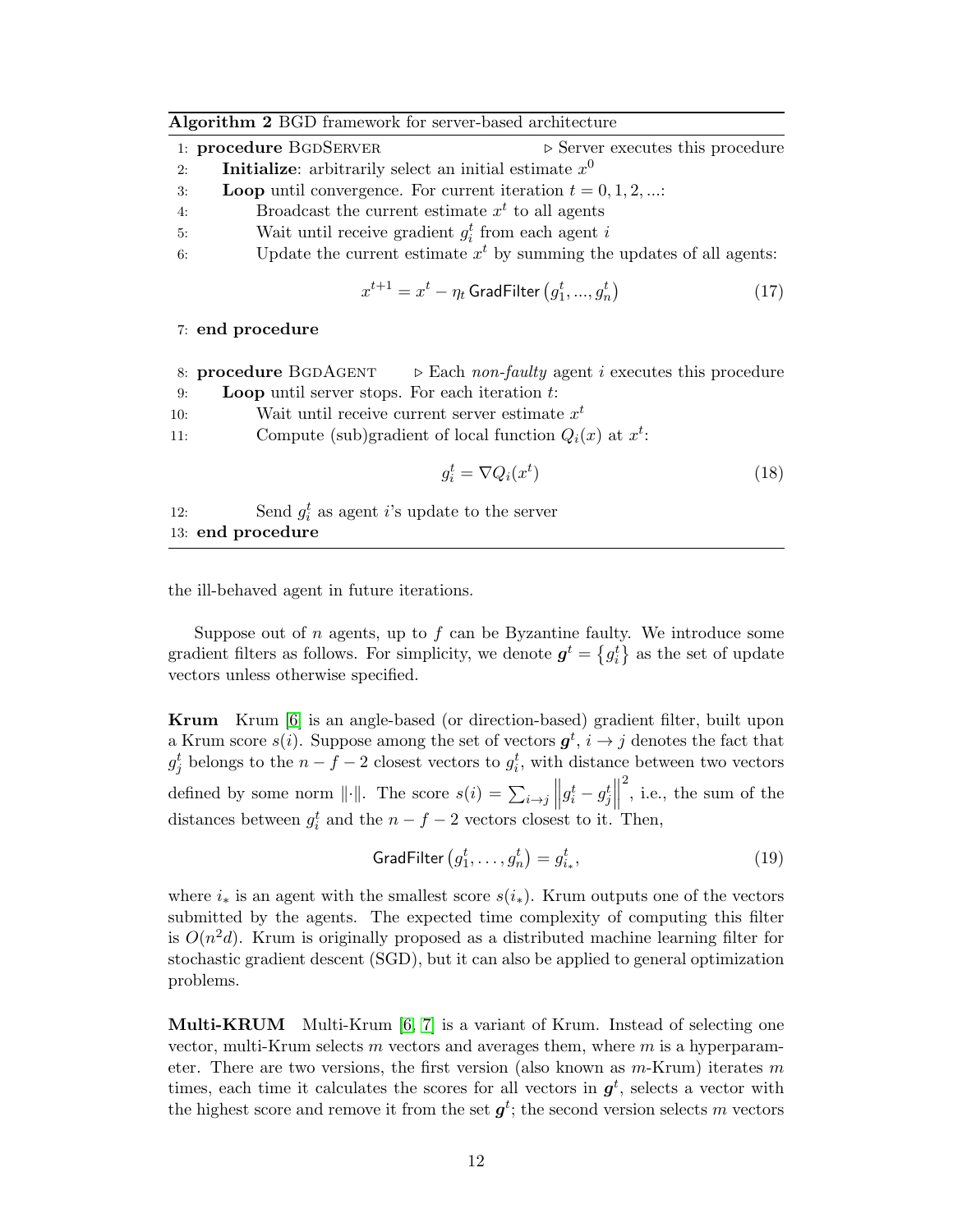with the  $m$  smallest scores. Obviously, the time complexity of the second version is the same as Krum, which is significantly better than that of the first version.

Coordinate-wise methods Coordinate-wise median and trimmed mean [\[121\]](#page-32-4) process the received vectors by coordinates. Suppose  $v[k]$  denotes the k-th coordinate of a vector  $v$ , the gradient filter can be written as follows

$$
GradFilter (g_1^t, ..., g_n^t) = v, \text{ where}
$$
  
\n
$$
v[k] = \begin{cases} \text{median} \{g_1^t[k], ..., g_n^t[k]\}, & \text{for median,} \\ \text{trmean}_{\beta} \{g_1^t[k], ..., g_n^t[k]\}, & \text{for trimmed mean,} \end{cases}
$$
\n(20)

where median $\{\cdot\}$  finds the median from a set of scalars, while trmean $\beta\{\cdot\}$  first drop the smallest and largest  $\beta$  fraction, then computes the mean of the rest of the values from a set of scalars.  $\beta$  is a hyperparameter, which is required to be larger than the fraction of faulty agents  $\alpha$ , i.e.,  $\beta \geq \alpha = f/n$ . Note that coordinate-wise median does not require a known fraction of faulty agents.

Phocas [\[117\]](#page-32-5) is a variant of trimmed mean method. The authors also noted that for coordinate-wise methods, the number of faults can also be viewed coordinatewisely, i.e., the update vectors from every agent can be corrupted, so long as for each coordinate  $k \in \{1, ..., d\}$ , the number of faulty values in the set  $\{g_i^t[k]\}_{i=1}^n$  is upper-bounded by  $f$ . Another coordinate-wise method, mean around median [\[116\]](#page-32-6), calculates each coordinate k by the mean of  $n - f$  values  $g_i^t[k]$ 's that are closest to the median of all values. These filters are also originally proposed as a distributed learning filter for SGD.

Geometric median Geometric median also has some robustness [\[19,](#page-25-5) [76,](#page-29-10) [91,](#page-30-4) [116\]](#page-32-6), and sometimes is used as a benchmark comparing other gradient filters. Geometric median can be computed to arbitrary precision  $\epsilon$  in nearly linear time  $O(nd \log^3 \frac{1}{n})$  $\frac{1}{\epsilon}$ [\[21\]](#page-25-7). That being said, in practice the (geometric) median-based aggregation still dominates the training time in large-scale settings [\[18\]](#page-25-4).

Median of means Geometric median of means [\[19\]](#page-25-5) extends the statistical estimator to vectors. Specifically, suppose b divides n, agents are divided into  $k = n/b$ groups, each of size b. In each iteration, the gradient filter finds the mean vector in each group, and then uses the geometric median of those  $k$  mean vectors as its update. Formally,

$$
\text{GradFilter}\left(g_1^t, ..., g_n^t\right) = \text{median}\left\{\frac{1}{b} \sum_{j=1}^b g_j^t, ..., \frac{1}{b} \sum_{j=(k-1)b+1}^n g_j^t\right\}.\tag{21}
$$

The number of groups  $k$  is a hyperparameter, which should be chosen such that  $k > 2f$ . This filter is originally proposed as a distributed learning filter for SGD.

MDA Minimum-diameter averaging [\[32\]](#page-26-6), also called Brute [\[76\]](#page-29-10), is another medianbased method, originally proposed as a statistical estimator in [\[91\]](#page-30-4). It uses the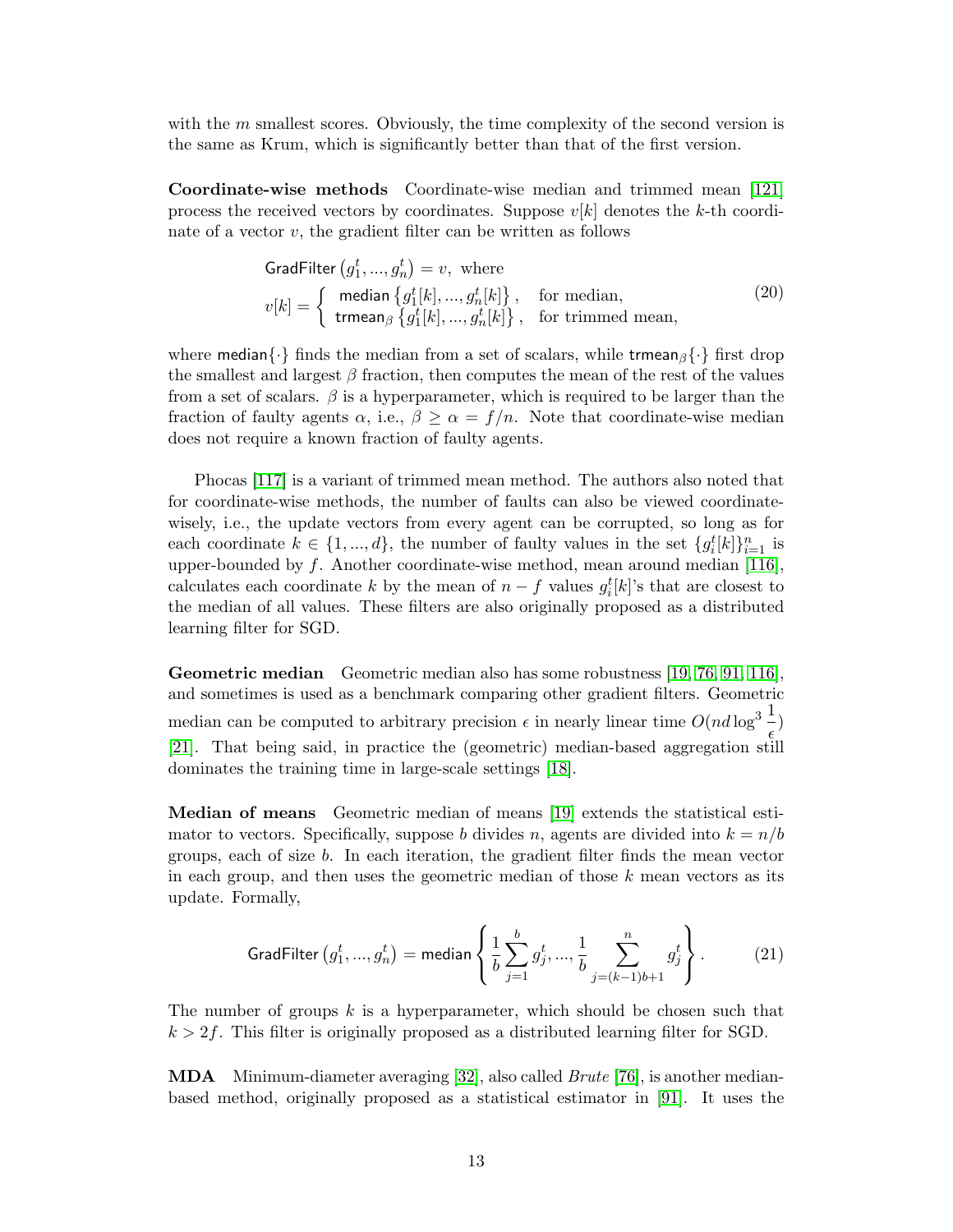average of the subset S of  $n-f$  vectors which has the minimum diameter. Formally,

$$
\begin{aligned}\n\text{GradFilter} \left( g_1^t, \dots, g_n^t \right) &= \frac{1}{n - f} \sum_{i \in S} g_i^t, \text{ where} \\
S &= \arg \min_{\substack{T \subset \mathcal{V} \\ |T| = n - f}} \left( \max_{i, j \in T} \left\| g_i^t - g_j^t \right\| \right).\n\end{aligned} \tag{22}
$$

The computation complexity of MDA is  $O\left(\binom{n}{f}\right)$  $f(n) + n^2d$ . This filter is originally proposed as a distributed learning filter for SGD.

Norm-based methods Norm filtering (or comparative gradient elimination, CGE) and norm-cap filtering (or comparative gradient clipping, CGC) [\[43,](#page-27-5) [46,](#page-27-4) [49\]](#page-27-2) are a group of filters looking at the norms of the vectors. Intuitively, these filters keep the  $n - f$  vectors in  $g<sup>t</sup>$  with smallest norms, while dropping the rest vectors (elimination) or scaling the rest so that they also have the  $n - f$ -largest norm (clipping). Formally, suppose the vectors in  $g^t$  are sorted as follows:

$$
\|g_{i_1}^t\| \le \dots \le \|g_{i_{n-f}}^t\| \le \|g_{i_{n-f+1}}^t\| \le \dots \le \|g_n^t\|,
$$
\n(23)

the gradient filters can be written as follows:

$$
\text{GradFilter}\left(g_1^t, ..., g_n^t\right) = \left\{ \begin{array}{ll} & \sum_{j=1}^{n-f} g_{i_j}^t, & \text{for CGE,} \\ & \sum_{j=1}^{n-f} g_{i_j}^t + \sum_{j=n-f+1}^{n} \frac{\left\|g_{i_{n-f}}^t\right\|}{\left\|g_{i_j}\right\|} g_{i_j}^t, & \text{for CGC.} \end{array} \right. \tag{24}
$$

The computational complexity of the two methods are both  $O(n(\log n + d))$ . Intuitively, even if a gradient from faulty agent is kept, its norm is bounded by a gradient from non-faulty agent, and therefore could not do much damage to the server's update. The two methods are originally proposed in the context of distributed linear regression, and analyzed also in general distributed optimization [\[45\]](#page-27-1) and distributed learning [\[49\]](#page-27-2).

Bulyan Bulyan [\[76\]](#page-29-10) is a meta-aggregation rule that can be applied on another gradient filters GradFilter. Bulyan consists of two steps. In the first step, Bulyan iterates  $n-2f$  times; in each iteration, it runs <code>GradFilter</code> on the set  $\boldsymbol{g}^t$ , selects a  $g^t_i$ closest to <code>GradFilter's</code> output, add it to a set  $S,$  and remove it from  $\pmb{g}^t.$  <code>After</code> the first step, the set S contains  $n-2f$  vectors. In the second step, Bulyan generates a new d-dimensional vector coordinate-wisely from the  $n-2f$  vectors with a median-based method, and uses it as the update. It is designed such that it has provable resilience property even if GradFilter in use does not have such a property (e.g., geometric median).

It is worth noting that the convergence analyses of most of the gradient filters requires standard assumptions like continuity, differentiability, Lipschitz smoothness, convexity, strong convexity, including those that are proposed for distributed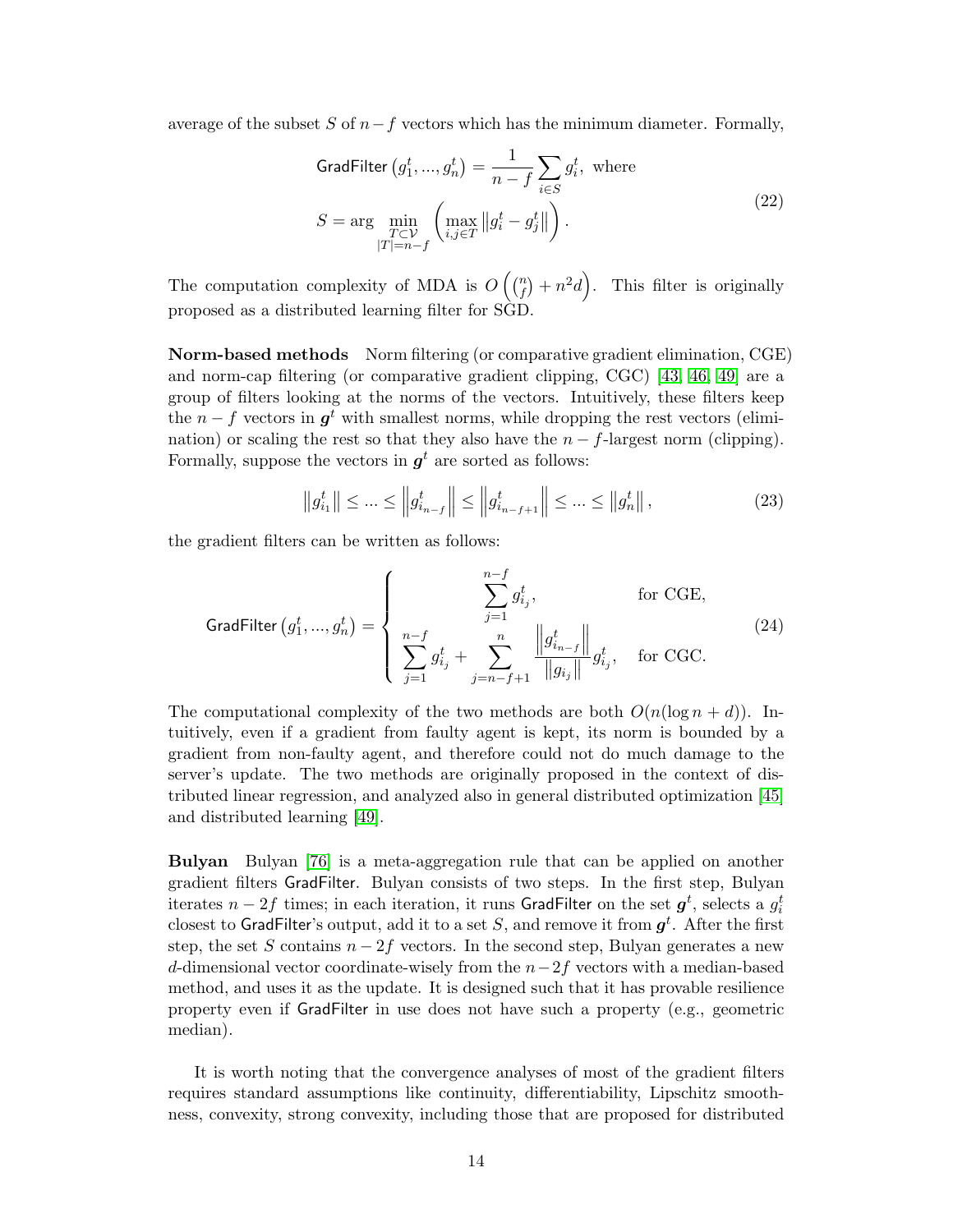learning or SGD. However, the most popular machine learning methods, including deep neural networks, are known to be generally non-convex [\[22,](#page-25-8) [56\]](#page-28-5).

It is also worth noting that some gradient filters such as coordinate-wise trimmed mean and CGE are also analyzed under the peer-to-peer setting [\[47\]](#page-27-6).

For reference purpose, we summarize all gradient filters listed in this section in Table [2](#page-34-0) in Appendix [B.](#page-33-3)

#### <span id="page-16-0"></span>3.3.3 Gradient coding

One of the applications of coding theory is to enable error correction [\[50\]](#page-27-7). Gradient coding is originally proposed as a straggler mitigation method [\[106\]](#page-31-8), which is used to speed up synchronous distributed first-order methods [\[17,](#page-25-9) [23,](#page-25-10) [89\]](#page-30-5). Several works build upon it and extend it to the adversarial setup. Generally, this type of methods work under the parallelization setting of distributed learning, where agents (and server, if any) all have the same dataset.

Draco Draco [\[18\]](#page-25-4) is a gradient-coding-based method, in which the server assigns same data samples to (on average) r agents, agents compute multiple stochastic gradients and send the gradients to the server in a coded way. The server receives the coded messages from the agents, and decodes the message to recover the correct gradients and identifies the faulty messages. With proper-selected coding method, Draco can tolerate up to  $(r-1)/2$  Byzantine agents with linear-time encoding and decoding. The assignment of same tasks to multiple agents is also known as algorithmic redundancy. DETOX [\[86\]](#page-30-2) is an extension of Draco that combines algorithmic redundancy with robust aggregation, with increased speed and improved robustness.

Randomized reactive redundancy After Draco and DETOX, Gupta and Vaidya [\[44\]](#page-27-8) proposed a similar coding-based framework, in which instead of applying coding every iteration, the server invokes the coding scheme (i.e., check for faults) with probability  $q > 0$ , while in other iterations, the server simply carries out DGD. By properly choosing the value of  $q$ , this framework reduces the computational overhead caused by coding to arbitrarily small. The scheme is especially effective when Byzantine agents are fixed, since once detected, the faulty agents will be removed. The authors also proposed heuristic checking by server and combination with gradient filters.

#### <span id="page-16-1"></span>3.3.4 Other methods

There are some other methods that do not fall into the above major categories. Though those methods are more or less related to previous methods.

Zeno Zeno [\[118\]](#page-32-7) is a gradient aggregation rule based on the fact that the server obtains certain number of data samples, designed for distributed learning with SGD. In each iteration, instead of assigning data samples to agents, the server calculates a reliability score of the vectors sent from the agents, based on the fact that all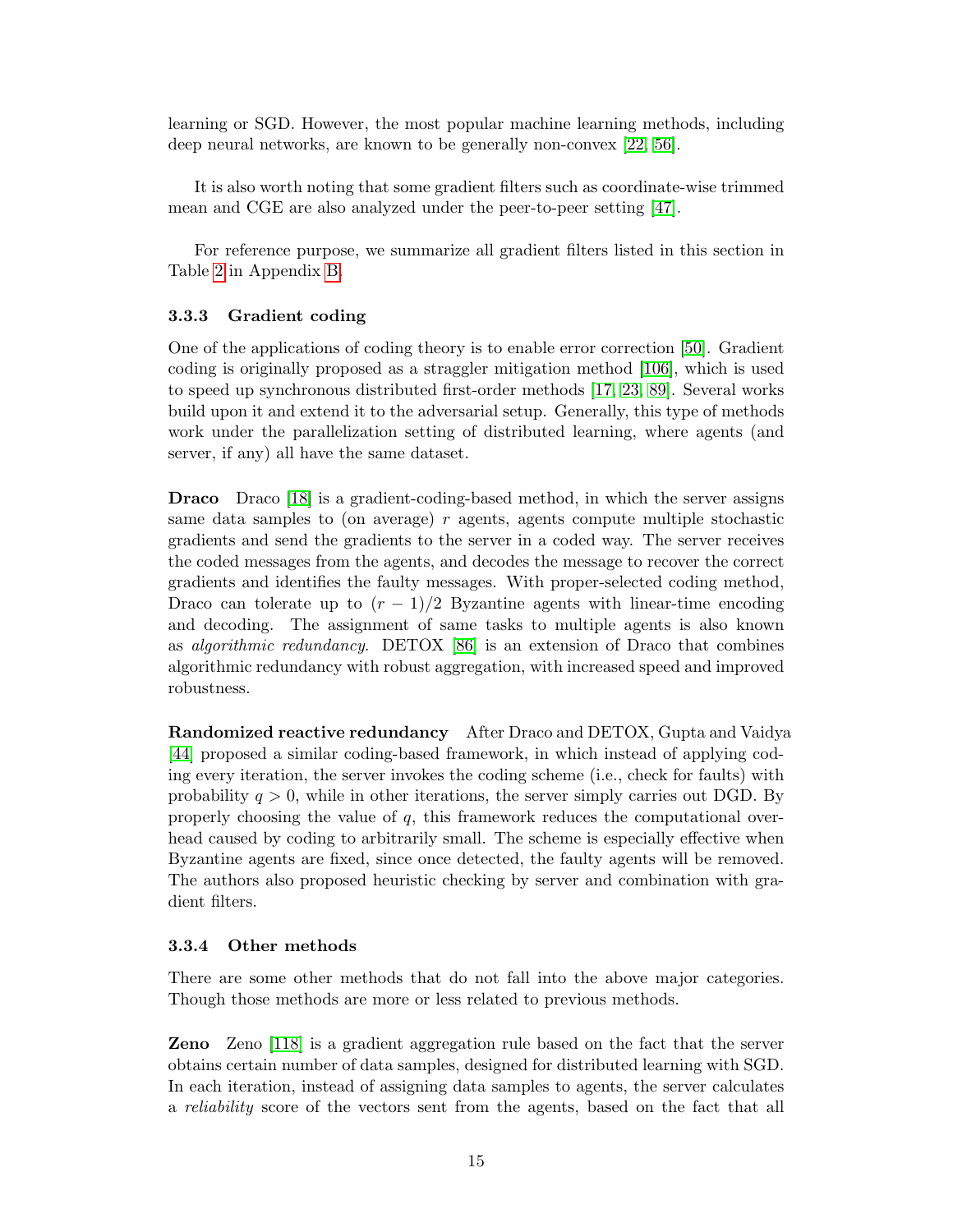the data samples are drawn from the same data distribution  $\mathcal{D}$ . The server then aggregate using those  $n - f$  most reliable gradients to obtain its update.

One-round robust aggregation Instead of checking or filtering every iteration, Yin et al. [\[121\]](#page-32-4) propose a Robust One-round Algorithm, in which the non-faulty agents conduct their own optimization process using their local cost functions separately, and send their final estimates to the server; Byzantine agents may send arbitrary information. The server then aggregates the estimates (including faulty ones) to compute its own final estimate. There is no communication between agents and the server the whole process except the final step. In [\[121\]](#page-32-4) geometric median is used as the final aggregation rule, and convergence analysis is provided. The method is proposed originally for distributed learning, and suppose all agents have the same data distribution, the method can achieve comparable empirical performance to some gradient filters.

Variance reducing techniques There are certain techniques used in machine learning known to have the ability of reducing the variance of stochastic gradients. Since the stochastic gradients are generated from randomly drawn data samples, a variance-reduce method is possible to speed up the training process by "stablizing" the gradients [\[24,](#page-25-11) [85\]](#page-30-6). Gupta et al. [\[49\]](#page-27-2) empirically studied that averaging historical gradients and increasing batch size helps reducing the variance of stochastic gradients, and therefore boosts the performance of fault-tolerant gradient filters. Karimireddy et al. [\[60\]](#page-28-6) showed that using momentum [\[85\]](#page-30-6) helps achieving provable convergence of any Byzantine robust gradient filter, while El-Mhamdi et al. [\[33\]](#page-26-7) studied the boosting of robustness by momentum when computed at agents.

#### <span id="page-17-0"></span>3.3.5 Studies under peer-to-peer architecture

Many methods, including the most of aforementioned gradient filters are proposed under the server-based system architecture. Although we already mentioned in the beginning of this section that we can simulate server-based algorithms under peerto-peer architecture using Byzantine broadcast primitive, it is worth noting that there is also research specifically studies the peer-to-peer, or decentralized system architecture. Note that in peer-to-peer settings the agents do not broadcast gradients, but rather their local estimates to other agents (recall [\(14\)](#page-11-3), peer-to-peer DGD).

Su and Vaidya [\[103\]](#page-31-5) showed that, based-on Byzantine consensus results on peerto-peer networks [\[111\]](#page-32-8), a distributed optimization problem with scalar local cost functions has a Byzantine-resilient gradient descent algorithm if the network has a non-empty source component after removing all faulty agents and their edges. Sundaram and Gharesifard [\[105\]](#page-31-4) proposed Local Filtering (LF) Dynamics, a protocol that allows Byzantine fault-tolerant distributed optimization in a f-local network, i.e., each non-faulty agent *i* has up to f faulty neighbors in  $\mathcal{N}_i$ , if the network satisfies certain connectivity property called  $(r, s)$ -robustness.

Gupta et al. [\[48\]](#page-27-9) studied the 2f-redundancy property in decentralized system. Specifically, the authors proposed *Comparative Elimination* (abbr. CE) method,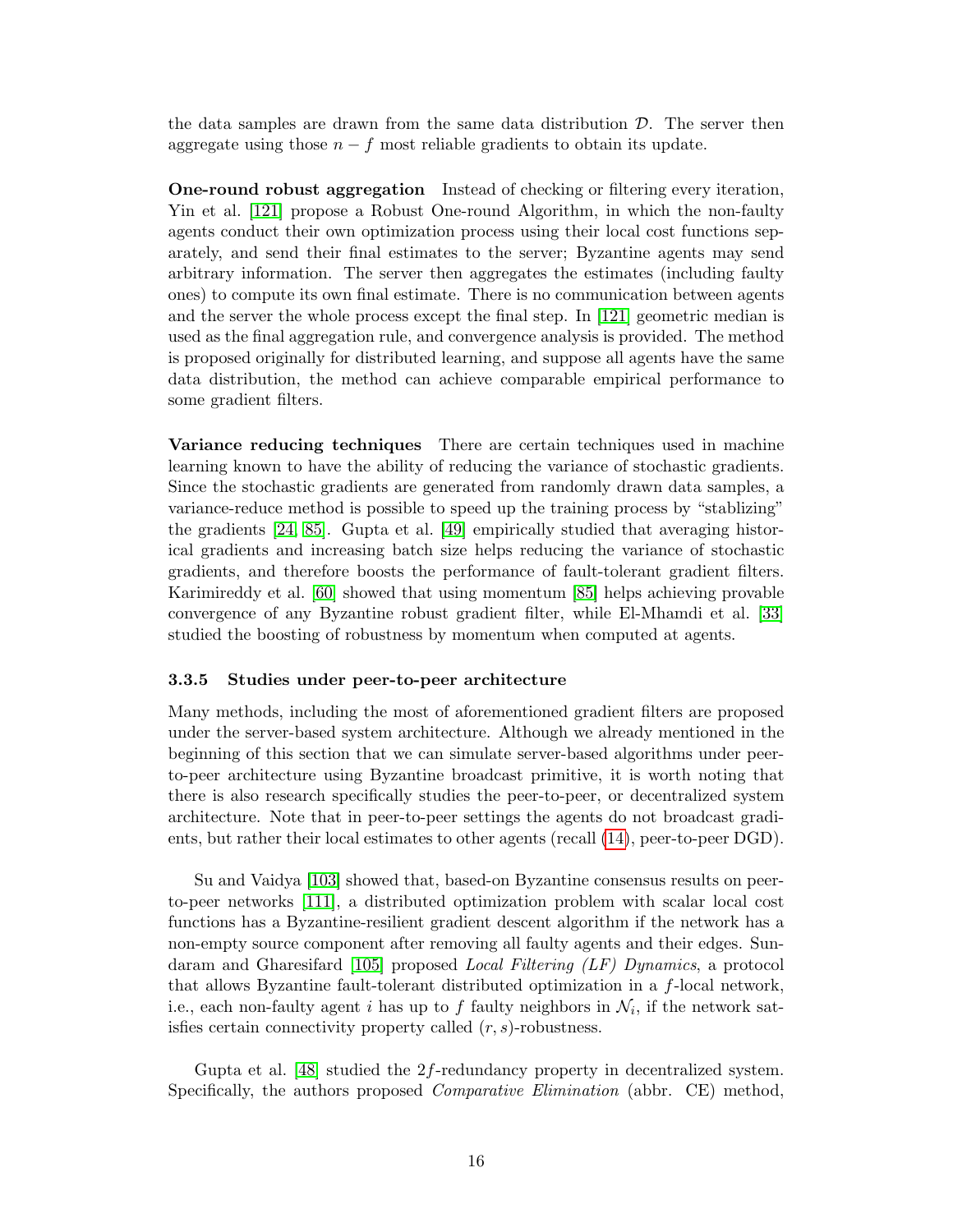similar to gradient filters under server-based architecture, as a decentralized optimization algorithm for a fully-connected network. The method will mitigate the detrimental impact of potentially incorrect values from Byzantine faulty agents.

#### <span id="page-18-0"></span>3.4 Byzantine fault-tolerant distributed learning

Distributed machine learning is a popular subproblem of distributed optimization. Naturally, a lot of work in Byzantine fault-tolerant distributed optimization also focuses on the case of distributed learning. The formulation of Byzantine faulttolerant distributed learning problem is related to that of distributed optimization, but with its own characteristics.

One typical formulation of the problem can be described as follows [\[19,](#page-25-5) [45,](#page-27-1) [49,](#page-27-2) [76,](#page-29-10) 121. Suppose there are n agents in the system, out of them up to f can be Byzantine faulty. The training data samples are drawn i.i.d. from some unknown data distribution D. A machine learning model  $\Theta$  has a learning parameter x in the form of d-dimensional vectors. The model  $\Theta$  decides a loss function  $\ell(x; z)$  for each data point  $z \sim \mathcal{D}$ . Let  $\mathbb{E}_{z \sim \mathcal{D}}$  denote the expectation with respect to the random data sample  $z$ . The goal is to minimize with respect to  $x$  the function

$$
Q(x) \triangleq \mathbb{E}_{z \sim \mathcal{D}}\left[\ell(x; z)\right],\tag{25}
$$

namely the population cost (or loss) function, i.e. find a point  $\hat{x}$  such that

$$
\widehat{x} \in \arg\min_{x \in \mathbb{R}^d} Q(x). \tag{26}
$$

Comparing this formulation with the general fault-tolerant distributed opti-mization goal [\(6\)](#page-7-1), we see that here,  $Q_i(x) = Q(x)$  for every agent i, therefore, 2f-redundancy holds trivially. However, none of the agents, including the server, knows the cost function exactly. For gradient-based algorithms, DGD should be changed to distributed stochastic gradient descent (abbr. D-SGD) [\[49\]](#page-27-2), where instead of gradient  $g_i^t = \nabla Q_i(x^t)$ , the agent *i* draws one or some data samples z or z and computes its stochastic gradient

$$
g_i^t = \begin{cases} \nabla \ell(x; z), & \text{when drawing one data sample, or} \\ \nabla \ell(x; z) = \sum_{z \in z} \ell(x; z), & \text{when drawing multiple data sample,} \n\end{cases} \tag{27}
$$

in each iteration t.

Another more general formulation [\[51,](#page-27-10) [66,](#page-28-7) [68,](#page-29-6) [83\]](#page-30-7) assumes each agent i has a potentially different data distribution  $\mathcal{D}_i$ . Then each agent i has a local cost function

$$
Q_i(x) \triangleq \mathbb{E}_{z \sim \mathcal{D}_i} \left[ \ell(x; z) \right]. \tag{28}
$$

The goal is to find a point  $\hat{x}$  that minimizes the aggregated cost functions of nonfaulty agents,

$$
\widehat{x} \in \arg\min_{x \in \mathbb{R}^d} \sum_{i \in \mathcal{H}} Q(x).
$$

Note this goal is the same as [\(7\)](#page-7-2). One application of this formulation is federated learning [\[74\]](#page-29-11), where different agents have different data samples and underlying data distributions. Gradient filters like RSA [\[66\]](#page-28-7), RFA [\[83\]](#page-30-7), and RGE [\[26\]](#page-25-12) are proposed specifically under this formulation.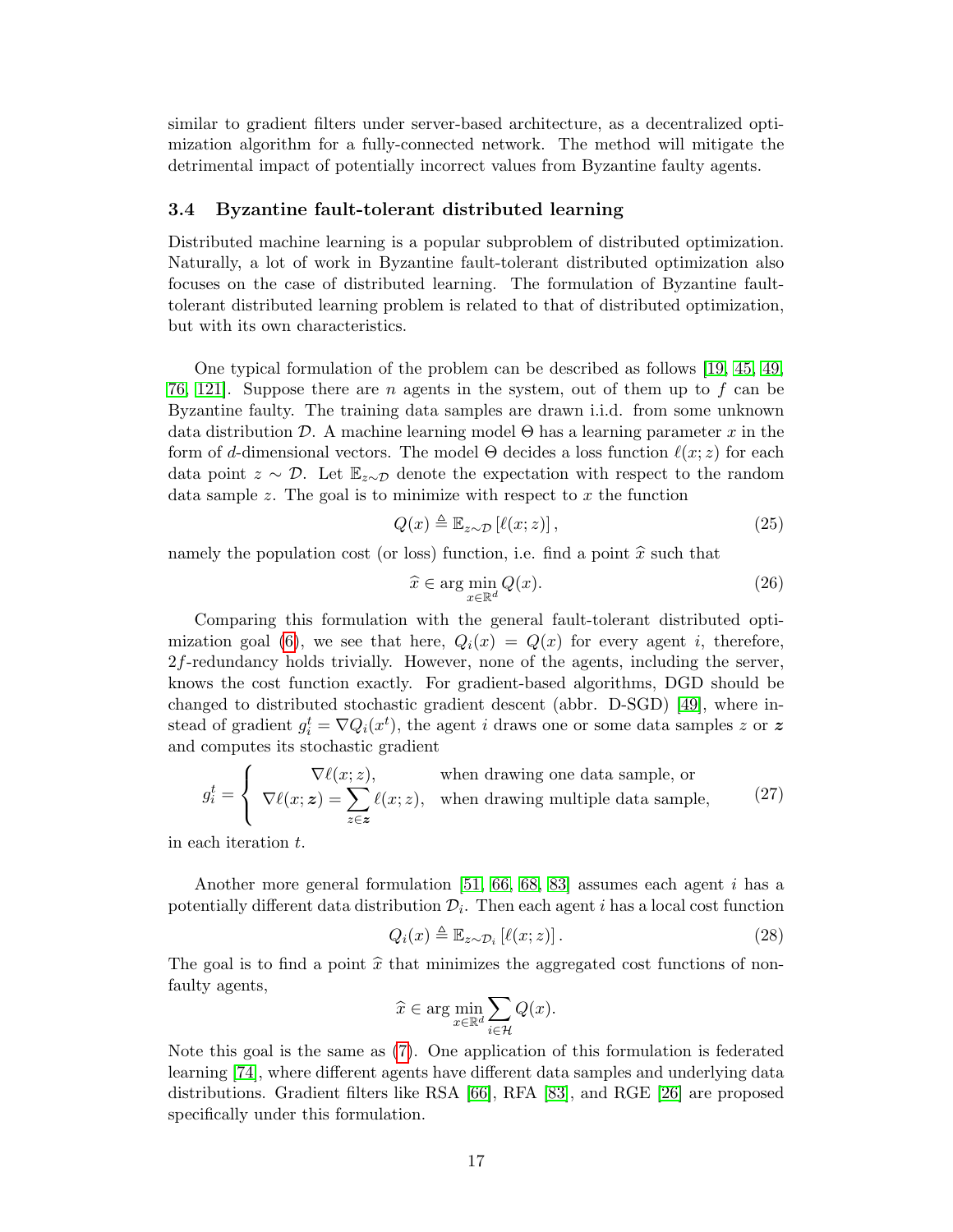#### <span id="page-19-0"></span>3.5 Resilience notations

Given the facts that the original goal of distributed optimization [\(3\)](#page-7-3) is not achievable in presence of Byzantine faulty agents, and that there are a variety of ways to measure the resilience of a Byzantine fault-tolerant distributed optimization algorithm, here we introduce some of them.

 $(f, \epsilon)$ -resilience  $(f, \epsilon)$ -resilience [\[68\]](#page-29-6) is a resilience notation for Byzantine faulttolerant distributed optimization algorithms. A deterministic algorithm is said to be  $(f, \epsilon)$ -resilient for some  $\epsilon \geq 0$ , if the output of the algorithm  $\hat{x}$  satisfies the following:

$$
\text{dist}\left(\widehat{x}, \, \arg\min_{x \in \mathbb{R}^d} \sum_{i \in \mathcal{H}} Q_i(x)\right) \le \epsilon. \tag{29}
$$

Intuitively, to be  $(f, \epsilon)$ -resilient, the output of the algorithm should be within  $\epsilon$  distance to the true minimum point set. Furthermore, DGD with gradient filters, i.e., Algorithm [2](#page-13-1) can achieve  $(f, \epsilon)$ -resilience if the gradient satisfies certain conditions, with several continuity and convexity assumptions; those gradient filters include coordinate-wise trimmed mean and CGE [\[68\]](#page-29-6).  $(f, 0)$ -resilience is also called *exact fault-tolerance* [\[45\]](#page-27-1), requiring that the algorithm's output satisfies the goal  $(7)$  exactly. It is also shown that  $(2f, \epsilon)$ -redundancy and  $2f$ -redundancy are the necessary conditions to  $(f, \epsilon)$ -resilience and  $(f, 0)$ -resilience, respectively [\[45,](#page-27-1) [68\]](#page-29-6).

 $(\alpha, f)$ -resilience  $(\alpha, f)$ -resilience [\[6\]](#page-24-2) is a notation used for measuring a gradient aggregation rule, under the same distribution setting of fault-tolerant distributed learning. Suppose a group of vectors  $V_1, ..., V_n \in \mathbb{R}^d$  are drawn i.i.d. from some distribution G, with  $\mathbb{E}[G] = g$ . Also suppose  $B_1, ..., B_f \in \mathbb{R}^d$  be a group of arbitrary vectors. An aggregation rule GradFilter is said to be  $(\alpha, f)$ -Byzantine resilient for some  $0 \leq \alpha < \pi/2$  if, for any  $1 \leq j_1 \leq \ldots \leq j_f \leq n$ , the output vector of the aggregation rule

$$
V = \textsf{GradFilter}(V_1, ..., \underbrace{B_1}_{j_1}, ..., \underbrace{B_f}_{j_f}, ..., V_n)
$$

satisfies the following:

- (i)  $\langle \mathbb{E}[V], g \rangle \ge (1 \sin \alpha) \cdot ||g||^2 > 0;$
- (ii) For  $r = 2, 3, 4$ ,  $\mathbb{E} ||V||^2$  is bounded above by a linear combination of terms  $\mathbb{E} ||G||^{r_1},...,\mathbb{E} ||G||^{r_{n-1}}$  with  $r_1 + ... + r_{n-1} = r$ .

Intuitively, we want the output of a gradient filter to be close enough to the expected gradient, and the filter can control the effects of the discrete nature of SGD dynamics [\[8\]](#page-24-6). Some aforementioned gradient filters and others are known to be  $(\alpha, f)$ -Byzantine resilient, including Krum [\[7\]](#page-24-5), geometric median [\[19,](#page-25-5) [116\]](#page-32-6), coordinate-wise median [\[116\]](#page-32-6), mean near median [\[116\]](#page-32-6), and Bulyan [\[76\]](#page-29-10).

 $(\delta_{\text{max}}, c)$ -robust aggregator  $(\delta_{\text{max}}, c)$ -robust aggregator [\[60\]](#page-28-6) is another notation of measuring aggregation rules. Similarly, consider a group of independent random vectors  $V_1, ..., V_n$ , such that a non-faulty subset  $N \subseteq \{1, ..., n\}$  of size  $|N| \geq (1-\delta)n$ satisfies that for any apriori fixed  $i, j \in N$ ,  $\mathbb{E}[V_i] = \mathbb{E}[V_j]$ , and  $\mathbb{E} ||V_i - V_j||^2 \leq \rho^2$  for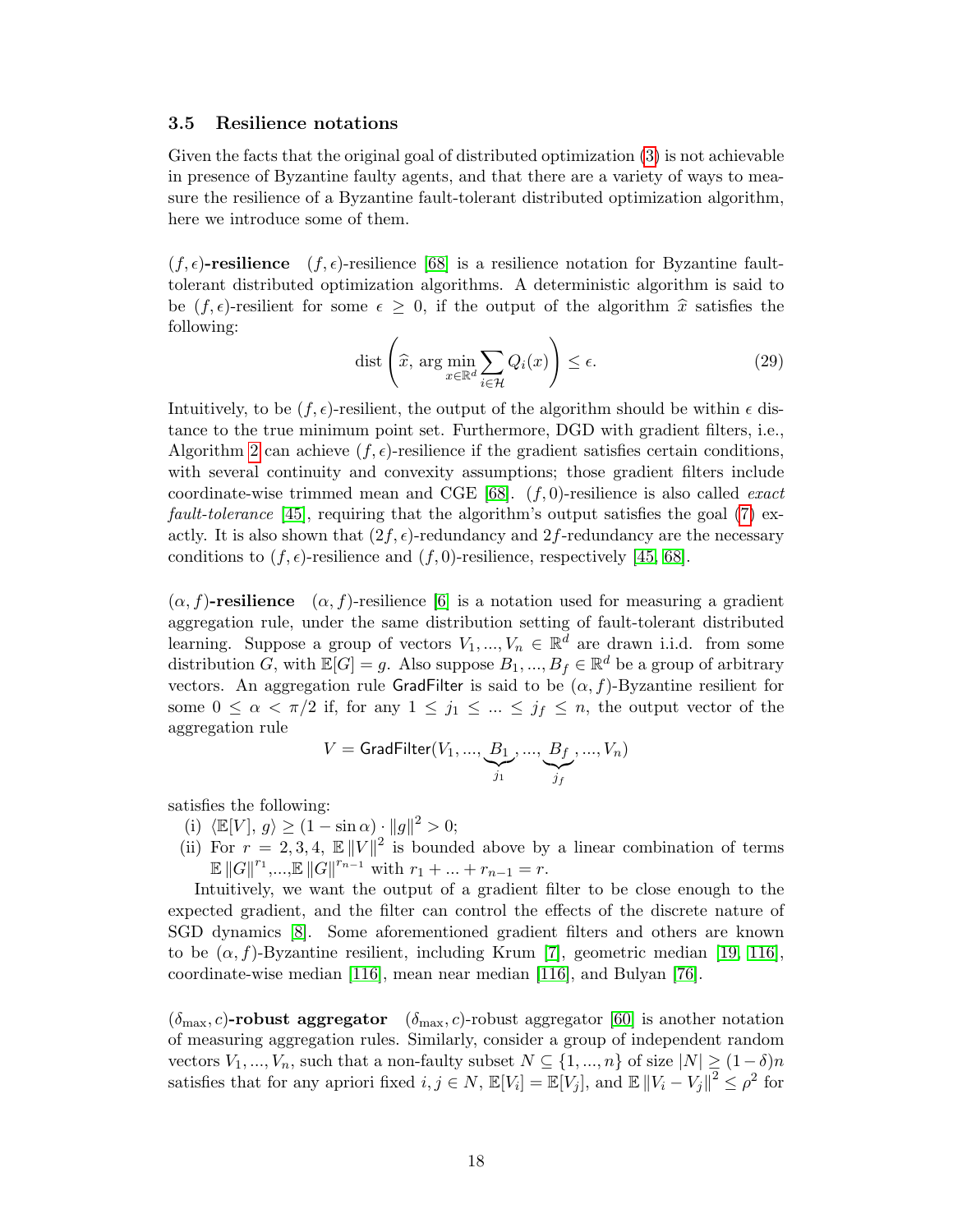some  $\rho$ . An aggregation rule GradFilter is said to be  $(\delta_{\text{max}}, c)$ -robust if its output vector

$$
V = \mathsf{GradFilter}\left(V_1, ..., V_n\right)
$$

satisfies that for some constant  $c, \mathbb{E}$  $V-\frac{1}{12}$  $\frac{1}{|N|}\sum_{i\in N} V_i$  2  $\leq c \delta \rho^2$ . The authors then argued that combining  $(\delta_{\text{max}}, c)$ -robust aggregator and momentum SGD, an algorithm can solve distributed learning problems with non-convex smooth cost functions.

## <span id="page-20-0"></span>4 Other fault-tolerant distributed optimization problems

Outside the scope of our discussion in Byzantine fault-tolerance distributed optimization in Section [3,](#page-5-1) some other problems related to fault-tolerance in distributed optimization are also studied.

#### <span id="page-20-1"></span>4.1 Alternative adversarial models

There is a handful of recent researches considering specific adversarial models other than Byzantine models, certain types of attacks against distributed optimization algorithms, or analyzing possible behavior of an adversarial agent in the system. Such research are rather ad hoc or unstructured, but still provide important view points other than the common Byzantine model.

We use the similar notations as we used for Byzantine fault-tolerant distributed optimization problems in Section [3;](#page-5-1) specifically, out of all agents  $\mathcal{V}, \mathcal{H}$  stands for the set of honest agents, and B stands for the set of adversarial agents, with  $|\mathcal{V}| = n$ and  $|B| \leq f$ .

Yin et al. [\[122\]](#page-32-9) considers *saddle point attack* against existing Byzantine faulttolerant distributed (non-convex) learning algorithms. Many machine learning models have non-convex cost functions. Although gradient descent or its variants are known to converge to a local minimum point with high probability [\[58,](#page-28-8) [64\]](#page-28-9), Byzantine agents can manipulate those methods into a fake local minimum near a saddle point, i.e., saddle point attack. This is a specific type of attack that only happens when the cost function contains saddle points, at which the gradient of the cost function would also be 0, and therefore satisfies the stopping criteria of many Byzantine distributed learning algorithms. The authors proposed ByzantinePGD with *perturbation* [\[58\]](#page-28-8) to escape saddle point during the training process.

Wu et al. [\[114\]](#page-32-10) discussed a *data injection attack* against distributed optimization with peer-to-peer DGD update [\(14\)](#page-11-3). Specifically, suppose the adversarial agents' goal is to steer the final estimate of all agents to a target  $x \in \mathbb{R}^d$ , an adversarial agent  $i \in \mathcal{B}$  will not send its local estimate  $x_i^t$  to other agents, but rather x with artificial noise  $z_i^t$ , i.e.  $x + z_i^t$ . The adversarial agents will also try to behave as if they are converging, having  $\lim_{t\to\infty} ||z_i^t|| \stackrel{a.s.}{=} 0$ . The authors then proposed a local metric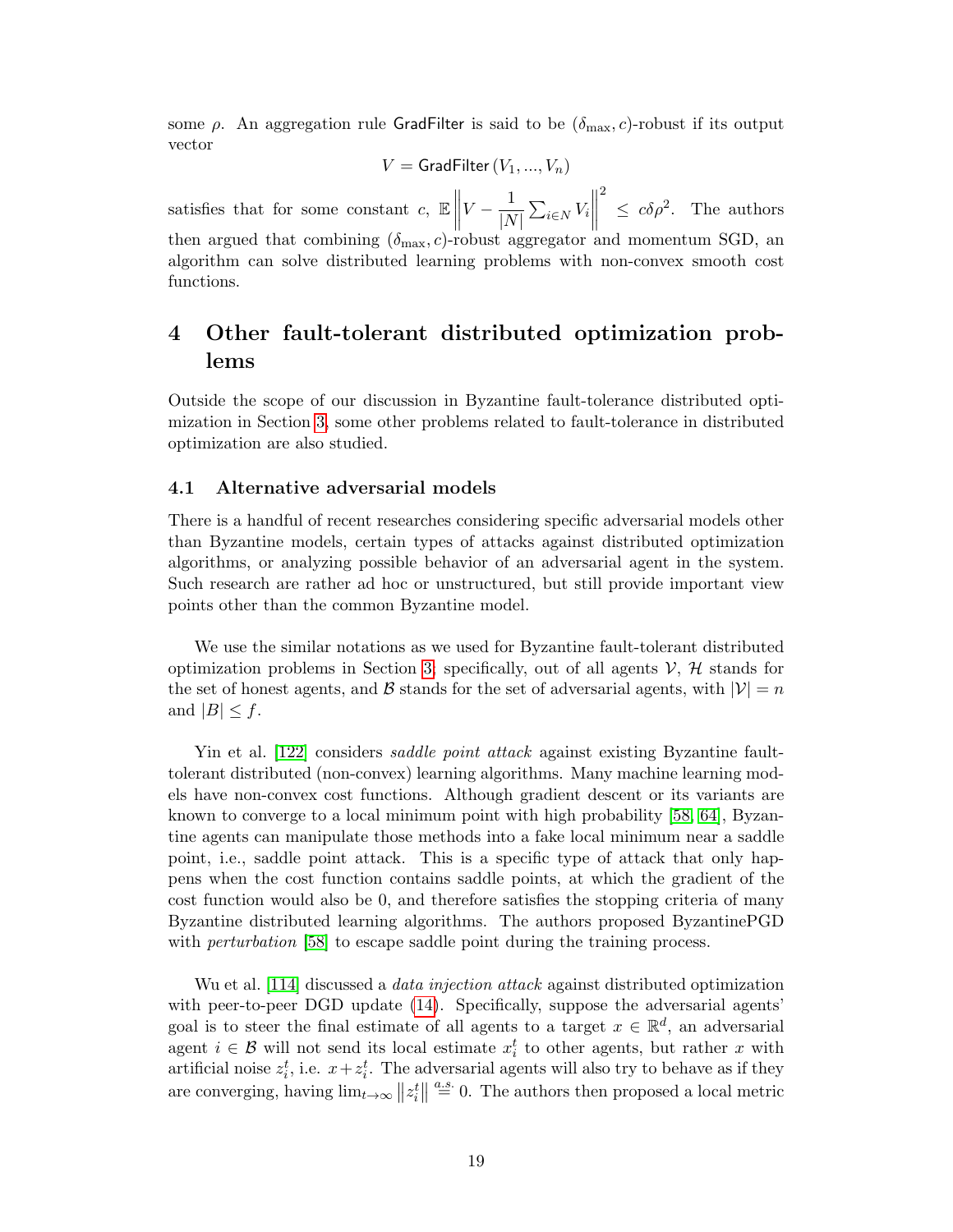that trustworthy agents can compute to detect (notice the existence of an adversary in its neighborhood) and *localize* (distinguish which neighbor is adversarial) the adversarial agents performing such kind of attack. There is a group of research focusing on the detection of adversarial agents in distributed optimization [\[65,](#page-28-10) [87,](#page-30-8) [115\]](#page-32-11).

Prasad et al. [\[84\]](#page-30-9) studied two specific types of statistical models: (1) arbitrary outliers in Huber's  $\epsilon$ -contamination model [\[54\]](#page-27-11), and (2) heavy-tails, i.e., the data distribution  $D$  has weak moment assumptions. The authors argued that such kind of statistical models are common in real-world datasets. The authors then introduced a class of robust estimators (gradient filters) with robustness guarantees for a variety of statistical models: linear regression, logistic regression, and exponential family models. Such robust estimators can be easily applied to distributed settings.

Ravi et al. [\[88\]](#page-30-10) analyzed possible behavior of malicious agents in the system. Suppose the malicious agents intend to manipulate its objective function, such that the output using cost functions from all agents  $x^a$  will deviate from a correct output  $x^*$  by a vector  $\epsilon$ , i.e.  $x^a = x^* + \epsilon$ . The authors derived that the magnitude of  $\epsilon$  is bounded by a function of the number of faults  $f$ , and the gradients of the malicious agents. Therefore, in order to launch a substantial attack, either the value of  $f$ needs to be large, or the gradients from malicious agents need to be large, which might become giveaways of malicious agents.

Charikar et al. [\[16\]](#page-25-13) views the fault-tolerance learning problem from a data perspective. It is assumed that the  $\alpha$  fraction of the data is drown from an unknown data distribution D and the rest  $(1 - \alpha)$  is not. The *list-decodable* learning returns a list of poly( $1/\alpha$ ) answers and one of them is correct. The *semi-verified* learning suggests that if a small trusted dataset, also drawn from  $\mathcal{D}$ , is provided, it is possible to use the trusted dataset to enable accurate extraction of information from the larger dataset with untrusted data. Such findings can be applied to Byzantine fault-tolerant distributed learning problems.

Based on resilient consensus with trusted agents [\[2\]](#page-24-7), research shows that trusted agents in the system can be crucial against adversarial agents [\[4,](#page-24-8) [34,](#page-26-8) [126\]](#page-33-6). Baras and Liu [\[4\]](#page-24-8) presented a trust-aware consensus algorithm in peer-to-peer networks that can effectively detect Byzantine adversaries and exclude them, even in sparse networks with connectivity less than  $2f + 1$ . Zhao et al. [\[126\]](#page-33-6) presented another algorithm that if trusted agents induce a connected dominating set, the algorithm outputs a point bounded by the convex minimum point set of weighted average of all non-faulty agents' cost functions.

#### <span id="page-21-0"></span>4.2 Fault-tolerance and privacy

Privacy issue in optimization has gained increasing attention in recent years, in both non-distributed settings [\[1,](#page-24-9) [25,](#page-25-14) [53,](#page-27-12) [94,](#page-30-11) [96\]](#page-31-9) and distributed settings [\[57,](#page-28-11) [70,](#page-29-12) [77,](#page-29-13) [107,](#page-31-10) [119\]](#page-32-12). In distributed settings, some research proposes encryption-based methods to prevent passive attackers from intercepting the exchanged information between agents in the network [\[70,](#page-29-12) [107\]](#page-31-10), while others utilizes differential privacy [\[77,](#page-29-13) [119\]](#page-32-12), a gold standard notion for privacy-preserving in data [\[31\]](#page-26-9). Informally, a differential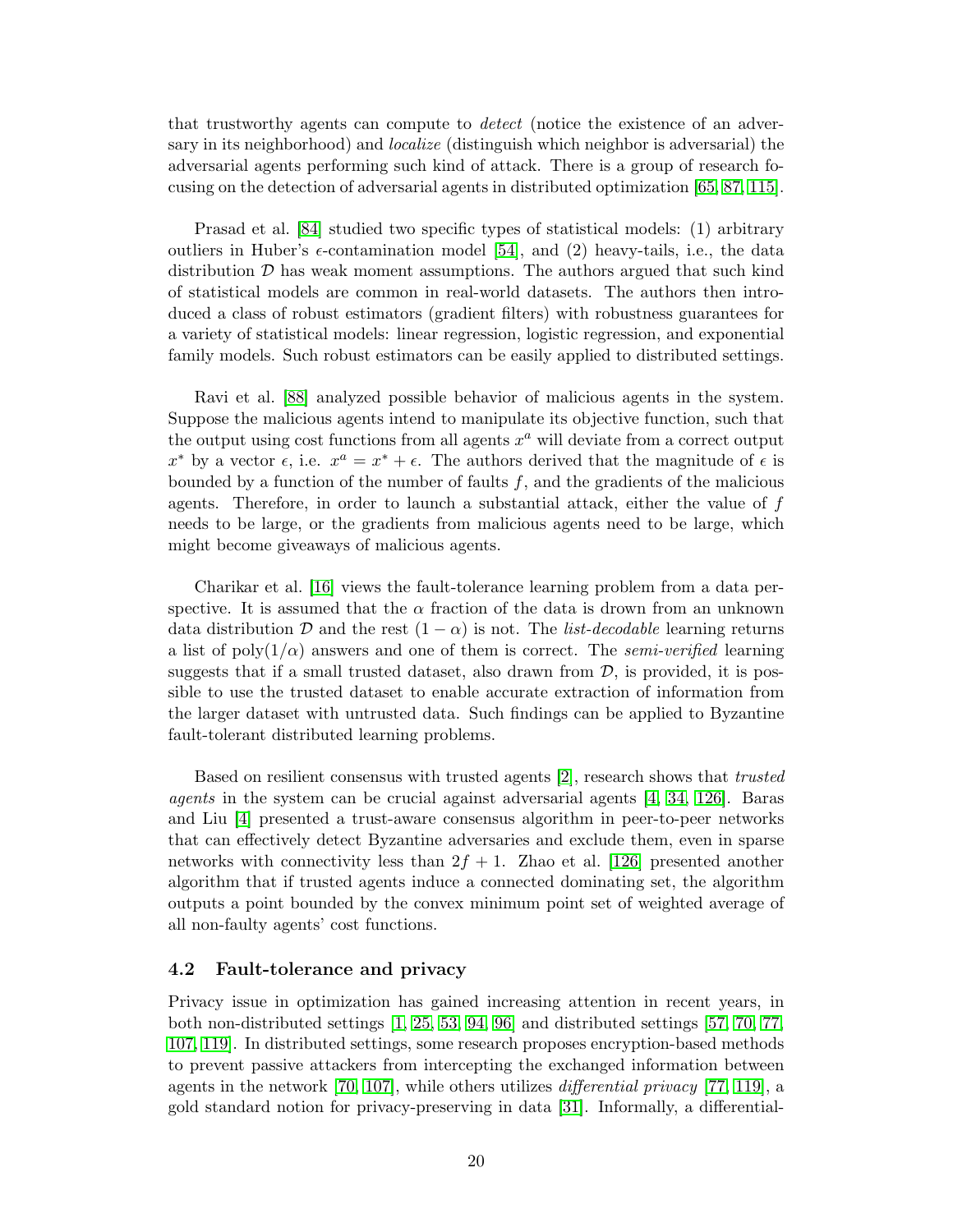private algorithm is insensitive to small differences in its input dataset.

Some recent research tries to simultaneously achieve privacy-preservation and fault-tolerance. He et al. [\[52\]](#page-27-13) presented a Byzantine-resilient and privacy-preserving machine learning solution with a two-server protocol. Achieving *local differential* privacy [\[35\]](#page-26-10), the data of each agent is secure against any other agents in the system, and the two honest-but-curious servers. The Byzantine resilience can be provided by any gradient filter, e.g., those we mentioned in Section [3.3.2,](#page-11-0) and the protocol achieves the same result as non-private algorithms using the same gradient filter. The authors also showed that their protocol only has negligible computation and communication overhead comparing to non-private methods.

So et al. [\[95\]](#page-30-12) proposed Byzantine-resilient secure aggregation (BREA) framework to achieve both privacy-preservation and fault-tolerance in federated learning. Different from the previous work, BREA only has one server in the system. The secrecy among agents is achieved by a verifiable secret sharing protocol [\[36\]](#page-26-11) ensuring that updates from an agent cannot be learnt by other agents, while fault-tolerant aggregation is managed by the server using a gradient filter such as Krum. It is worth mentioning though, BREA does not have a provable differentially-private property.

Guerraoui et al. [\[42\]](#page-27-14) analyzed the compatibility between differentially-private noisy injection methods [\[77,](#page-29-13) [93\]](#page-30-13) and Byzantine-resilient gradient filters for distributed learning under a one-server architecture (i.e., the server-based architecture in Figure [1\)](#page-10-1). The authors showed that in order to simultaneously guarantee Byzantine-resilience and differential privacy, the agents must sample data with tee byzantine-resinence and differential privacy, the agents must sample data with<br>batch size of the order of  $\sqrt{d}$ , where d is the parameter size of the machine learning model. Such large batch size is often impractically large, since many state-of-theart machine learning models have a huge number of parameters [\[124\]](#page-33-7). The authors further showed that, in strongly-convex cost function machine learning tasks, with differentially-private noise injection, the training error rate of a Byzantine-resilient gradient filter is of the order of  $\frac{d}{b^2}$ , where b is the batch size; while non-private training error rate of the same gradient filters is independent from d.

Needless to say, the last results of compatibility from [\[42\]](#page-27-14) are rather frustrating. However, since this is an emerging research area, there are still many unexplored methods and mechanisms to be studied. As the authors of [\[42\]](#page-27-14) pointed out, Byzantine fault-tolerant methods other than gradient filters, and variance reduction techniques [\[9\]](#page-24-10) both still show potential based on their analysis.

## <span id="page-22-0"></span>5 Summary

This survey summarizes the current state of studies in the fault-tolerance problem of distributed optimization, including both Byzantine fault-tolerant distributed optimization and other fault-tolerant distributed optimization researches. For Byzantine fault-tolerance distributed optimization, current researches studied the formulation and solvability of the problem; the practical solutions to the problem, including gradient filters, gradient coding methods, and other methods; the special case of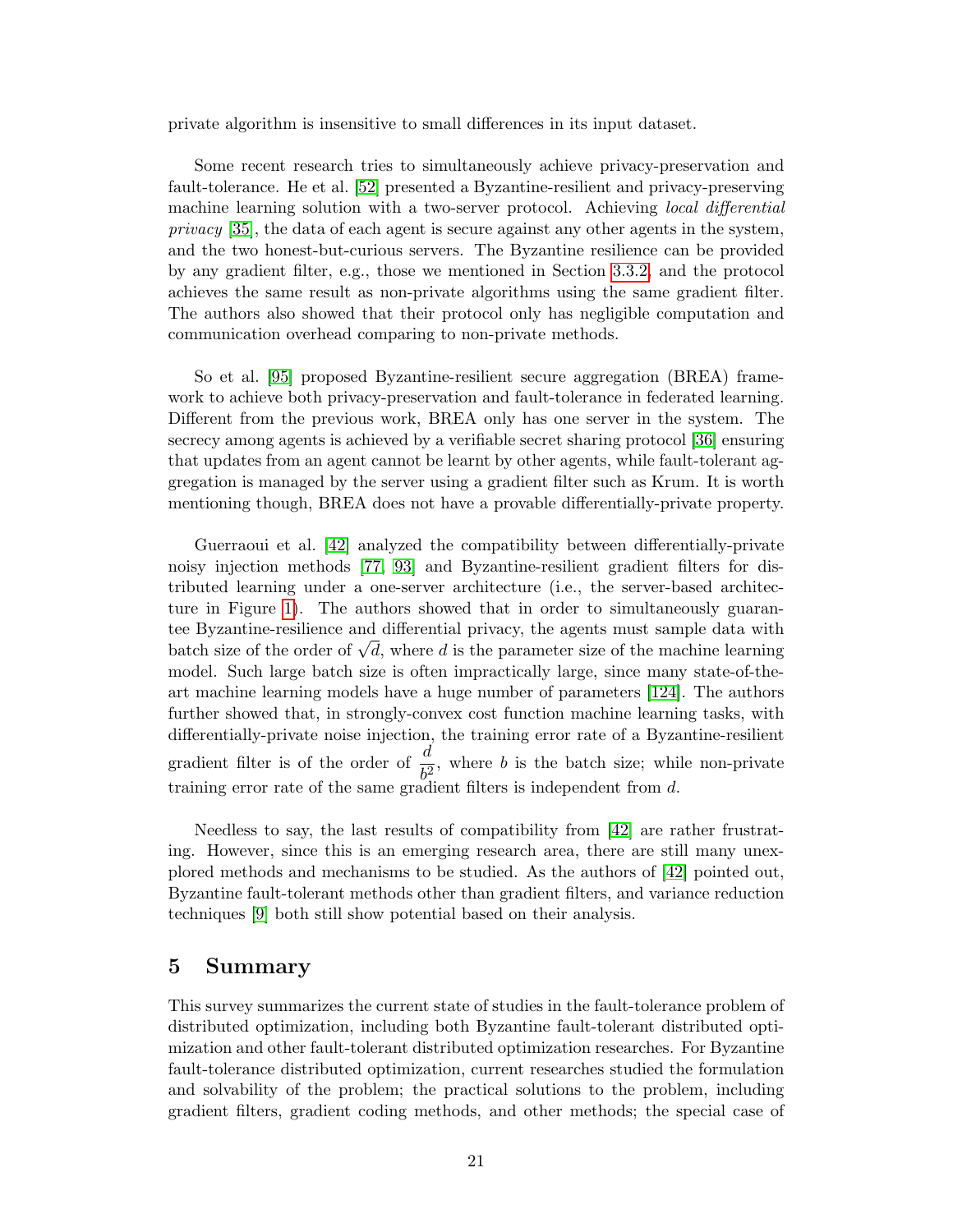Byzantine fault-tolerance in distributed learning; and commonly seen resilience notations characterizing Byzantine fault-tolerant distributed optimization algorithms. For other fault-tolerant distributed optimization researches, there is a group of work that proposed and studied some specific adversarial models. There is also an emerging line of work that intends to combine both robustness and privacy to distributed optimization algorithms.

#### <span id="page-23-0"></span>5.1 Future work

Based on the findings in our survey, there are various open questions in this field. We list some possible future work as follows.

Gradient filters Although there already are a variety of gradient filters presented in this survey, many of them are either computationally extensive, or with weaker convergence property or stochastic error rate (when applying to D-SGD). It is still interesting to see if there are other gradient filters that can achieve both efficiency and correctness. One interesting idea, similar to Bulyan that applies the same filter multiple times, would be to see both theoretically and empirically effects of applying multiple different gradient filters in the same fault-tolerant algorithm, i.e, the effects of combinations. Also, efficiency could be achieved by heuristic filtering [\[43\]](#page-27-5), instead of applying the gradient filter in every iteration.

Peer-to-peer network The majority of Byzantine fault-tolerant algorithms are built under the server-based architecture, e.g., [\[6,](#page-24-2) [18,](#page-25-4) [49\]](#page-27-2), etc.; while studies under peer-to-peer architectures, although exist [\[47,](#page-27-6) [48\]](#page-27-9), are rather rare, and the results are not as systematic. It would be interesting to explore further how the communication network structure is related to solvability of the fault-tolerance problem, and also practical algorithms to achieve fault-tolerance. Recall the difference of DGD under peer-to-peer and server-based architectures, the most gradient filters and other methods cannot be directly applied to peer-to-peer settings.

Asynchrony Asynchronous distributed optimization is a major branch of distributed optimization studies [\[55,](#page-28-12) [97,](#page-31-11) [125\]](#page-33-8). Although some previous work suggested that their results can be easily extended to asynchronous setting, the combination of asynchrony and fault-tolerance is still a topic to be explored. It would be interesting to see some directed results on asynchronous systems, e.g., the effect of achieving both goals on issues such as convergence property. For example,  $(f, r; \epsilon)$ -redundancy, an extension of  $(2f, \epsilon)$ -redundancy discussed in Section [3.2](#page-8-0) is proposed in [\[69\]](#page-29-0), which can be utilized to tackle both up to  $r$  stragglers and up to  $f$  Byzantine faulty agents at the same time.

Privacy-preservation We already discussed the current attempts on combination of privacy-preservation and fault-tolerance. Still, this is an emerging topic with real-world applications and impact.

Adversary models The majority of the fault-tolerant optimization researches focus on Byzantine fault-tolerance, both in theory and in practice. However, in many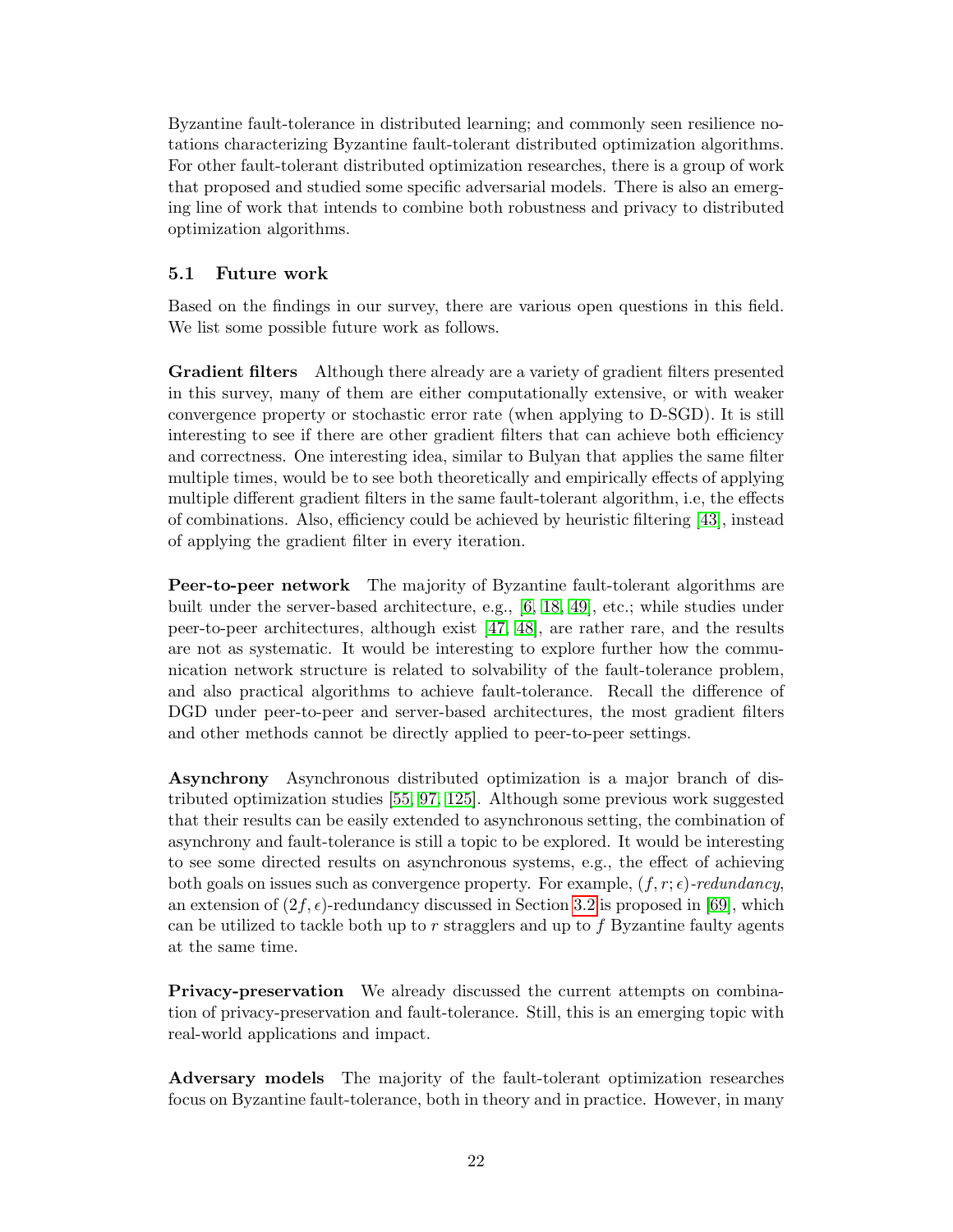real-world scenarios, such assumption may be too strong. A group of omnipotent faulty agents that have knowledge on the algorithm, status of other agents, or even all the data is unlikely in many cases. Instead, it is more likely that only a number of faulty agents can collaborate with each other, or can be corrupted by an adversary [\[27\]](#page-26-12), or their adversarial behavior is limited.

## Acknowledgements

This survey is supported by a Fritz Fellowship from Georgetown University.

## References

- <span id="page-24-9"></span>[1] Martin Abadi, Andy Chu, Ian Goodfellow, H Brendan McMahan, Ilya Mironov, Kunal Talwar, and Li Zhang. Deep learning with differential privacy. In Proceedings of the 2016 ACM SIGSAC conference on computer and communications security, pages 308–318, 2016.
- <span id="page-24-7"></span>[2] Waseem Abbas, Yevgeniy Vorobeychik, and Xenofon Koutsoukos. Resilient consensus protocol in the presence of trusted nodes. In 2014 7th International Symposium on Resilient Control Systems (ISRCS), pages 1–7. IEEE, 2014.
- <span id="page-24-3"></span>[3] Natalia Amelina, Alexander Fradkov, Yuming Jiang, and Dimitrios J Vergados. Approximate consensus in stochastic networks with application to load balancing. IEEE Transactions on Information Theory, 61(4):1739–1752, 2015.
- <span id="page-24-8"></span>[4] John S Baras and Xiangyang Liu. Trust is the cure to distributed consensus with adversaries. In 2019 27th Mediterranean Conference on Control and Automation (MED), pages 195–202. IEEE, 2019.
- <span id="page-24-1"></span>[5] Dimitri P Bertsekas and John N Tsitsiklis. Parallel and distributed computation: numerical methods. 2003.
- <span id="page-24-2"></span>[6] Peva Blanchard, El Mahdi El Mhamdi, Rachid Guerraoui, and Julien Stainer. Machine learning with adversaries: Byzantine tolerant gradient descent. In Proceedings of the 31st International Conference on Neural Information Processing Systems, pages 118–128, 2017.
- <span id="page-24-5"></span>[7] Peva Blanchard, El Mahdi El Mhamdi, Rachid Guerraoui, and Julien Stainer. Byzantine-tolerant machine learning. arXiv preprint arXiv:1703.02757, 2017.
- <span id="page-24-6"></span>[8] Léon Bottou. Online learning and stochastic approximations. On-line learning in neural networks, 17(9):142, 1998.
- <span id="page-24-10"></span>[9] L´eon Bottou, Frank E Curtis, and Jorge Nocedal. Optimization methods for large-scale machine learning. Siam Review, 60(2):223–311, 2018.
- <span id="page-24-0"></span>[10] Stephen P Boyd. Convex optimization: from embedded real-time to large-scale distributed. In KDD, page 1, 2011.
- <span id="page-24-4"></span>[11] Gabriel Bracha. Asynchronous Byzantine agreement protocols. Information and Computation, 75(2):130–143, 1987.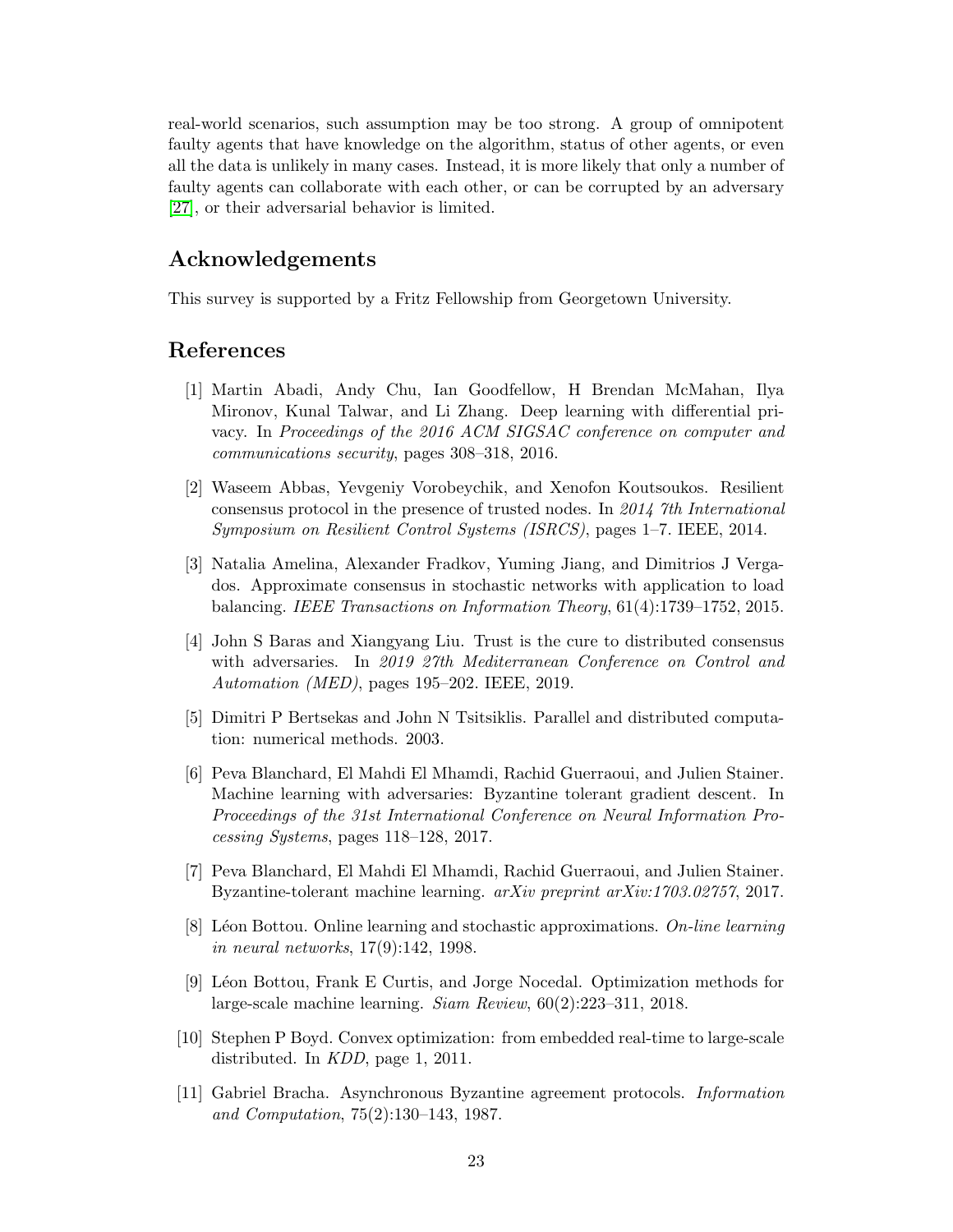- <span id="page-25-1"></span>[12] Richard R Brooks and S Sitharama Iyengar. Robust distributed computing and sensing algorithm. Computer, 29(6):53–60, 1996.
- <span id="page-25-6"></span>[13] Emmanuel J Candes and Terence Tao. Decoding by linear programming. IEEE transactions on information theory, 51(12):4203–4215, 2005.
- <span id="page-25-0"></span>[14] Yongcan Cao, Wenwu Yu, Wei Ren, and Guanrong Chen. An overview of recent progress in the study of distributed multi-agent coordination. IEEE Transactions on Industrial informatics, 9(1):427–438, 2012.
- <span id="page-25-2"></span>[15] Miguel Castro, Barbara Liskov, et al. Practical Byzantine fault tolerance. In OSDI, volume 99, pages 173–186, 1999.
- <span id="page-25-13"></span>[16] Moses Charikar, Jacob Steinhardt, and Gregory Valiant. Learning from untrusted data. In Proceedings of the 49th Annual ACM SIGACT Symposium on Theory of Computing, pages 47–60, 2017.
- <span id="page-25-9"></span>[17] Zachary Charles, Dimitris Papailiopoulos, and Jordan Ellenberg. Approximate gradient coding via sparse random graphs.  $arXiv$  preprint  $arXiv:1711.06771$ , 2017.
- <span id="page-25-4"></span>[18] Lingjiao Chen, Hongyi Wang, Zachary Charles, and Dimitris Papailiopoulos. Draco: Byzantine-resilient distributed training via redundant gradients. In International Conference on Machine Learning, pages 903–912. PMLR, 2018.
- <span id="page-25-5"></span>[19] Yudong Chen, Lili Su, and Jiaming Xu. Distributed statistical machine learning in adversarial settings: Byzantine gradient descent. Proceedings of the ACM on Measurement and Analysis of Computing Systems, 1(2):1–25, 2017.
- <span id="page-25-3"></span>[20] Paul Chew and Keith Marzullo. Masking failures of multidimensional sensors. Technical report, Dept. of Computer Science, Cornell University, 1991.
- <span id="page-25-7"></span>[21] Michael B Cohen, Yin Tat Lee, Gary Miller, Jakub Pachocki, and Aaron Sidford. Geometric median in nearly linear time. In Proceedings of the fortyeighth annual ACM symposium on Theory of Computing, pages 9–21, 2016.
- <span id="page-25-8"></span>[22] Ronan Collobert, Fabian Sinz, Jason Weston, and L´eon Bottou. Trading convexity for scalability. In Proceedings of the 23rd international conference on Machine learning, pages 201–208, 2006.
- <span id="page-25-10"></span>[23] Andrew Cotter, Ohad Shamir, Nathan Srebro, and Karthik Sridharan. Better mini-batch algorithms via accelerated gradient methods. arXiv preprint arXiv:1106.4574, 2011.
- <span id="page-25-11"></span>[24] Ashok Cutkosky and Francesco Orabona. Momentum-based variance reduction in non-convex sgd. arXiv preprint arXiv:1905.10018, 2019.
- <span id="page-25-14"></span>[25] Georgios Damaskinos, Celestine Mendler-Dünner, Rachid Guerraoui, Nikolaos Papandreou, and Thomas Parnell. Differentially private stochastic coordinate descent. arXiv preprint arXiv:2006.07272, 2020.
- <span id="page-25-12"></span>[26] Deepesh Data and Suhas Diggavi. Byzantine-resilient sgd in high dimensions on heterogeneous data. arXiv preprint arXiv:2005.07866, 2020.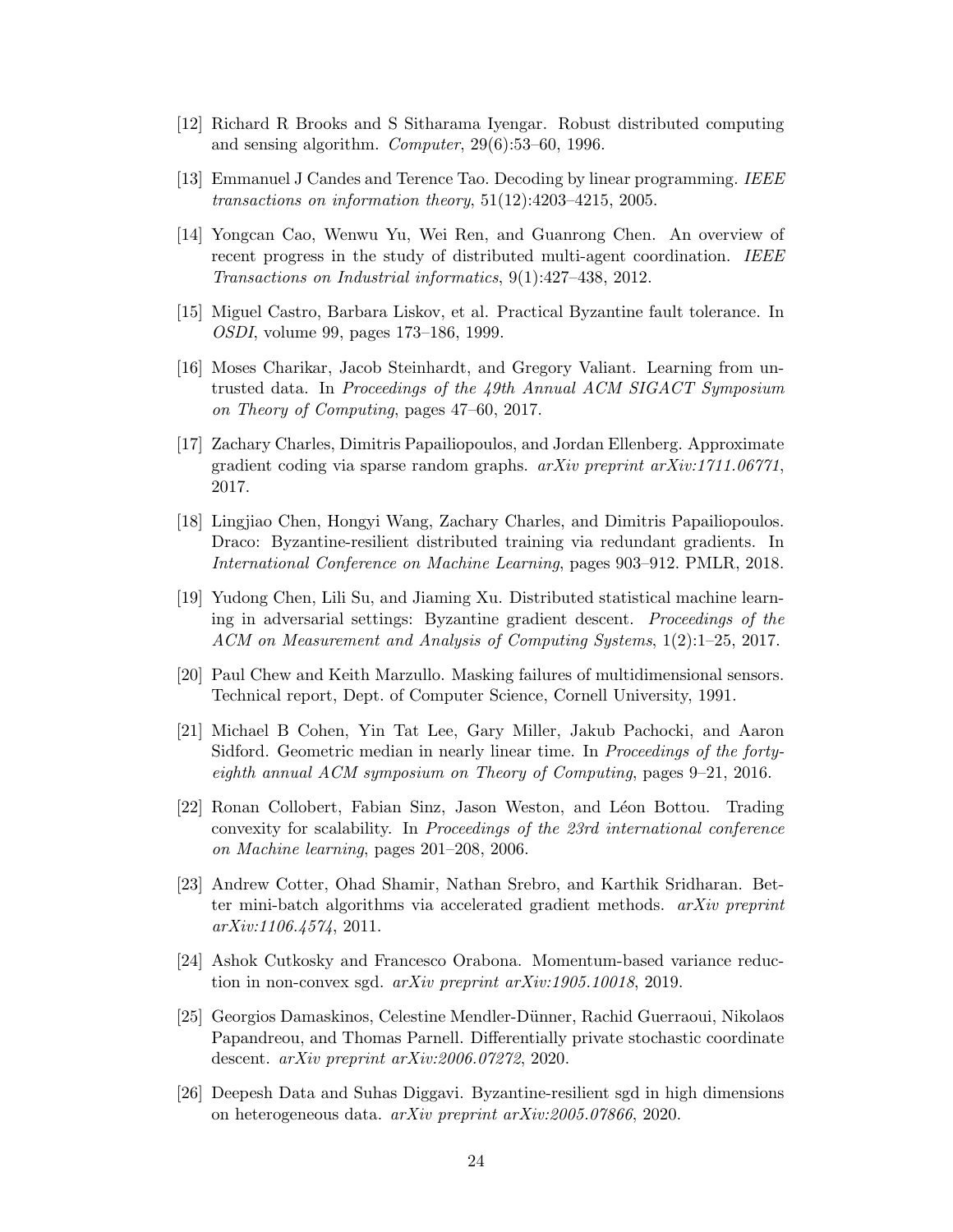- <span id="page-26-12"></span>[27] Carole Delporte-Gallet, Hugues Fauconnier, Rachid Guerraoui, and Andreas Tielmann. The disagreement power of an adversary. Distributed Computing, 24(3):137–147, 2011.
- <span id="page-26-4"></span>[28] Danny Dolev. The Byzantine generals strike again. Journal of algorithms, 3 (1):14–30, 1982.
- <span id="page-26-0"></span>[29] Xiwang Dong, Yongzhao Hua, Yan Zhou, Zhang Ren, and Yisheng Zhong. Theory and experiment on formation-containment control of multiple multirotor unmanned aerial vehicle systems. IEEE Transactions on Automation Science and Engineering, 16(1):229–240, 2018.
- <span id="page-26-2"></span>[30] John C Duchi, Alekh Agarwal, and Martin J Wainwright. Dual averaging for distributed optimization: Convergence analysis and network scaling. IEEE Transactions on Automatic control, 57(3):592–606, 2011.
- <span id="page-26-9"></span>[31] Cynthia Dwork, Aaron Roth, et al. The algorithmic foundations of differential privacy. Foundations and Trends in Theoretical Computer Science, 9(3-4): 211–407, 2014.
- <span id="page-26-6"></span>[32] El-Mahdi El-Mhamdi, Rachid Guerraoui, Arsany Guirguis, Lê Nguyên Hoang, and Sébastien Rouault. Genuinely distributed Byzantine machine learning. In Proceedings of the 39th Symposium on Principles of Distributed Computing, pages 355–364, 2020.
- <span id="page-26-7"></span>[33] El-Mahdi El-Mhamdi, Rachid Guerraoui, and Sébastien Rouault. Distributed momentum for byzantine-resilient learning. arXiv preprint arXiv:2003.00010, 2020.
- <span id="page-26-8"></span>[34] Iyanuoluwa Emiola, Laurent Njilla, and Chinwendu Enyioha. On distributed optimization in the presence of malicious agents. arXiv preprint arXiv:2101.09347, 2021.
- <span id="page-26-10"></span>[35] Alexandre Evfimievski, Johannes Gehrke, and Ramakrishnan Srikant. Limiting privacy breaches in privacy preserving data mining. In Proceedings of the twenty-second ACM SIGMOD-SIGACT-SIGART symposium on Principles of database systems, pages 211–222, 2003.
- <span id="page-26-11"></span>[36] Paul Feldman. A practical scheme for non-interactive verifiable secret sharing. In 28th Annual Symposium on Foundations of Computer Science (sfcs 1987), pages 427–438. IEEE, 1987.
- <span id="page-26-3"></span>[37] Christodoulos A Floudas and Panos M Pardalos. Encyclopedia of optimization. Springer Science & Business Media, 2008.
- <span id="page-26-5"></span>[38] Matthias Függer and Thomas Nowak. Fast multidimensional asymptotic and approximate consensus. arXiv preprint arXiv:1805.04923, 2018.
- <span id="page-26-1"></span>[39] Weinan Gao, Jingqin Gao, Kaan Ozbay, and Zhong-Ping Jiang. Reinforcement-learning-based cooperative adaptive cruise control of buses in the lincoln tunnel corridor with time-varying topology. IEEE Transactions on Intelligent Transportation Systems, 20(10):3796–3805, 2019.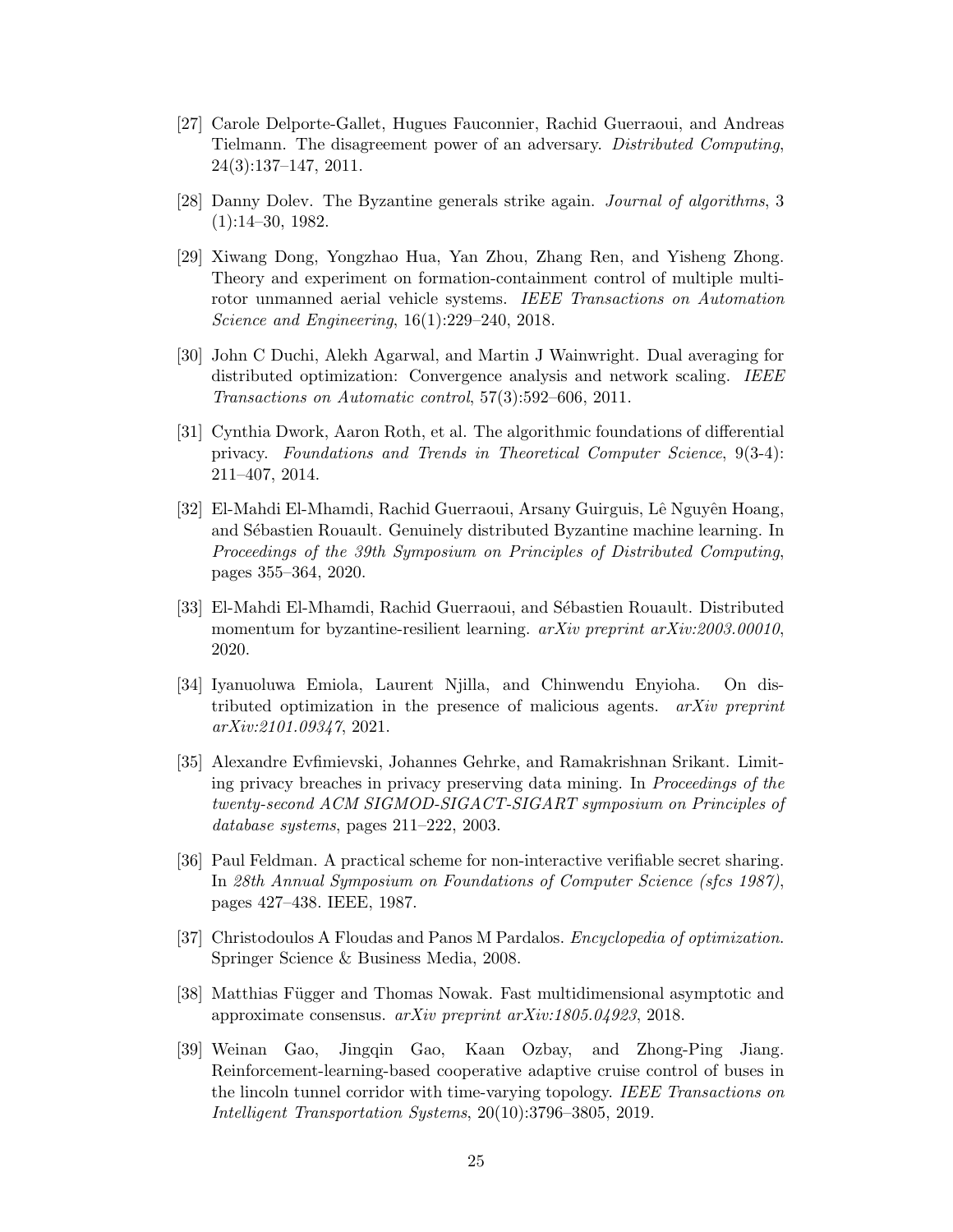- <span id="page-27-0"></span>[40] Pontus Giselsson and Anders Rantzer. Large-scale and distributed optimization, volume 2227. Springer, 2018.
- <span id="page-27-3"></span>[41] Chris Godsil and Gordon F Royle. Algebraic graph theory, volume 207. Springer Science & Business Media, 2001.
- <span id="page-27-14"></span>[42] Rachid Guerraoui, Nirupam Gupta, Rafaël Pinot, Sébastien Rouault, and John Stephan. Differential privacy and Byzantine resilience in sgd: Do they add up? arXiv preprint arXiv:2102.08166, 2021.
- <span id="page-27-5"></span>[43] Nirupam Gupta and Nitin H Vaidya. Byzantine fault tolerant distributed linear regression. arXiv preprint arXiv:1903.08752, 2019.
- <span id="page-27-8"></span>[44] Nirupam Gupta and Nitin H Vaidya. Randomized reactive redundancy for Byzantine fault-tolerance in parallelized learning. arXiv preprint arXiv:1912.09528, 2019.
- <span id="page-27-1"></span>[45] Nirupam Gupta and Nitin H Vaidya. Fault-tolerance in distributed optimization: The case of redundancy. In *Proceedings of the 39th Symposium on Prin*ciples of Distributed Computing, pages 365–374, 2020.
- <span id="page-27-4"></span>[46] Nirupam Gupta and Nitin H Vaidya. Resilience in collaborative optimization: redundant and independent cost functions. arXiv preprint arXiv:2003.09675, 2020.
- <span id="page-27-6"></span>[47] Nirupam Gupta and Nitin H. Vaidya. Byzantine fault-tolerance in peer-to-peer distributed gradient-descent, 2021.
- <span id="page-27-9"></span>[48] Nirupam Gupta, Thinh T Doan, and Nitin H Vaidya. Byzantine faulttolerance in decentralized optimization under minimal redundancy.  $arXiv$ preprint arXiv:2009.14763, 2020.
- <span id="page-27-2"></span>[49] Nirupam Gupta, Shuo Liu, and Nitin H Vaidya. Byzantine faulttolerant distributed machine learning using stochastic gradient descent (sgd) and norm-based comparative gradient elimination (cge). arXiv preprint arXiv:2008.04699, 2020.
- <span id="page-27-7"></span>[50] Richard W Hamming. Coding and information theory. Prentice-Hall, Inc., 1986.
- <span id="page-27-10"></span>[51] Lie He, Sai Praneeth Karimireddy, and Martin Jaggi. Byzantinerobust learning on heterogeneous datasets via resampling. *arXiv preprint* arXiv:2006.09365, 2020.
- <span id="page-27-13"></span>[52] Lie He, Sai Praneeth Karimireddy, and Martin Jaggi. Secure byzantine-robust machine learning. arXiv preprint arXiv:2006.04747, 2020.
- <span id="page-27-12"></span>[53] Xin He, Wee Peng Tay, Lei Huang, Meng Sun, and Yi Gong. Privacy-aware sensor network via multilayer nonlinear processing. IEEE Internet of Things Journal, 6(6):10834–10845, 2019.
- <span id="page-27-11"></span>[54] Peter J Huber. A robust version of the probability ratio test. The Annals of Mathematical Statistics, pages 1753–1758, 1965.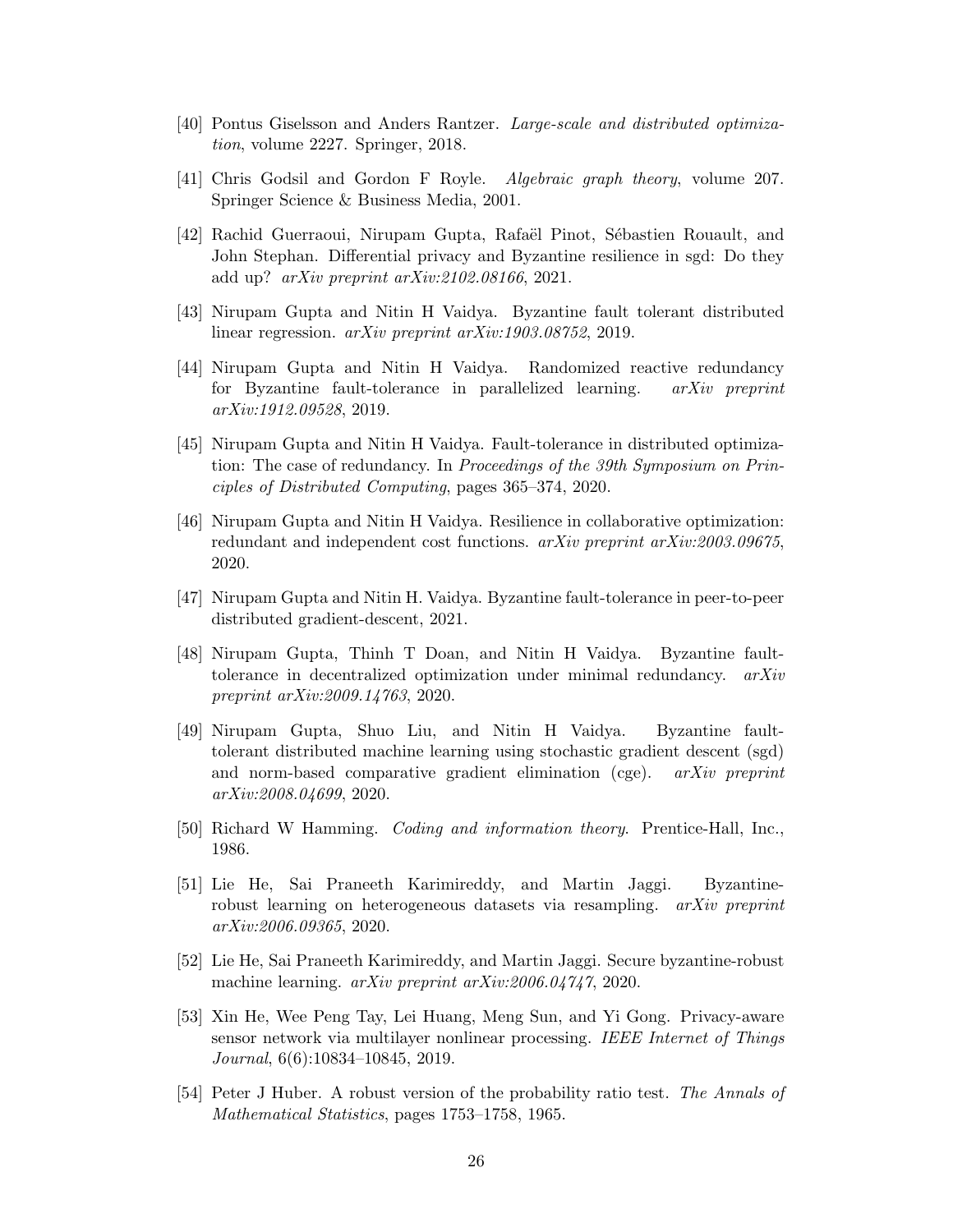- <span id="page-28-12"></span>[55] Franck Iutzeler, Pascal Bianchi, Philippe Ciblat, and Walid Hachem. Asynchronous distributed optimization using a randomized alternating direction method of multipliers. In 52nd IEEE conference on decision and control, pages 3671–3676. IEEE, 2013.
- <span id="page-28-5"></span>[56] Prateek Jain and Purushottam Kar. Non-convex optimization for machine learning. arXiv preprint arXiv:1712.07897, 2017.
- <span id="page-28-11"></span>[57] KR Jayaram, Archit Verma, Ashish Verma, Gegi Thomas, and Colin Sutcher-Shepard. Mystiko: Cloud-mediated, private, federated gradient descent. In 2020 IEEE 13th International Conference on Cloud Computing (CLOUD), pages 201–210. IEEE, 2020.
- <span id="page-28-8"></span>[58] Chi Jin, Rong Ge, Praneeth Netrapalli, Sham M Kakade, and Michael I Jordan. How to escape saddle points efficiently. In International Conference on Machine Learning, pages 1724–1732. PMLR, 2017.
- <span id="page-28-0"></span>[59] Bhavya Kailkhura, Swastik Brahma, and Pramod K Varshney. Consensus based detection in the presence of data falsification attacks. arXiv preprint arXiv:1504.03413, 2015.
- <span id="page-28-6"></span>[60] Sai Praneeth Karimireddy, Lie He, and Martin Jaggi. Learning from history for Byzantine robust optimization. arXiv preprint arXiv:2012.10333, 2020.
- <span id="page-28-1"></span>[61] Ramakrishna Kotla, Lorenzo Alvisi, Mike Dahlin, Allen Clement, and Edmund Wong. Zyzzyva: speculative Byzantine fault tolerance. In *Proceedings of* twenty-first ACM SIGOPS symposium on Operating systems principles, pages 45–58, 2007.
- <span id="page-28-2"></span>[62] Leslie Lamport, Robert Shostak, and Marshall Pease. The Byzantine generals problem. ACM Transactions on Programming Languages and Systems, 4(3): 382–401, 1982.
- <span id="page-28-3"></span>[63] Heath J LeBlanc, Haotian Zhang, Xenofon Koutsoukos, and Shreyas Sundaram. Resilient asymptotic consensus in robust networks. IEEE Journal on Selected Areas in Communications, 31(4):766–781, 2013.
- <span id="page-28-9"></span>[64] Jason D Lee, Max Simchowitz, Michael I Jordan, and Benjamin Recht. Gradient descent converges to minimizers. arXiv preprint arXiv:1602.04915, 2016.
- <span id="page-28-10"></span>[65] Gangqiang Li, Sissi Xiaoxiao Wu, Shengli Zhang, and Qiang Li. Detect insider attacks using cnn in decentralized optimization. In ICASSP 2020-2020 IEEE International Conference on Acoustics, Speech and Signal Processing (ICASSP), pages 8758–8762. IEEE, 2020.
- <span id="page-28-7"></span>[66] Liping Li, Wei Xu, Tianyi Chen, Georgios B Giannakis, and Qing Ling. Rsa: Byzantine-robust stochastic aggregation methods for distributed learning from heterogeneous datasets. In Proceedings of the AAAI Conference on Artificial Intelligence, volume 33, pages 1544–1551, 2019.
- <span id="page-28-4"></span>[67] Mu Li, David G Andersen, Jun Woo Park, Alexander J Smola, Amr Ahmed, Vanja Josifovski, James Long, Eugene J Shekita, and Bor-Yiing Su. Scaling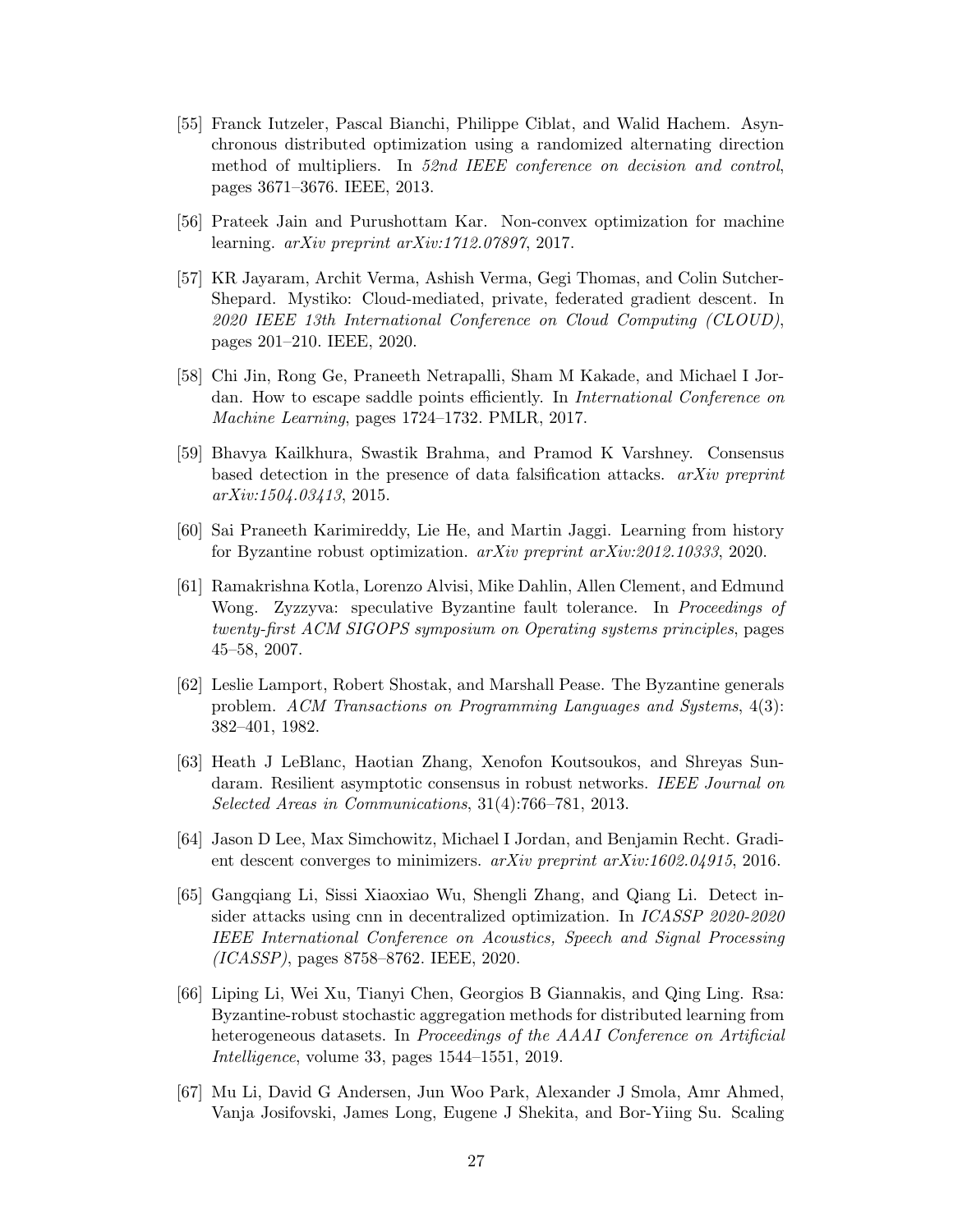distributed machine learning with the parameter server. In 11th USENIX Symposium on Operating Systems Design and Implementation (OSDI 14), pages 583–598, 2014.

- <span id="page-29-6"></span>[68] Shuo Liu, Nirupam Gupta, and Nitin H Vaidya. Approximate Byzantine faulttolerance in distributed optimization. arXiv preprint arXiv:2101.09337, 2021.
- <span id="page-29-0"></span>[69] Shuo Liu, Nirupam Gupta, and Nitin H. Vaidya. Asynchronous distributed optimization with redundancy in cost functions, 2021.
- <span id="page-29-12"></span>[70] Yang Lu and Minghui Zhu. Privacy preserving distributed optimization using homomorphic encryption. Automatica, 96:314-325, 2018.
- <span id="page-29-7"></span>[71] Nancy A Lynch. Distributed algorithms. Elsevier, 1996.
- <span id="page-29-2"></span>[72] Stefano Marano, Vincenzo Matta, and Lang Tong. Distributed detection in the presence of Byzantine attacks. IEEE Transactions on Signal Processing, 57(1):16–29, 2008.
- <span id="page-29-5"></span>[73] Keith Marzullo. Tolerating failures of continuous-valued sensors. ACM Transactions on Computer Systems (TOCS), 8(4):284–304, 1990.
- <span id="page-29-11"></span>[74] Brendan McMahan, Eider Moore, Daniel Ramage, Seth Hampson, and Blaise Aguera y Arcas. Communication-efficient learning of deep networks from decentralized data. In Artificial Intelligence and Statistics, pages 1273– 1282. PMLR, 2017.
- <span id="page-29-8"></span>[75] Hammurabi Mendes, Maurice Herlihy, Nitin Vaidya, and Vijay K Garg. Multidimensional agreement in Byzantine systems. Distributed Computing, 28(6): 423–441, 2015.
- <span id="page-29-10"></span>[76] El Mahdi El Mhamdi, Rachid Guerraoui, and Sébastien Rouault. The hidden vulnerability of distributed learning in byzantium. *arXiv preprint* arXiv:1802.07927, 2018.
- <span id="page-29-13"></span>[77] Mohammad Naseri, Jamie Hayes, and Emiliano De Cristofaro. Toward robustness and privacy in federated learning: Experimenting with local and central differential privacy. arXiv preprint arXiv:2009.03561, 2020.
- <span id="page-29-4"></span>[78] Angelia Nedić and Ji Liu. Distributed optimization for control. Annual Review of Control, Robotics, and Autonomous Systems, 1:77–103, 2018.
- <span id="page-29-9"></span>[79] Angelia Nedic and Asuman Ozdaglar. Distributed subgradient methods for multi-agent optimization. IEEE Transactions on Automatic Control, 54(1): 48–61, 2009.
- <span id="page-29-3"></span>[80] Angelia Nedi´c, Alex Olshevsky, and Wei Shi. Improved convergence rates for distributed resource allocation. In 2018 IEEE Conference on Decision and Control (CDC), pages 172–177. IEEE, 2018.
- <span id="page-29-1"></span>[81] Angelia Nedich et al. Convergence rate of distributed averaging dynamics and optimization in networks. Foundations and Trends $\widehat{R}$  in Systems and Control,  $2(1):1-100, 2015.$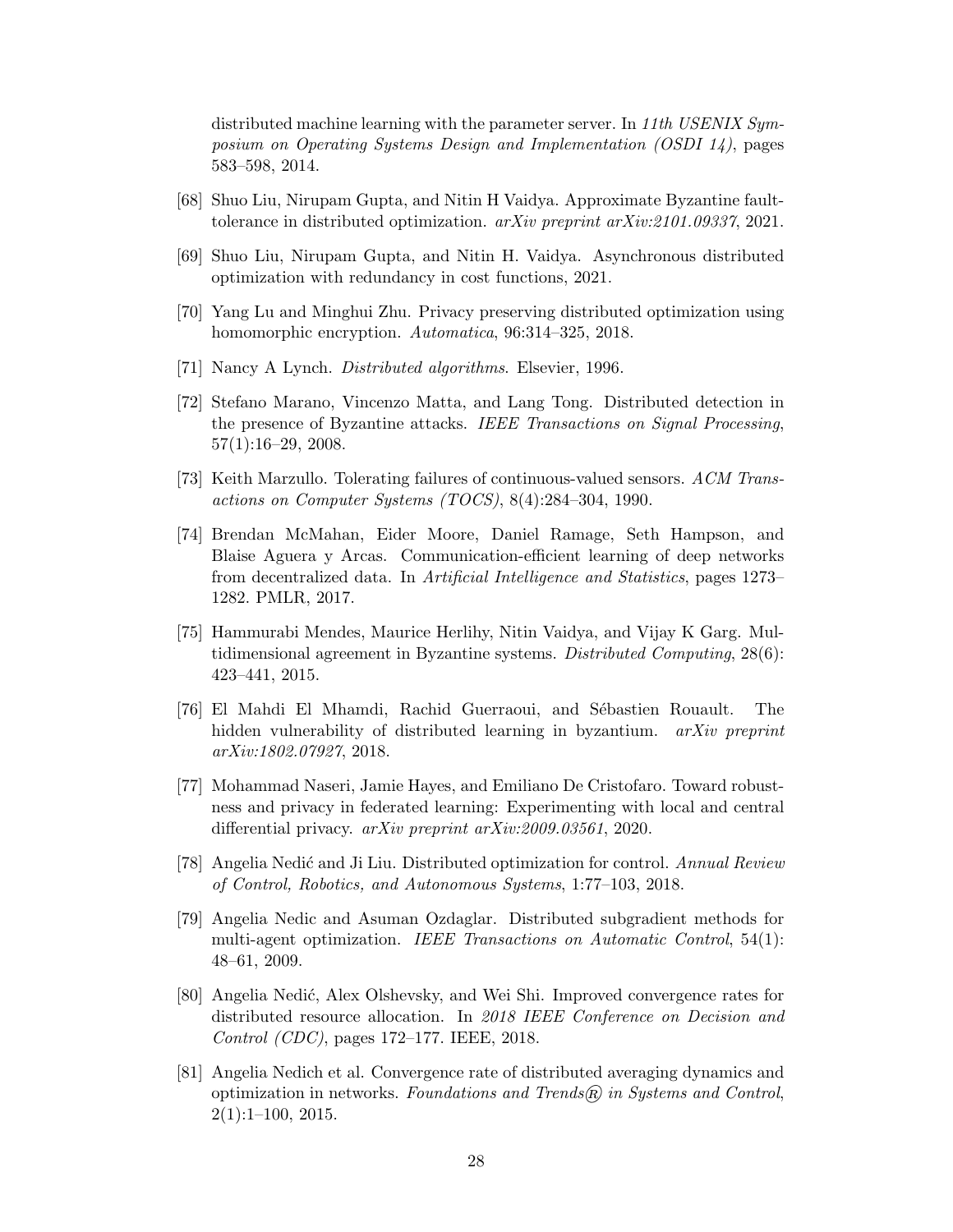- <span id="page-30-3"></span>[82] Fabio Pasqualetti, Antonio Bicchi, and Francesco Bullo. Consensus computation in unreliable networks: A system theoretic approach. IEEE Transactions on Automatic Control, 57(1):90–104, 2011.
- <span id="page-30-7"></span>[83] Krishna Pillutla, Sham M Kakade, and Zaid Harchaoui. Robust aggregation for federated learning. arXiv preprint arXiv:1912.13445, 2019.
- <span id="page-30-9"></span>[84] Adarsh Prasad, Arun Sai Suggala, Sivaraman Balakrishnan, and Pradeep Ravikumar. Robust estimation via robust gradient estimation. arXiv preprint arXiv:1802.06485, 2018.
- <span id="page-30-6"></span>[85] Ning Qian. On the momentum term in gradient descent learning algorithms. Neural networks, 12(1):145–151, 1999.
- <span id="page-30-2"></span>[86] Shashank Rajput, Hongyi Wang, Zachary Charles, and Dimitris Papailiopoulos. Detox: A redundancy-based framework for faster and more robust gradient aggregation. arXiv preprint arXiv:1907.12205, 2019.
- <span id="page-30-8"></span>[87] Nikhil Ravi and Anna Scaglione. Detection and isolation of adversaries in decentralized optimization for non-strongly convex objectives. IFAC-PapersOnLine, 52(20):381–386, 2019.
- <span id="page-30-10"></span>[88] Nikhil Ravi, Anna Scaglione, and Angelia Nedić. A case of distributed optimization in adversarial environment. In ICASSP 2019-2019 IEEE International Conference on Acoustics, Speech and Signal Processing (ICASSP), pages 5252–5256. IEEE, 2019.
- <span id="page-30-5"></span>[89] Netanel Raviv, Itzhak Tamo, Rashish Tandon, and Alexandros G Dimakis. Gradient coding from cyclic mds codes and expander graphs. IEEE Transactions on Information Theory, 66(12):7475–7489, 2020.
- <span id="page-30-0"></span>[90] Wei Ren and Yongcan Cao. Distributed coordination of multi-agent networks: emergent problems, models, and issues. Springer Science & Business Media, 2010.
- <span id="page-30-4"></span>[91] Peter J Rousseeuw. Multivariate estimation with high breakdown point. Mathematical statistics and applications, 8(283-297):37, 1985.
- <span id="page-30-1"></span>[92] Ali H Sayed. Adaptation, learning, and optimization over networks. Foundations and Trends in Machine Learning, 7(ARTICLE):311–801, 2014.
- <span id="page-30-13"></span>[93] Reza Shokri and Vitaly Shmatikov. Privacy-preserving deep learning. In Proceedings of the 22nd ACM SIGSAC conference on computer and communications security, pages 1310–1321, 2015.
- <span id="page-30-11"></span>[94] Yasser Shoukry, Konstantinos Gatsis, Amr Alanwar, George J Pappas, Sanjit A Seshia, Mani Srivastava, and Paulo Tabuada. Privacy-aware quadratic optimization using partially homomorphic encryption. In 2016 IEEE 55th Conference on Decision and Control (CDC), pages 5053–5058. IEEE, 2016.
- <span id="page-30-12"></span>[95] Jinhyun So, Başak Güler, and A Salman Avestimehr. Byzantine-resilient secure federated learning. IEEE Journal on Selected Areas in Communications, 2020.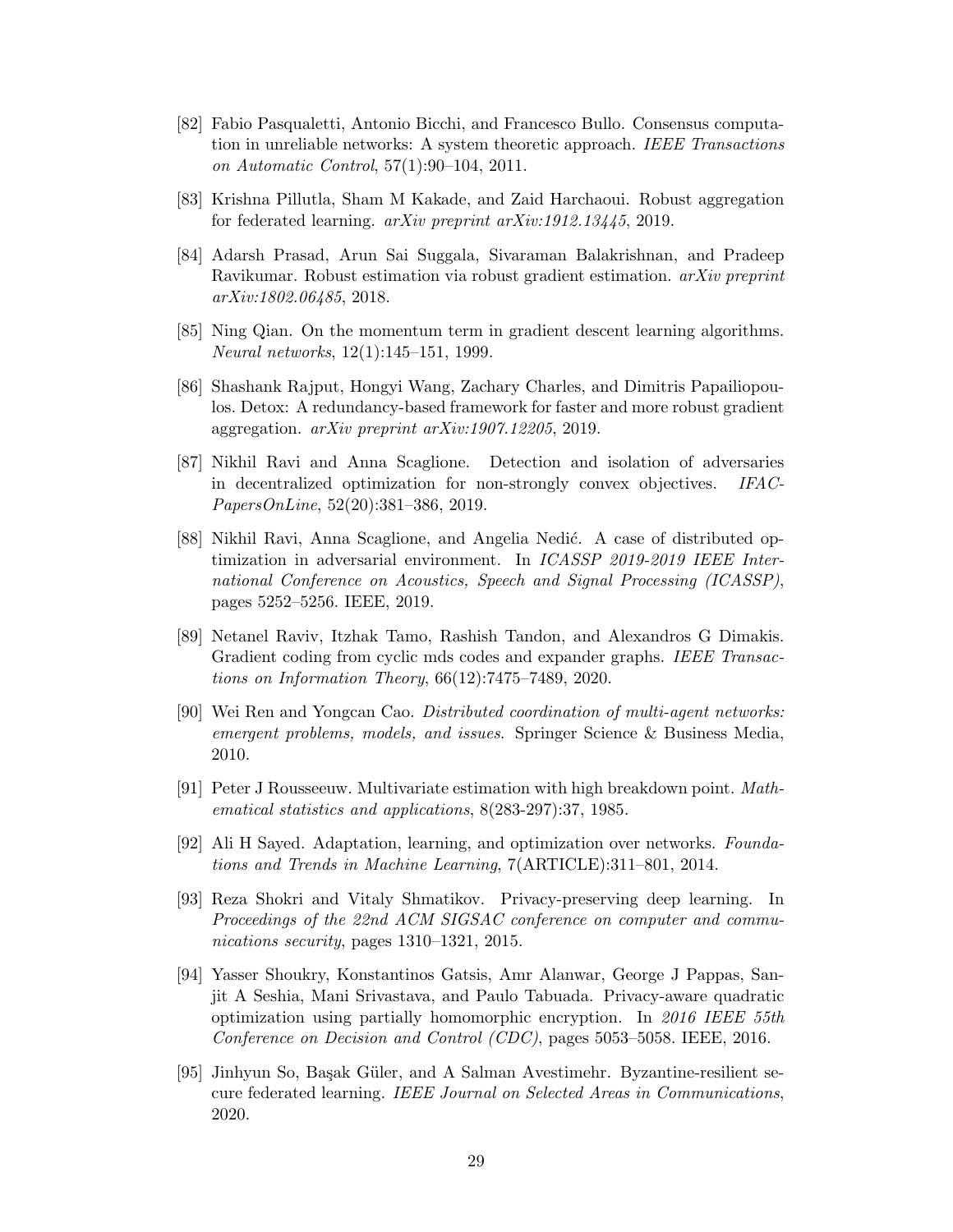- <span id="page-31-9"></span>[96] Shuang Song, Kamalika Chaudhuri, and Anand D Sarwate. Stochastic gradient descent with differentially private updates. In 2013 IEEE Global Conference on Signal and Information Processing, pages 245–248. IEEE, 2013.
- <span id="page-31-11"></span>[97] Kunal Srivastava and Angelia Nedic. Distributed asynchronous constrained stochastic optimization. IEEE Journal of Selected Topics in Signal Processing, 5(4):772–790, 2011.
- <span id="page-31-0"></span>[98] Lili Su and Nitin Vaidya. Byzantine multi-agent optimization: Part I. arXiv preprint arXiv:1506.04681, 2015.
- <span id="page-31-7"></span>[99] Lili Su and Nitin Vaidya. Byzantine multi-agent optimization: Part II. arXiv preprint arXiv:1507.01845, 2015.
- [100] Lili Su and Nitin Vaidya. Fault-tolerant multi-agent optimization: Part III. arXiv preprint arXiv:1509.01864, 2015.
- [101] Lili Su and Nitin H Vaidya. Fault-tolerant distributed optimization (Part IV): Constrained optimization with arbitrary directed networks. arXiv preprint arXiv:1511.01821, 2015.
- <span id="page-31-1"></span>[102] Lili Su and Nitin H Vaidya. Fault-tolerant multi-agent optimization: optimal iterative distributed algorithms. In Proceedings of the 2016 ACM symposium on principles of distributed computing, pages 425–434, 2016.
- <span id="page-31-5"></span>[103] Lili Su and Nitin H Vaidya. Byzantine-resilient multi-agent optimization. IEEE Transactions on Automatic Control, 2020.
- <span id="page-31-2"></span>[104] Shreyas Sundaram and Bahman Gharesifard. Consensus-based distributed optimization with malicious nodes. In 2015 53rd Annual Allerton Conference on Communication, Control, and Computing (Allerton), pages 244–249. IEEE, 2015.
- <span id="page-31-4"></span>[105] Shreyas Sundaram and Bahman Gharesifard. Distributed optimization under adversarial nodes. IEEE Transactions on Automatic Control, 64(3):1063–1076, 2018.
- <span id="page-31-8"></span>[106] Rashish Tandon, Qi Lei, Alexandros G Dimakis, and Nikos Karampatziakis. Gradient coding: Avoiding stragglers in distributed learning. In International Conference on Machine Learning, pages 3368–3376. PMLR, 2017.
- <span id="page-31-10"></span>[107] Fengyi Tang, Wei Wu, Jian Liu, Huimei Wang, and Ming Xian. Privacypreserving distributed deep learning via homomorphic re-encryption. Electronics, 8(4):411, 2019.
- <span id="page-31-6"></span>[108] Lewis Tseng and Nitin Vaidya. Iterative approximate consensus in the presence of Byzantine link failures. In International Conference on Networked Systems, pages 84–98. Springer, 2014.
- <span id="page-31-3"></span>[109] John Tsitsiklis, Dimitri Bertsekas, and Michael Athans. Distributed asynchronous deterministic and stochastic gradient optimization algorithms. IEEE transactions on automatic control, 31(9):803–812, 1986.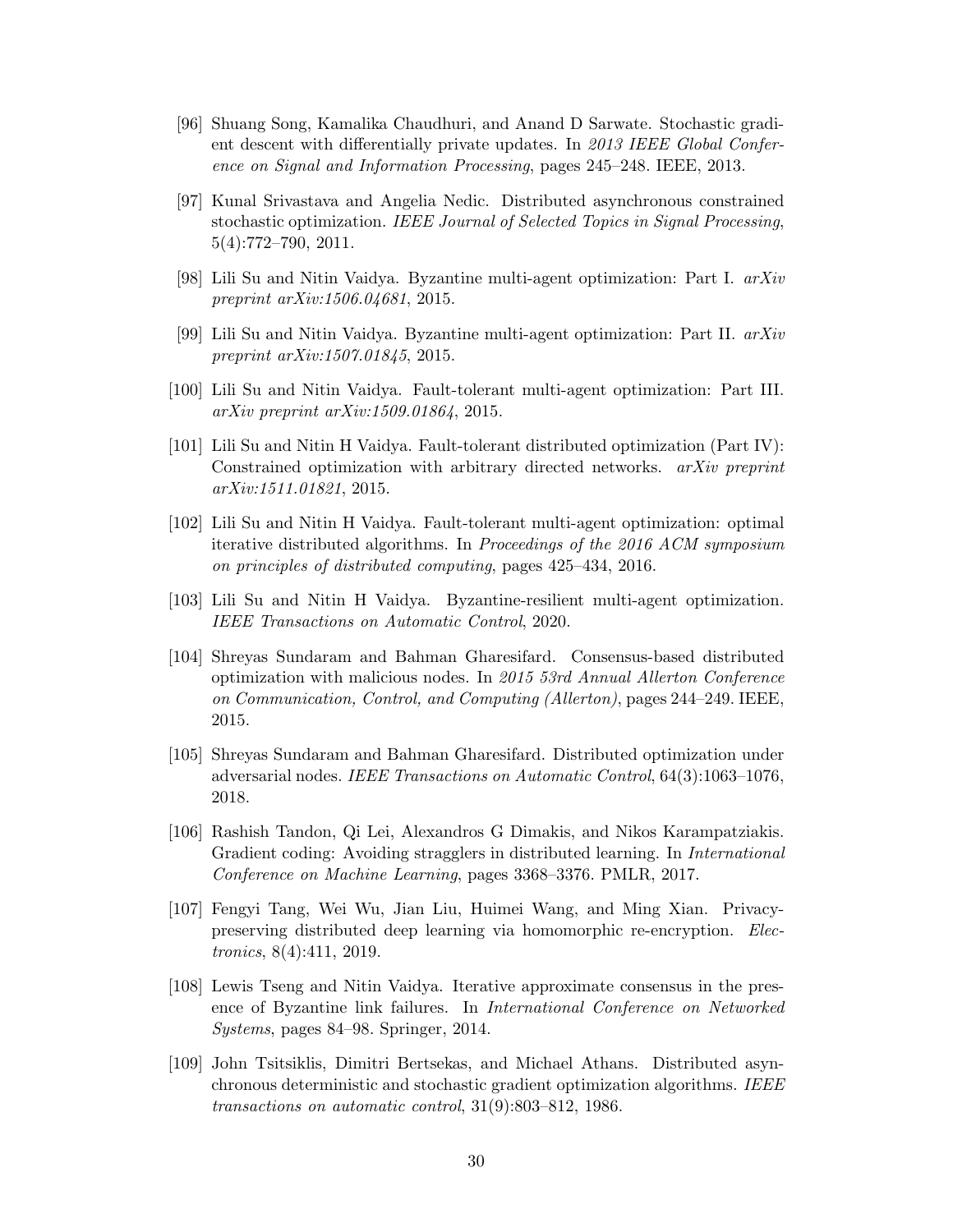- <span id="page-32-0"></span>[110] John Nikolas Tsitsiklis. Problems in decentralized decision making and computation. Technical report, Massachusetts Inst of Tech Cambridge Lab for Information and Decision Systems, 1984.
- <span id="page-32-13"></span><span id="page-32-8"></span>[111] Nitin Vaidya. Matrix representation of iterative approximate Byzantine consensus in directed graphs. *arXiv preprint arXiv:1203.1888*, 2012.
- <span id="page-32-2"></span>[112] Nitin H Vaidya. Iterative Byzantine vector consensus in incomplete graphs. In International conference on distributed computing and networking, pages 14–28. Springer, 2014.
- <span id="page-32-3"></span>[113] Nitin H Vaidya and Vijay K Garg. Byzantine vector consensus in complete graphs. In Proceedings of the 2013 ACM symposium on Principles of distributed computing, pages 65–73, 2013.
- <span id="page-32-10"></span>[114] Sissi Xiaoxiao Wu, Hoi-To Wai, Anna Scaglione, Angelia Nedi´c, and Amir Leshem. Data injection attack on decentralized optimization. In 2018 IEEE International Conference on Acoustics, Speech and Signal Processing (ICASSP), pages 3644–3648. IEEE, 2018.
- <span id="page-32-11"></span>[115] Sissi Xiaoxiao Wu, Gangqiang Li, Shengli Zhang, and Xiaohui Lin. Detection of insider attacks in distributed projected subgradient algorithms. arXiv preprint arXiv:2101.06917, 2021.
- <span id="page-32-6"></span>[116] Cong Xie, Oluwasanmi Koyejo, and Indranil Gupta. Generalized byzantinetolerant sgd. arXiv preprint arXiv:1802.10116, 2018.
- <span id="page-32-5"></span>[117] Cong Xie, Oluwasanmi Koyejo, and Indranil Gupta. Phocas: dimensional byzantine-resilient stochastic gradient descent. arXiv preprint arXiv:1805.09682, 2018.
- <span id="page-32-7"></span>[118] Cong Xie, Oluwasanmi Koyejo, and Indranil Gupta. Zeno: Byzantinesuspicious stochastic gradient descent. arXiv preprint arXiv:1805.10032, 24, 2018.
- <span id="page-32-12"></span>[119] Liyang Xie, Inci M Baytas, Kaixiang Lin, and Jiayu Zhou. Privacy-preserving distributed multi-task learning with asynchronous updates. In Proceedings of the 23rd ACM SIGKDD International Conference on Knowledge Discovery and Data Mining, pages 1195–1204, 2017.
- <span id="page-32-1"></span>[120] Tao Yang, Xinlei Yi, Junfeng Wu, Ye Yuan, Di Wu, Ziyang Meng, Yiguang Hong, Hong Wang, Zongli Lin, and Karl H Johansson. A survey of distributed optimization. Annual Reviews in Control, 47:278–305, 2019.
- <span id="page-32-4"></span>[121] Dong Yin, Yudong Chen, Ramchandran Kannan, and Peter Bartlett. Byzantine-robust distributed learning: Towards optimal statistical rates. In International Conference on Machine Learning, pages 5650–5659. PMLR, 2018.
- <span id="page-32-9"></span>[122] Dong Yin, Yudong Chen, Ramchandran Kannan, and Peter Bartlett. Defending against saddle point attack in byzantine-robust distributed learning. In International Conference on Machine Learning, pages 7074–7084. PMLR, 2019.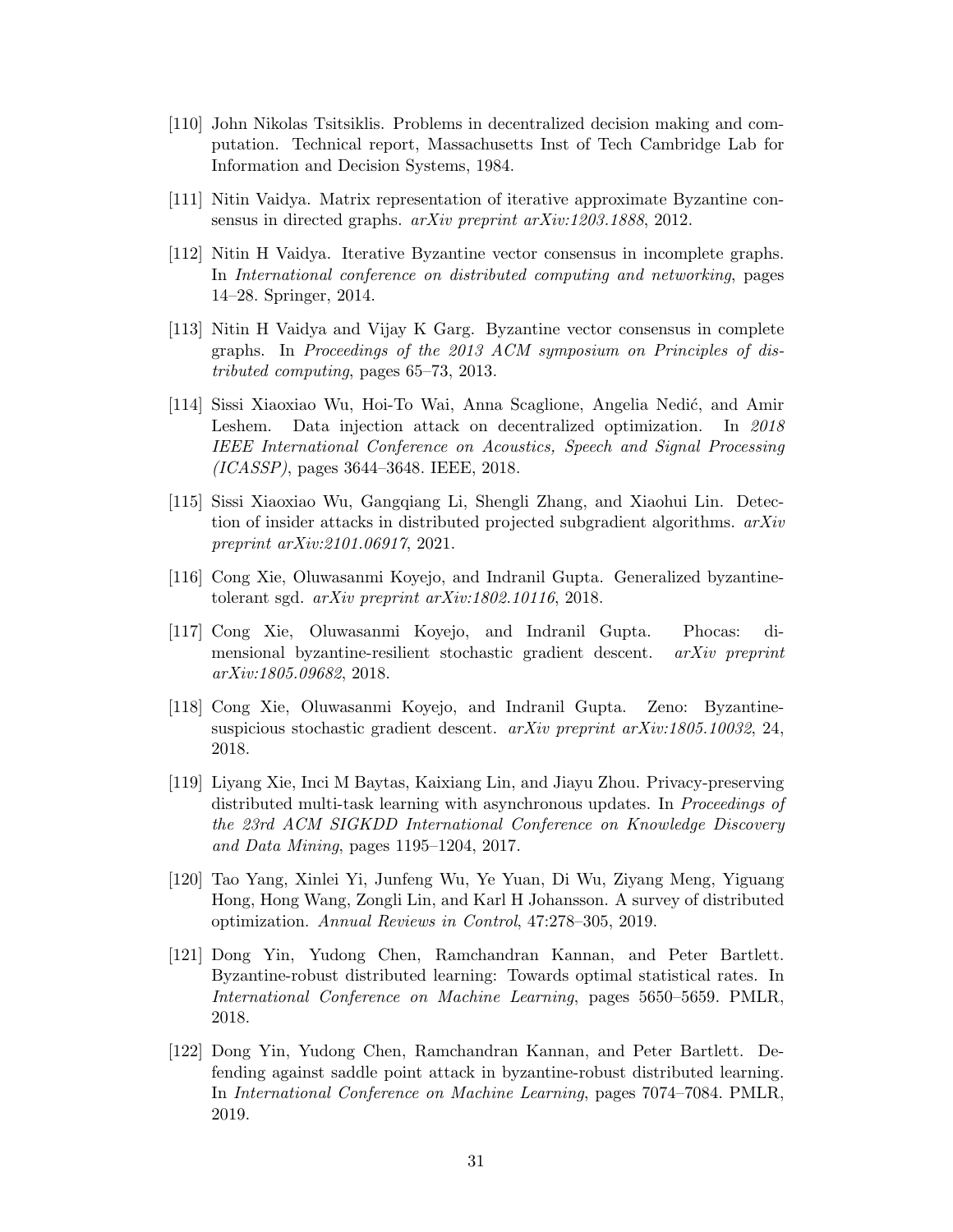- <span id="page-33-4"></span>[123] Ye Yuan, Hai-Tao Zhang, Yue Wu, Tao Zhu, and Han Ding. Bayesian learningbased model-predictive vibration control for thin-walled workpiece machining processes. IEEE/ASME transactions on mechatronics, 22(1):509–520, 2016.
- <span id="page-33-7"></span>[124] Sergey Zagoruyko and Nikos Komodakis. Wide residual networks. arXiv preprint arXiv:1605.07146, 2016.
- <span id="page-33-8"></span>[125] Ruiliang Zhang and James Kwok. Asynchronous distributed admm for consensus optimization. In International conference on machine learning, pages 1701–1709. PMLR, 2014.
- <span id="page-33-6"></span>[126] Chengcheng Zhao, Jianping He, and Qing-Guo Wang. Resilient distributed optimization algorithm against adversarial attacks. IEEE Transactions on Automatic Control, 65(10):4308–4315, 2019.
- <span id="page-33-5"></span>[127] Minghui Zhu and Sonia Martínez. Distributed optimization-based control of multi-agent networks in complex environments. Springer, 2015.

## <span id="page-33-0"></span>A Appendix: Definition of some mathematical concepts

In this appendix, we note some definitions of the mathematical concepts mentioned without explanation in the survey for readers' reference.

#### <span id="page-33-1"></span>A.1 Hausdorff distance

To begin with, the *distance* of two points  $x, y$  in *d*-dimensional Euclidean space  $\mathbb{R}^d$ induced by a given norm  $\|\cdot\|$  is

$$
dist(x, y) = \|x - y\|.
$$
 (30)

The distance between a point  $x \in \mathbb{R}^d$  and a set  $Y \subset \mathbb{R}^d$  can then be defined as

$$
dist(x, Y) = \inf_{y \in Y} ||x - y||.
$$
 (31)

The Hausdorff distance between two set  $X, Y \subset \mathbb{R}^d$  is then defined as follows:

<span id="page-33-9"></span>
$$
dist(X, Y) = \max \left\{ \sup_{x \in X} dist(x, Y), \sup_{y \in Y} dist(y, X) \right\}.
$$
 (32)

Note that the definition of [32](#page-33-9) also applies to the distance between two points, or between a point and a set, if viewing a point as a set with one element.

#### <span id="page-33-2"></span>A.2 Diminishing step size

A diminishing step size  $\eta_t$  in the learning process is an sequence satisfying the following conditions [\[8\]](#page-24-6):

$$
\sum_{t=1}^{\infty} \eta_t = \infty, \text{ and } \sum_{t=1}^{\infty} \eta_t^2 < \infty.
$$
 (33)

## <span id="page-33-3"></span>B Appendix: Summary table